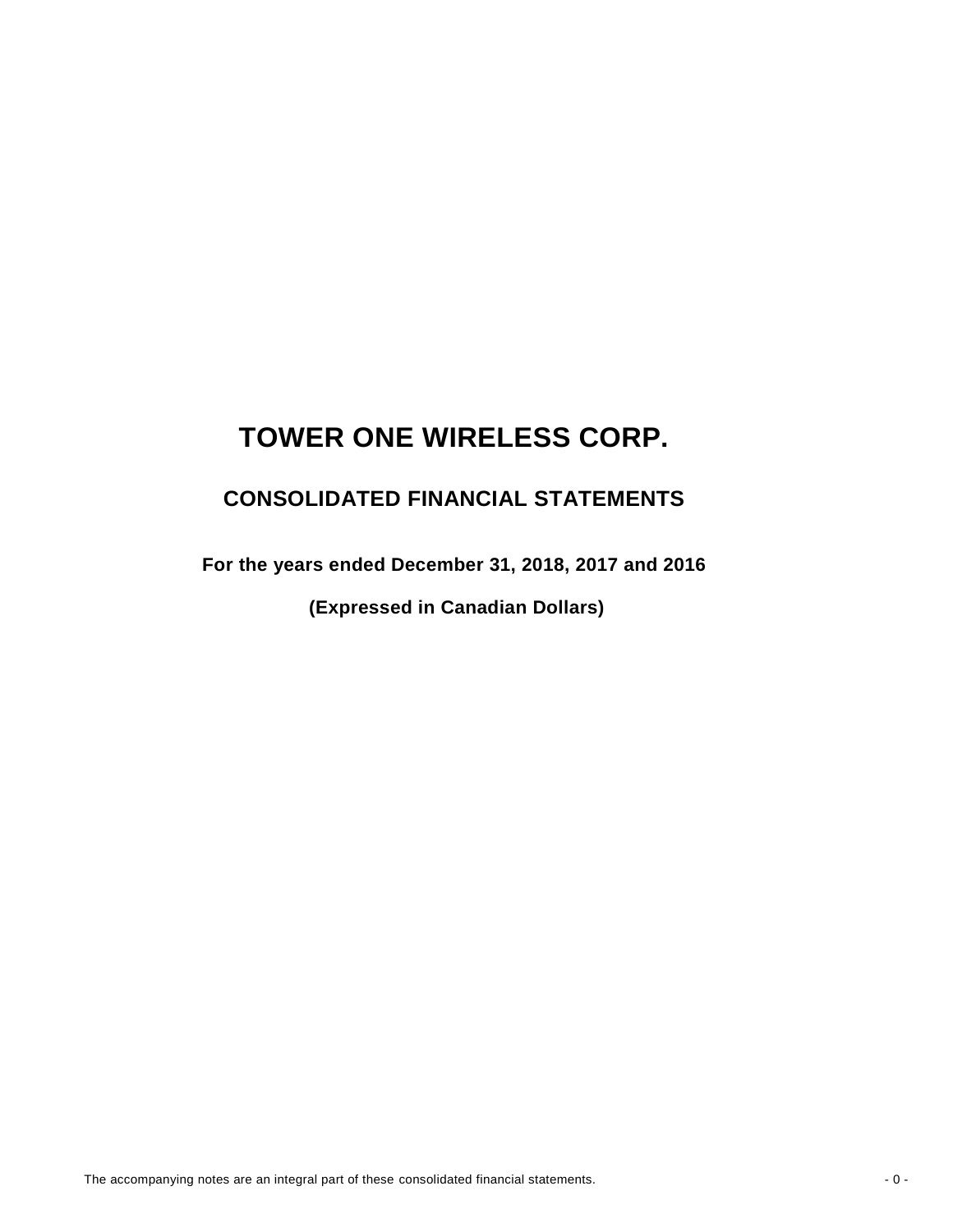

17th floor, 1030 West Georgia St., Vancouver, BC, Canada V6E 2Y3

Tel: 604. 714. 3600 Fax: 604. 714. 3669 Web: manningelliott.com

#### **REPORT OF INDEPENDENT REGISTERED PUBLIC ACCOUNTING FIRM**

To the Shareholders and the Board of Directors of Tower One Wireless Corp.

#### **Opinion on the Consolidated Financial Statements**

We have audited the accompanying consolidated financial statements of Tower One Wireless Corp. and its subsidiaries (the "Company"), which comprise the consolidated statements of financial position as at December 31, 2018 and 2017, and the consolidated statements of operations and comprehensive loss, changes in equity and cash flows for the years ended December 31, 2018, 2017 and 2016, and the related notes, including a summary of significant accounting policies and other explanatory information (collectively referred to as the "consolidated financial statements").

In our opinion, the consolidated financial statements present fairly, in all material respects, the financial position of the Company as at December 31, 2018 and 2017 and its financial performance and its cash flows for the years ended December 31, 2018, 2017 and 2016 in accordance with International Financial Reporting Standards as issued by the International Accounting Standards Board.

#### **Emphasis of Matter**

The accompanying consolidated financial statements have been prepared assuming the Company will continue as a going concern. As discussed in Note 1 to the financial statements, the Company has a working capital deficit and has accumulated losses since inception. These factors raise substantial doubt about the Company's ability to continue as a going concern. Management's plans in regard to these matters are also discussed in Note 1. The consolidated financial statements do not include any adjustments that might result from the outcome of this uncertainty.

#### **Basis for Opinion**

These consolidated financial statements are the responsibility of the Company's management. Our responsibility is to express an opinion on these consolidated financial statements based on our audits. We are a public accounting firm registered with the Public Company Accounting Oversight Board (PCAOB) and are required to be independent with respect to the Company in accordance with the U.S. federal securities laws and the applicable rules and regulations of the Securities and Exchange Commission and the PCAOB.

We conducted our audits in accordance with the standards of the PCAOB. Those standards require that we plan and perform the audit to obtain reasonable assurance about whether the consolidated financial statements are free from material misstatement, whether due to fraud or error. Our audits included performing procedures to assess the risks of material misstatement of the consolidated financial statements, whether due to fraud or error, and performing procedures that respond to those risks. Such procedures include examining, on a test basis, evidence regarding the amounts and disclosures in the consolidated financial statements.

We believe that the audit evidence we have obtained in our audits is sufficient and appropriate to provide a reasonable basis for our audit opinion.

Manning Elliott LLP

CHARTERED PROFESSIONAL ACCOUNTANTS Vancouver, British Columbia May 13, 2019

We have served as the Company's auditor since 2016.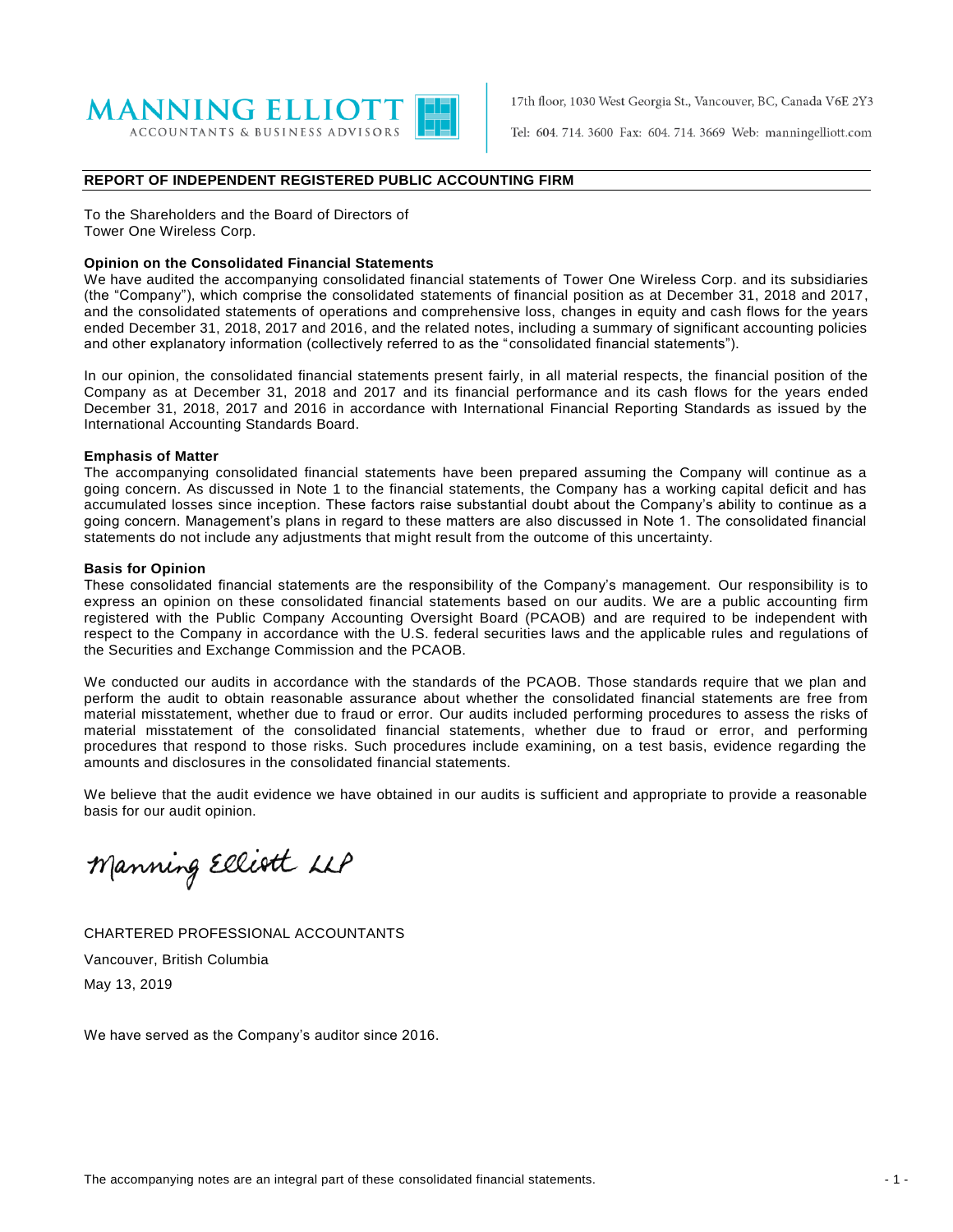Consolidated Statements of Financial Position As at December 31, 2018 and 2017 (Expressed in Canadian Dollars)

|                                             | <b>Note</b> | 2018           | 2017        |  |  |  |  |  |
|---------------------------------------------|-------------|----------------|-------------|--|--|--|--|--|
|                                             |             | \$             | \$          |  |  |  |  |  |
|                                             |             |                |             |  |  |  |  |  |
| <b>ASSETS</b><br><b>Current Assets</b>      |             |                |             |  |  |  |  |  |
| Cash and cash equivalents                   |             | 346,103        | 284,225     |  |  |  |  |  |
| Amounts receivable                          |             | 454,024        | 90,940      |  |  |  |  |  |
| Prepaid expenses and deposits               |             | 308,153        | 121,864     |  |  |  |  |  |
|                                             |             | 1,108,280      | 497,029     |  |  |  |  |  |
| Other receivables                           | 14          | 292,118        | 14,436      |  |  |  |  |  |
| Intangible assets                           | 8           | 1,843,589      | 1,922,883   |  |  |  |  |  |
| Property and equipment                      | 9           | 8,221,477      | 2,866,696   |  |  |  |  |  |
| Assets held for sale                        | 10          | 1,116,376      |             |  |  |  |  |  |
| <b>Total Assets</b>                         |             | 12,581,840     | 5,301,044   |  |  |  |  |  |
| <b>LIABILITIES AND SHARHEOLDERS' EQUITY</b> |             |                |             |  |  |  |  |  |
| <b>Current Liabilities</b>                  |             |                |             |  |  |  |  |  |
| <b>Bank indebtedness</b>                    |             | 39,464         | 48,096      |  |  |  |  |  |
| Accounts payable and accrued liabilities    |             | 3,705,748      | 904,342     |  |  |  |  |  |
| Interest payable                            |             | 903,086        |             |  |  |  |  |  |
| Deferred revenue                            |             | 182,878        | 4,210       |  |  |  |  |  |
| Convertible debentures                      | 11          | 1,387,624      |             |  |  |  |  |  |
| Promissory note payable                     | 10          | 1,780,822      |             |  |  |  |  |  |
| Loans payable                               | 12          | 1,106,222      |             |  |  |  |  |  |
| Loans from related parties                  | 14          | 2,109,780      | 1,340,650   |  |  |  |  |  |
|                                             |             | 11,215,624     | 2,297,298   |  |  |  |  |  |
| Bonds payable                               | 13          | 865,937        |             |  |  |  |  |  |
| Deferred income tax liability               | 21          | 322,289        | 588,824     |  |  |  |  |  |
| <b>Total Liabilities</b>                    |             | 12,403,850     | 2,886,122   |  |  |  |  |  |
| <b>Shareholders' Equity</b>                 |             |                |             |  |  |  |  |  |
| Share capital                               | 15          | 16,876,382     | 10,635,886  |  |  |  |  |  |
| Share subscriptions                         |             | (30,000)       | 170,000     |  |  |  |  |  |
| Contributed surplus                         |             | 2,089,462      | 1,344,884   |  |  |  |  |  |
| Non-controlling interest                    |             | 386,083        | 188,156     |  |  |  |  |  |
| Deficit                                     |             | (18, 789, 710) | (9,896,705) |  |  |  |  |  |
| Accumulated other comprehensive loss        |             | (354, 227)     | (27, 299)   |  |  |  |  |  |
| <b>Total Shareholders' Equity</b>           |             | 177,990        | 2,414,922   |  |  |  |  |  |
| <b>Total Equity and Liabilities</b>         |             | 12,581,840     | 5,301,044   |  |  |  |  |  |

Nature of operations and going concern (Note 1) Commitments (Note 20) Subsequent event (Note 22)

Approved on behalf of the Board of Directors:

*"Alejandro Ochoa" "Brian Gusko"*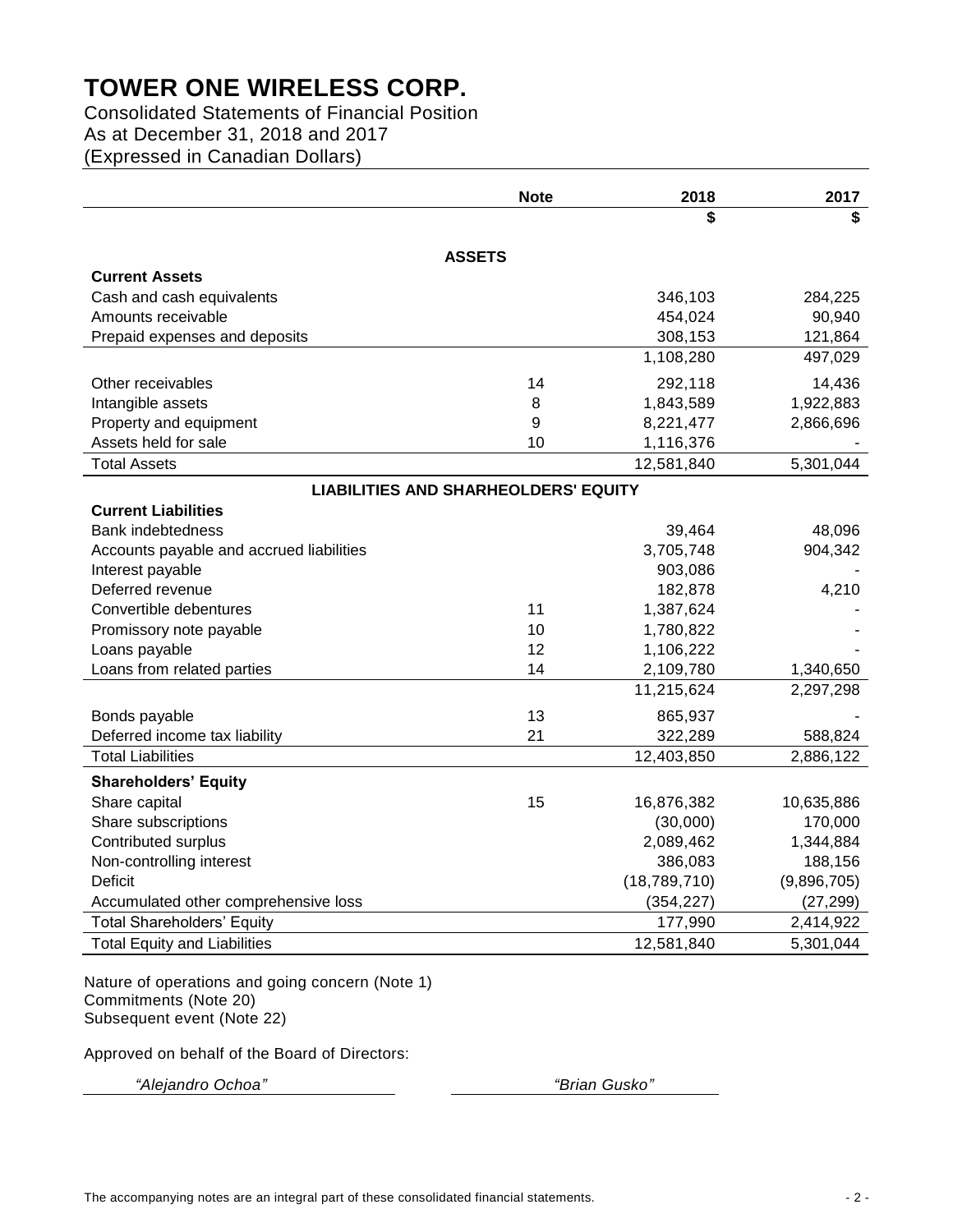## Consolidated Statements of Operations and Comprehensive Loss For the Years Ended December 31, 2018, 2017 and 2016

(Expressed in Canadian Dollars)

|                                                      | <b>Note</b> | 2018          | 2017          | 2016       |
|------------------------------------------------------|-------------|---------------|---------------|------------|
|                                                      |             | \$            | \$            | \$         |
| <b>Revenues</b>                                      |             | 1,556,742     | 200,498       | 19,403     |
| <b>Expenses</b>                                      |             |               |               |            |
| Advertising and promotion                            |             | 1,403,270     | 1,199,150     |            |
| Amortization                                         |             | 436,902       | 94,468        | 3,440      |
| Interest, financing charges and accretion            |             | 1,080,743     | 380,864       | 4,491      |
| Maintenance and operations                           |             | 1,517,698     | 301,915       | 9,171      |
| Office and miscellaneous                             |             | 675,553       | 128,184       | 60,113     |
| Professional fees and consulting                     |             | 1,834,575     | 1,710,312     | 204,561    |
| Share-based compensation                             | 15(d)       | 1,913,692     | 3,693,799     |            |
| Transfer agent and filing fees                       |             | 44,983        |               |            |
| <b>Travel</b>                                        |             | 201,888       | 333,366       | 29,631     |
|                                                      |             | 9,109,304     | 7,842,058     | 311,407    |
|                                                      |             |               |               |            |
| Loss before other items                              |             | (7, 552, 562) | (7,641,560)   | (292,004)  |
| <b>Other items</b>                                   |             |               |               |            |
| Listing expense                                      | 3           |               | (1, 144, 167) |            |
| Impairment                                           | 6           | (2, 132, 942) | (461, 360)    |            |
| Impairment of advances and loans receivable          |             | (225, 732)    | (286, 289)    |            |
| Write-off of VAT receivable                          |             | (13, 859)     | (435, 301)    |            |
| Gain on net monetary position                        |             | 924,340       |               |            |
|                                                      |             | (1, 448, 193) | (2,327,117)   |            |
| Net loss before income taxes                         |             | (9,000,755)   | (9,968,677)   | (292,004)  |
| Deferred income tax recovery                         |             | 313,048       | 105,000       |            |
| <b>Net loss</b>                                      |             | (8,687,707)   | (9,863,677)   | (292,004)  |
| Other comprehensive income (loss):                   |             |               |               |            |
| Item that will not be reclassified to profit or loss |             |               |               |            |
| Foreign exchange translation adjustment              |             | (480, 132)    | (18, 120)     | (9, 179)   |
| <b>Comprehensive loss</b>                            |             | (9, 167, 839) | (9,881,797)   | (301, 183) |
| Net income (loss) attributable to:                   |             |               |               |            |
| Shareholders of the Company                          |             | (8,893,005)   | (9,583,550)   | (292,004)  |
| Non-controlling interest                             |             | 205,298       | (280, 127)    |            |
| <b>Net loss</b>                                      |             | (8,687,707)   | (9,863,677)   | (292, 004) |
| Other comprehensive loss attributable to:            |             |               |               |            |
| Shareholders of the Company                          |             | (326, 928)    | (11,592)      | (9, 179)   |
| Non-controlling interest                             |             | (153, 204)    | (6, 528)      |            |
| Other comprehensive loss                             |             | (480, 132)    | (18, 120)     | (9, 179)   |
| Loss per common share - basic and diluted            |             | (0.10)        | (0.16)        | (29.20)    |
| Weighted average common shares outstanding           |             | 88,307,259    | 58,115,156    | 10,000     |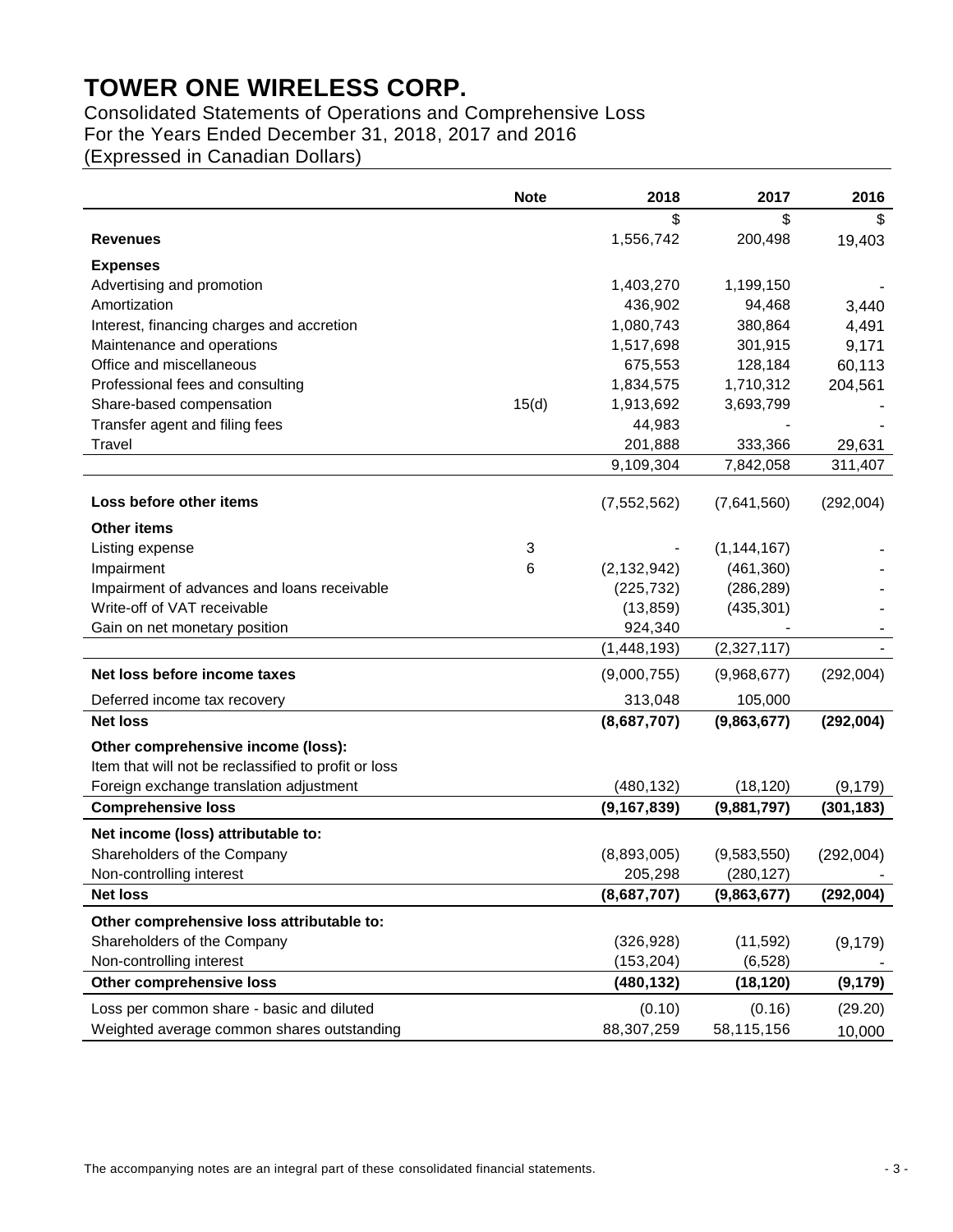Consolidated Statement of Changes in Equity

(Expressed in Canadian Dollars)

|                                                 |                     |            |                             |             |                       |                        | Deficiency<br>Attributable to |                     |             |
|-------------------------------------------------|---------------------|------------|-----------------------------|-------------|-----------------------|------------------------|-------------------------------|---------------------|-------------|
|                                                 |                     |            |                             |             |                       | Accumulated            | Equity                        |                     |             |
|                                                 | Number of<br>Common |            | Share                       | Contributed |                       | other<br>comprehensive | Shareholders<br>of the        | Non-<br>controlling |             |
|                                                 | shares              |            | Share capital Subscriptions | Surplus     | <b>Deficit</b>        | income                 | Company                       | Interest            | Total       |
|                                                 |                     | \$         |                             | \$          | \$                    |                        | \$                            |                     |             |
| Balance, December 31, 2015                      | 10,000              | 4,300      |                             |             | (21, 151)             |                        | (16, 851)                     |                     | (16, 851)   |
| Net loss                                        |                     |            |                             |             | (292,004)             | (9, 179)               | (301, 183)                    |                     | (301, 183)  |
| Balance, December 31, 2016                      | 10,000              | 4,300      |                             |             | (313, 155)            | (9, 179)               | (318, 034)                    |                     | (318, 034)  |
| Derecognition of Tower Three                    |                     |            |                             |             |                       |                        |                               |                     |             |
| shares                                          | (10,000)            |            |                             |             |                       |                        |                               |                     |             |
| Shares issuance to Tower                        |                     |            |                             |             |                       |                        |                               |                     |             |
| Three shareholders                              | 30,000,000          |            |                             |             |                       |                        |                               |                     |             |
| Recognition of shares issued to                 |                     |            |                             |             |                       |                        |                               |                     |             |
| Tower One shareholders<br>Shares issued to Rojo | 6,735,885           | 1,010,383  |                             |             |                       |                        | 1,010,383                     |                     | 1,010,383   |
| (Note $13(a)$ )                                 | 500,000             | 175,000    |                             |             |                       |                        | 175,000                       |                     | 175,000     |
| Share issued for acquisition of                 |                     |            |                             |             |                       |                        |                               |                     |             |
| Evotech                                         | 1,500,000           | 480,000    |                             |             |                       |                        | 480,000                       |                     | 480,000     |
| Acquisition of Evotech                          |                     |            |                             |             |                       |                        |                               | 509,524             | 509,524     |
| Shares issued for services                      | 1,000,000           | 340,000    |                             |             |                       |                        | 340,000                       |                     | 340,000     |
| Shares issued for cash, net                     | 15,484,912          | 2,092,651  |                             | 142,319     |                       |                        | 2,234,970                     |                     | 2,234,970   |
| Share subscriptions received                    |                     |            | 170,000                     |             |                       |                        | 170,000                       |                     | 170,000     |
| Share-based compensation                        |                     |            |                             | 3,917,778   |                       |                        | 3,917,778                     |                     | 3,917,778   |
| <b>Exercise of warrants</b>                     | 3,774,466           | 1,132,340  |                             |             |                       |                        | 1,132,340                     |                     | 1,132,340   |
| Exercise of stock options                       | 11,130,435          | 5,401,212  |                             | (2,715,213) |                       |                        | 2,685,999                     |                     | 2,685,999   |
| Net loss                                        |                     |            |                             |             | (9,583,550)           |                        | (9,583,550)                   | (280, 127)          | (9,863,677) |
| Other comprehensive loss                        |                     |            |                             |             |                       | (18, 120)              | (18, 120)                     | (41, 241)           | (59, 361)   |
| Balance, December 31, 2017                      | 70,125,698          | 10,635,886 | 170,000                     |             | 1,344,884 (9,896,705) | (27, 299)              | 2,226,766                     | 188,156             | 2,414,922   |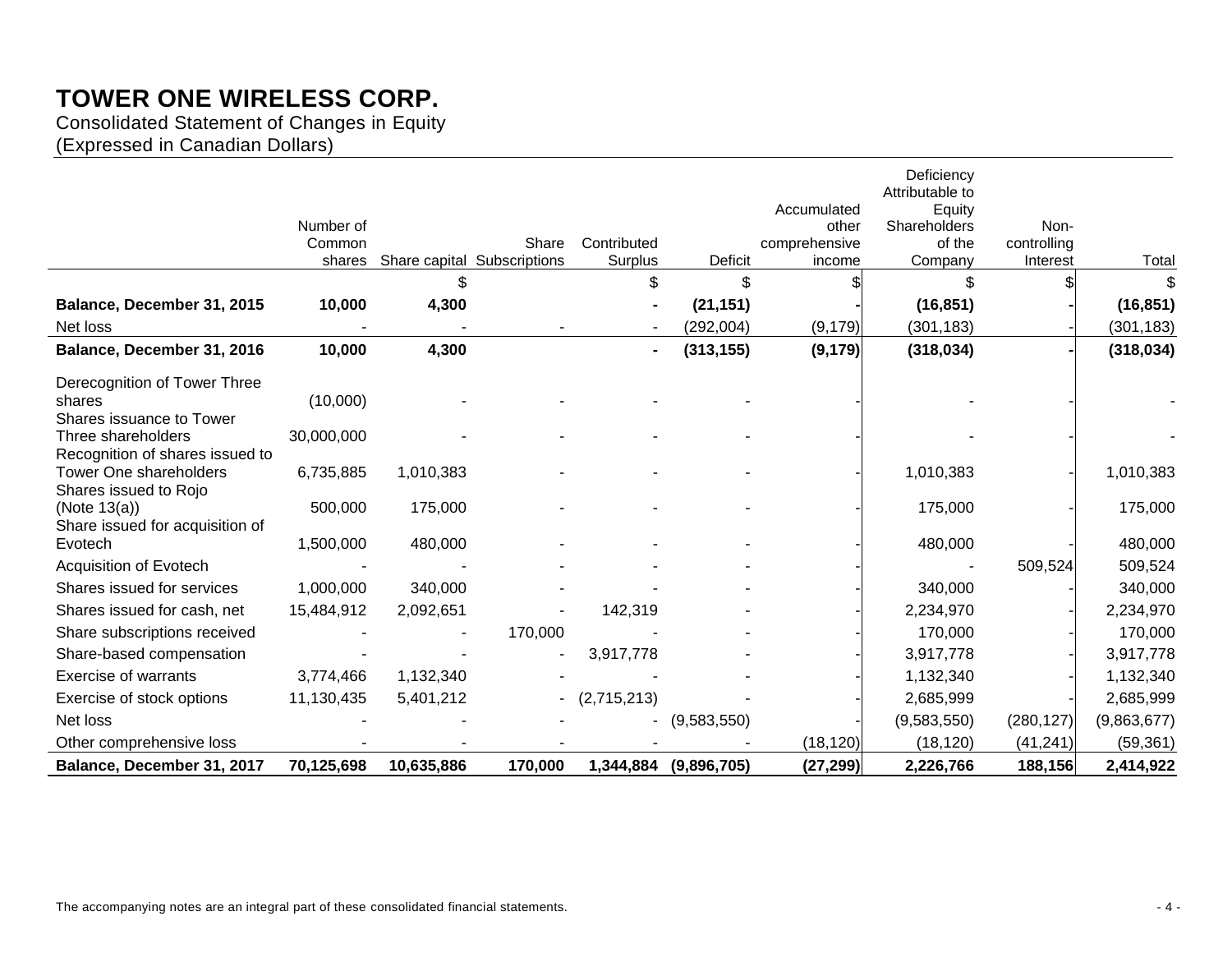Consolidated Statement of Changes in Equity (Expressed in Canadian Dollars)

|                               | Number of<br>Common<br><b>Shares</b> | Share<br>Capital | Share<br>Subscriptions | Contributed<br>Surplus | Deficit      | Accumulated<br>Other<br>Comprehensive<br>Income | Deficiency<br>Attributable to<br>Shareholders<br>of the<br>Company | Non-<br>controlling<br>Interest | Total       |
|-------------------------------|--------------------------------------|------------------|------------------------|------------------------|--------------|-------------------------------------------------|--------------------------------------------------------------------|---------------------------------|-------------|
|                               |                                      | \$               | \$                     | \$                     | \$           | \$                                              | \$                                                                 | \$                              | \$          |
| Balance,                      |                                      |                  |                        |                        |              |                                                 |                                                                    |                                 |             |
| <b>December 31, 2017</b>      | 70,125,698                           | 10,635,886       | 170,000                | 1,344,884              | (9,896,705)  | (27, 299)                                       | 2,226,766                                                          | 188,156                         | 2,414,922   |
| Exercise of stock options     | 5,600,000                            | 2,460,301        | (200,000)              | (1,200,301)            |              |                                                 | 1,060,000                                                          |                                 | 1,060,000   |
| <b>Exercise of warrants</b>   | 8,665,201                            | 2,166,300        |                        |                        |              |                                                 | 2,166,300                                                          |                                 | 2,166,300   |
| Shares issued for services    | 525,690                              | 110,395          |                        |                        |              |                                                 | 110,395                                                            |                                 | 110,395     |
| Shares issued for             |                                      |                  |                        |                        |              |                                                 |                                                                    |                                 |             |
| subscriptions received        | 142,857                              | 30,000           | (30,000)               |                        |              |                                                 |                                                                    |                                 |             |
| Shares issued for debt        | 780,000                              | 156,000          |                        |                        |              |                                                 | 156,000                                                            |                                 | 156,000     |
| Shares issued for acquisition |                                      |                  |                        |                        |              |                                                 |                                                                    |                                 |             |
| of Mexmaken                   | 7,500,000                            | 1,312,500        |                        |                        |              |                                                 | 1,312,500                                                          | 145,833                         | 1,458,333   |
| Share-based compensation      |                                      |                  |                        | 1,913,692              |              |                                                 | 1,913,692                                                          |                                 | 1,913,692   |
| Subscriptions received        |                                      |                  | 30,000                 |                        |              |                                                 | 30,000                                                             |                                 | 30,000      |
| Shares issued                 | 50,000                               | 5,000            |                        |                        |              |                                                 | 5,000                                                              |                                 | 5,000       |
| Fair value of warrants issued |                                      |                  |                        |                        |              |                                                 |                                                                    |                                 |             |
| for Bond issuance cost        |                                      |                  |                        | 28,514                 |              |                                                 | 28,514                                                             |                                 | 28,514      |
| Equity portion of convertible |                                      |                  |                        |                        |              |                                                 |                                                                    |                                 |             |
| debentures                    |                                      |                  |                        | 2,673                  |              |                                                 | 2,673                                                              |                                 | 2,673       |
| Net loss                      |                                      |                  |                        |                        | (8,893,005)  |                                                 | (8,893,005)                                                        | 205,298                         | (8,687,707) |
| Other comprehensive loss      |                                      |                  |                        |                        |              | (326, 928)                                      | (326, 928)                                                         | (153, 204)                      | (480,132)   |
| Balance,                      |                                      |                  |                        |                        |              |                                                 |                                                                    |                                 |             |
| December 31, 2018             | 93,389,446                           | 16,876,382       | (30,000)               | 2,089,462              | (18,789,710) | (354, 227)                                      | (208, 093)                                                         | 386,083                         | 177,990     |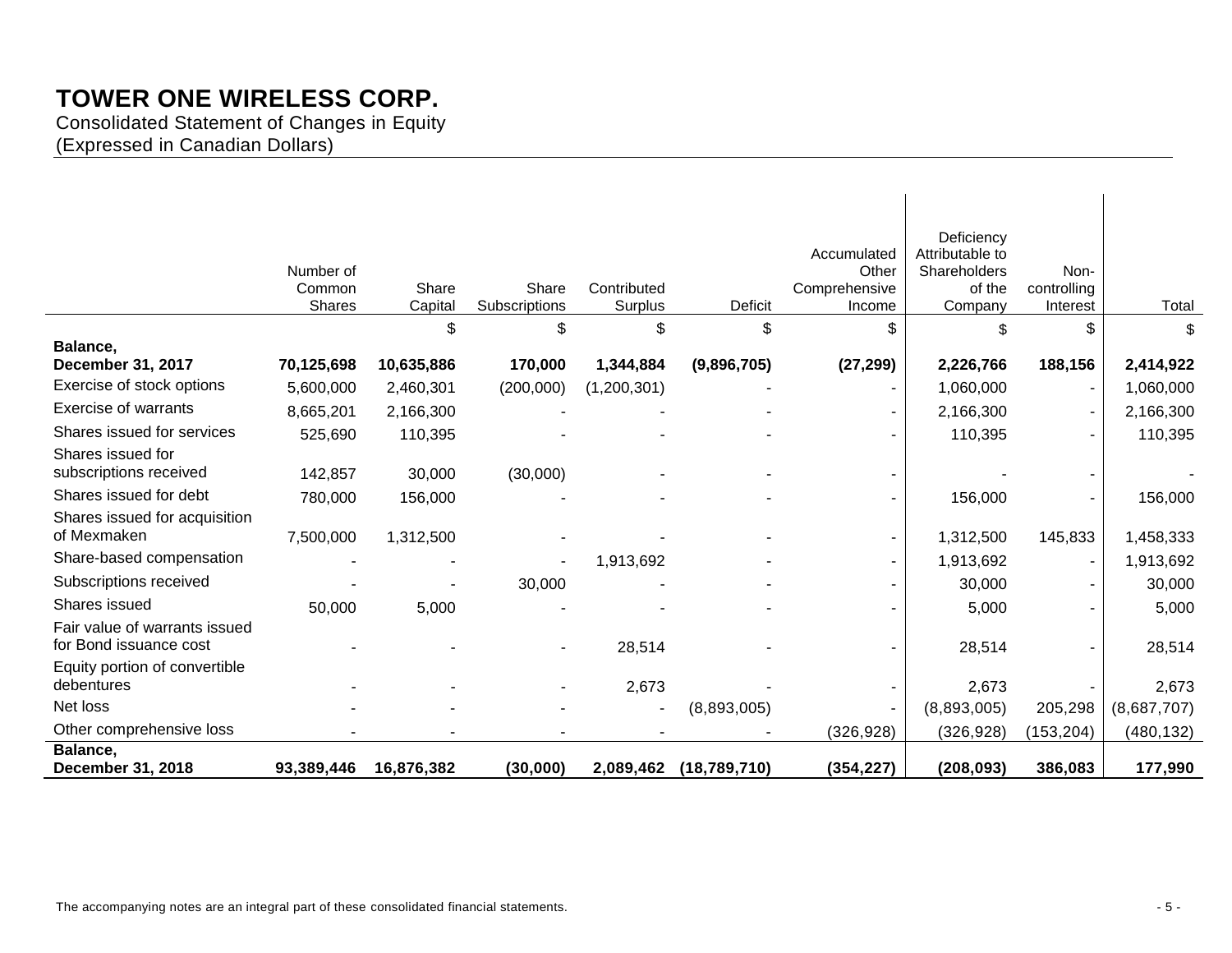Consolidated Statements of Cash Flows

For the years ended December 31, 2018, 2017 and 2016

(Expressed in Canadian Dollars)

|                                            | 2018          | 2017          | 2016       |
|--------------------------------------------|---------------|---------------|------------|
|                                            | \$            | \$            |            |
| Cash flows from operating activities       |               |               |            |
| Net loss from continuing operations        | (8,687,707)   | (9,863,677)   | (292,004)  |
| Item not affection cash:                   |               |               |            |
| Accretion                                  | 70,341        | 219,990       |            |
| Amortization                               | 436,902       | 94,468        | 3,440      |
| Allowance for VAT                          | 13,859        | 435,301       |            |
| Deferred income tax recovery               | (313,048)     | (105,000)     |            |
| Foreign exchange                           | 2,131,449     | 389,720       |            |
| Gain on net monetary position              | (924, 340)    |               |            |
| Impairment                                 | 2,358,674     | 292,538       |            |
| Listing expense                            |               | 1,144,167     |            |
| Share-based compensation                   | 1,913,692     | 3,693,799     |            |
| Shares issued for services                 | 110,395       | 340,000       |            |
| Changes in non-cash working capital items: |               |               |            |
| Amounts receivable                         | (356, 479)    | (526, 241)    |            |
| Prepaid expenses and deposits              | (186, 290)    | (7, 832)      | (110, 723) |
| Other receivable                           | (277, 682)    | (14, 436)     |            |
| <b>Bank indebtedness</b>                   | (8,632)       |               |            |
| Accounts payable and accrued liabilities   | 2,380,469     | (1, 262, 924) | 68,363     |
| Interest payable                           | 896,038       |               |            |
| Deferred revenue                           | 178,668       |               | 4,350      |
| Due to related parties                     |               |               | (32, 841)  |
| Cash used in operating activities          | (263, 691)    | (5, 170, 127) | (359, 415) |
|                                            |               |               |            |
| Cash flows from investing activities       |               |               |            |
| Cash received from acquisitions            | 18,436        | 1,382,859     |            |
| Cash paid for acquisitions                 |               | (466, 260)    |            |
| Addition of property and equipment         | (8, 436, 633) | (2,887,196)   | (244, 708) |
| Cash used in investing activities          | (8, 418, 197) | (1,970,597)   | (244, 708) |
| Cash flows from financing activities       |               |               |            |
| Shares issued for cash, net                | 30,000        | 3,367,310     |            |
| Exercise of stock options and warrants     | 3,226,300     | 2,686,000     |            |
| Subscriptions received                     |               | 170,000       |            |
| Proceeds from convertible debts, net       | 1,376,914     |               |            |
| Proceeds from bonds payable, net           | 888,996       |               |            |
| Loans received                             | 1,324,601     |               | 34,800     |
| Repayment of loans                         | (156, 819)    |               |            |
| Loans from related parties                 | 859,906       | 1,317,225     | 579,187    |
| Repayment of advances from related parties | (534, 612)    | (125, 450)    |            |
| Promissory note received                   | 1,728,480     |               |            |
| Cash provided by financing activities      |               | 7,415,085     | 613,987    |
|                                            | 8,743,766     |               |            |
| Change in cash                             | 61,878        | 274,361       | 9,864      |
| Cash, beginning                            | 284,225       | 9,864         |            |
| Cash, ending                               | 346,103       | 284,225       | 9,864      |
| Cash paid for interest                     | 50,000        | 24,399        |            |
| Cash paid for income taxes                 |               |               |            |
|                                            |               |               |            |

Non-cash transactions (Note 15)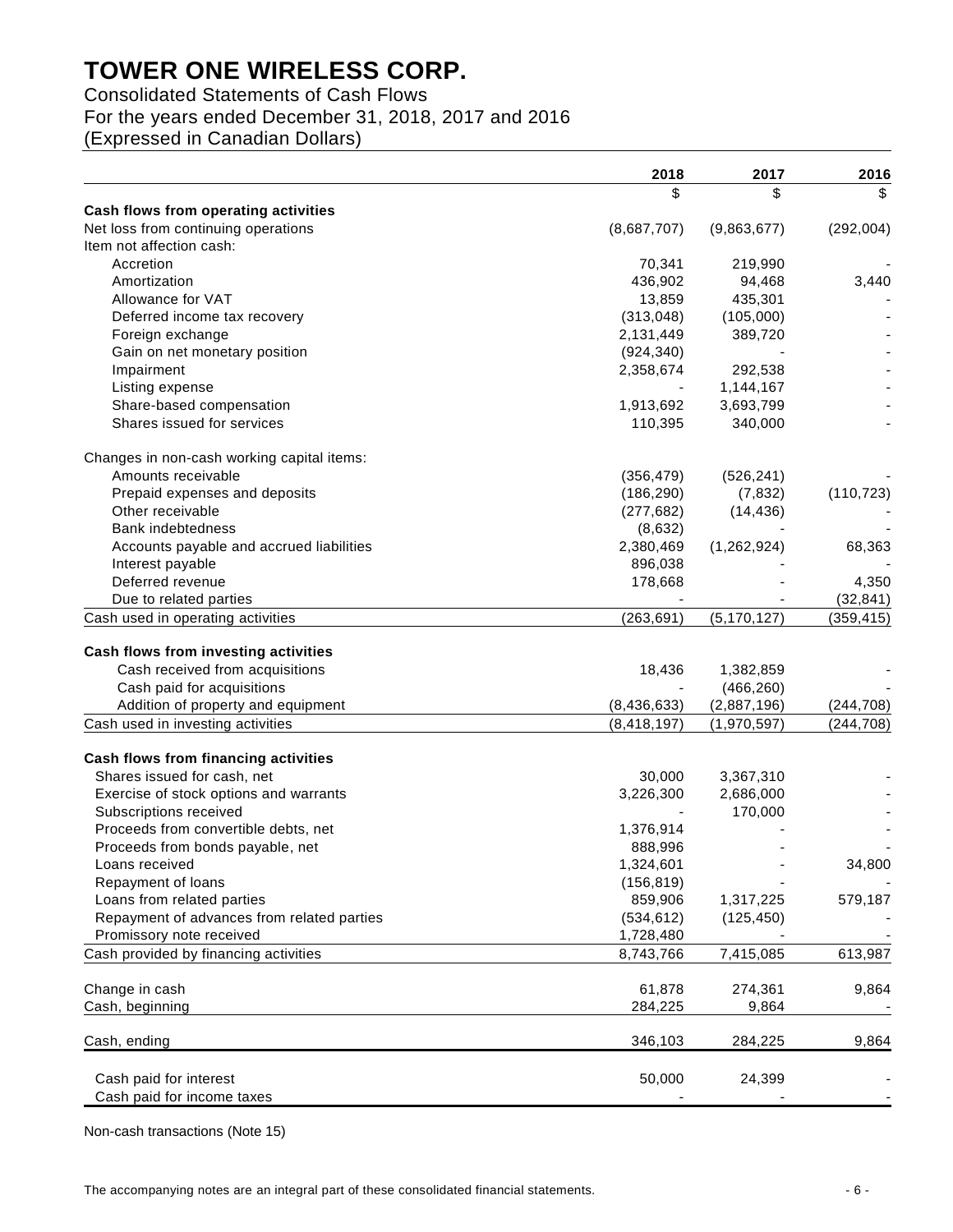Notes to Consolidated Financial Statements For the Years Ended December 31, 2018, 2017 and 2016 (Expressed in Canadian Dollars)

### **1. NATURE OF OPERATIONS AND GOING CONCERN**

Tower One Wireless Corp. ("Tower One" or the "Company") is a pure-play, build-to-suit ("BTS") tower owner, operator and developer of multitenant communications structures. The Company's primary business is the leasing of space on communications sites to mobile network operators ("MNOs"). The Company offers tower-related services in the largest Spanish speaking countries in Latin America: Argentina, Colombia and Mexico, and technical support services in the United States of America. Tower-related services include site acquisition, zoning and permitting, structural analysis, and construction which primarily supports the Company's site leasing business, including the addition of new tenants and equipment on its sites.

Tower One was incorporated under the laws of the Province of British Columbia, Canada on September 12, 2005. The Company is listed on the Canadian Securities Exchange ("CSE") under the symbol TO.CN. The Company's registered office is located at Suite 605, 815 Hornby Street, Vancouver, BC, Canada V6Z 2E6.

On January 17, 2017, Tower One completed a Share Exchange Agreement (the "Agreement") with Tower Three SAS ("Tower Three") and the shareholders of Tower Three. According to the Agreement, Tower One acquired Tower Three by issuing shares which resulted in the shareholders of Tower Three obtaining control of the Company (the "Acquisition"). Accordingly, this transaction was recorded as a reverse acquisition for accounting purposes, with Tower Three being identified as the accounting acquirer.

These consolidated financial statements have been prepared on the basis of accounting principles applicable to a going concern, and accordingly, do not purport to give effect to adjustments which may be required should the Company be unable to achieve the objectives above as a going concern. The net realizable value of the Company's assets may be materially less than the amounts recorded in these consolidated financial statements should the Company be unable to realize its assets and discharge its liabilities in the normal course of business. At December 31, 2018, the Company had a working capital deficiency of \$10,107,344 and an accumulated deficit of \$18,789,710 which has been funded primarily by loans from related parties. Ongoing operations of the Company are dependent upon the Company's ability to generate sufficient revenues in the future, receive continued financial support and complete equity financings. These factors raise significant doubt about the Company's ability to continue as a going concern.

On May 7, 2019, the Company received a cease trade order, pursuant to which the Company's stock was halted from trading. This cease trade order was issued in connection with the Company's failure to file these audited consolidated financial statements by the due date of April 30, 2018.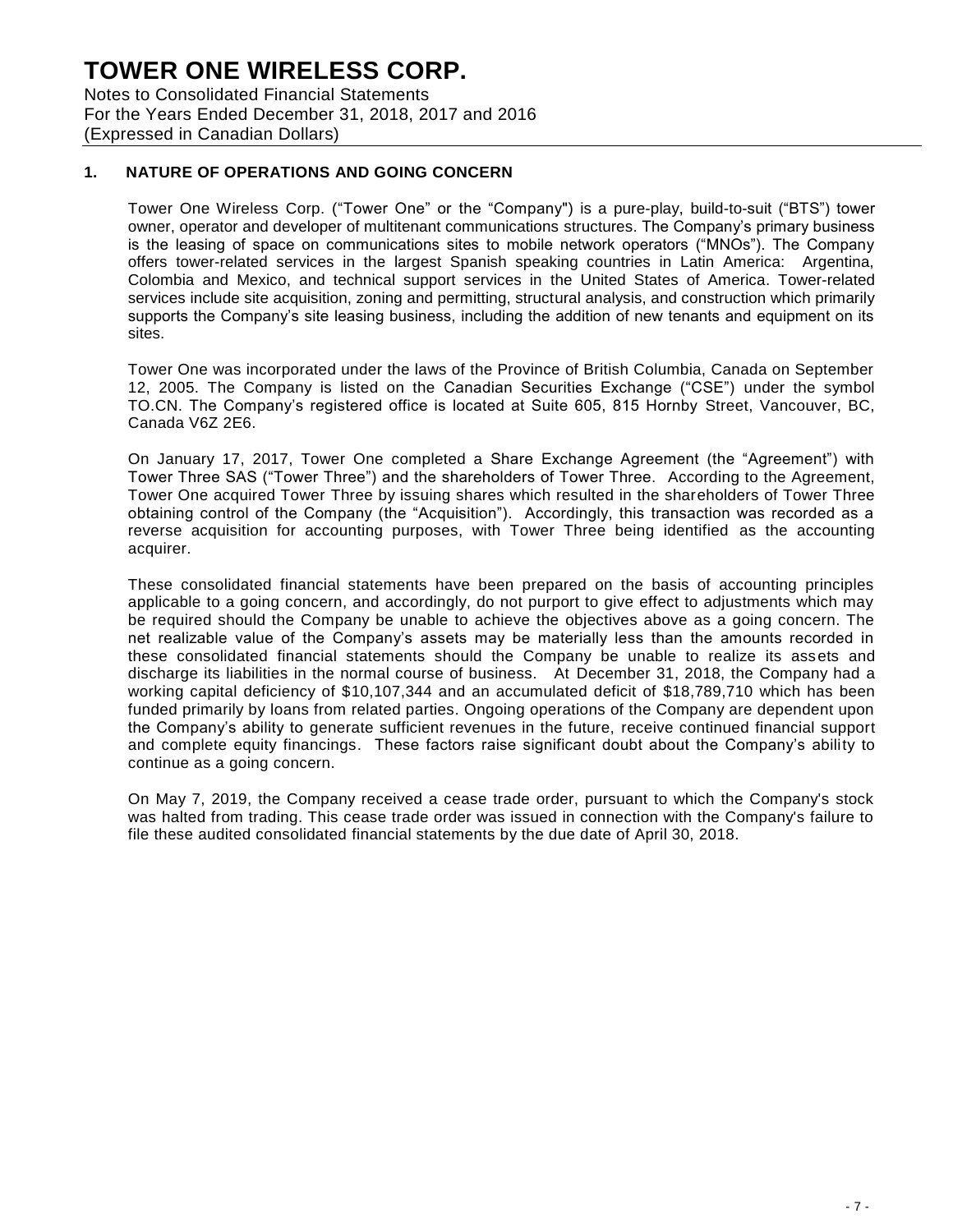Notes to Consolidated Financial Statements For the Years Ended December 31, 2018, 2017 and 2016 (Expressed in Canadian Dollars)

### **2. STATEMENT OF COMPLIANCE AND BASIS OF PRESENTATION**

#### **(a) Statement of Compliance**

These consolidated financial statements have been prepared in accordance with International Financial Reporting Standards ("IFRS") as issued by the International Accounting Standards Board ("IASB") applicable to a going concern, which contemplates the realization of assets and the discharge of liabilities in the normal course of business. These consolidated financial statements were approved and authorized for issue by the Board of Directors on May 13, 2019.

### **(b) Basis of Presentation and Consolidation**

These consolidated financial statements were prepared on a historical cost basis, except for financial instruments classified as fair value through profit or loss. In addition, these consolidated financial statements have been prepared using the accrual basis of accounting, except for cash flow information.

These consolidated financial statements include the accounts of the Company and the following subsidiaries:

| <b>Entity</b>                                | Country    | Percentage of<br>ownership | <b>Functional</b><br>currency |
|----------------------------------------------|------------|----------------------------|-------------------------------|
| Tower One Wireless Corp.                     | Canada     | Parent                     | Canadian dollar               |
| <b>Tower Two SAS</b>                         | Argentina  | 100%                       | Argentina Peso                |
| <b>Tower Three SAS</b>                       | Colombia   | 100%                       | Colombian Peso                |
| Tower 3 SA                                   | Argentina  | 100%                       | Argentina Peso                |
| <b>Innervision SAS</b>                       | Colombia   | 90%                        | <b>Colombian Peso</b>         |
| <b>Evolution Technology SA</b>               | Argentina  | 65%                        | Argentina Peso                |
| Tower Construction & Technical Services, LLC | <b>USA</b> | 70%                        | US dollar                     |
| Comercializadora Mexmaken, S.A. de C.V.      | Mexico     | 90%                        | <b>Mexican Peso</b>           |

All significant inter-company balances and transactions have been eliminated on consolidation.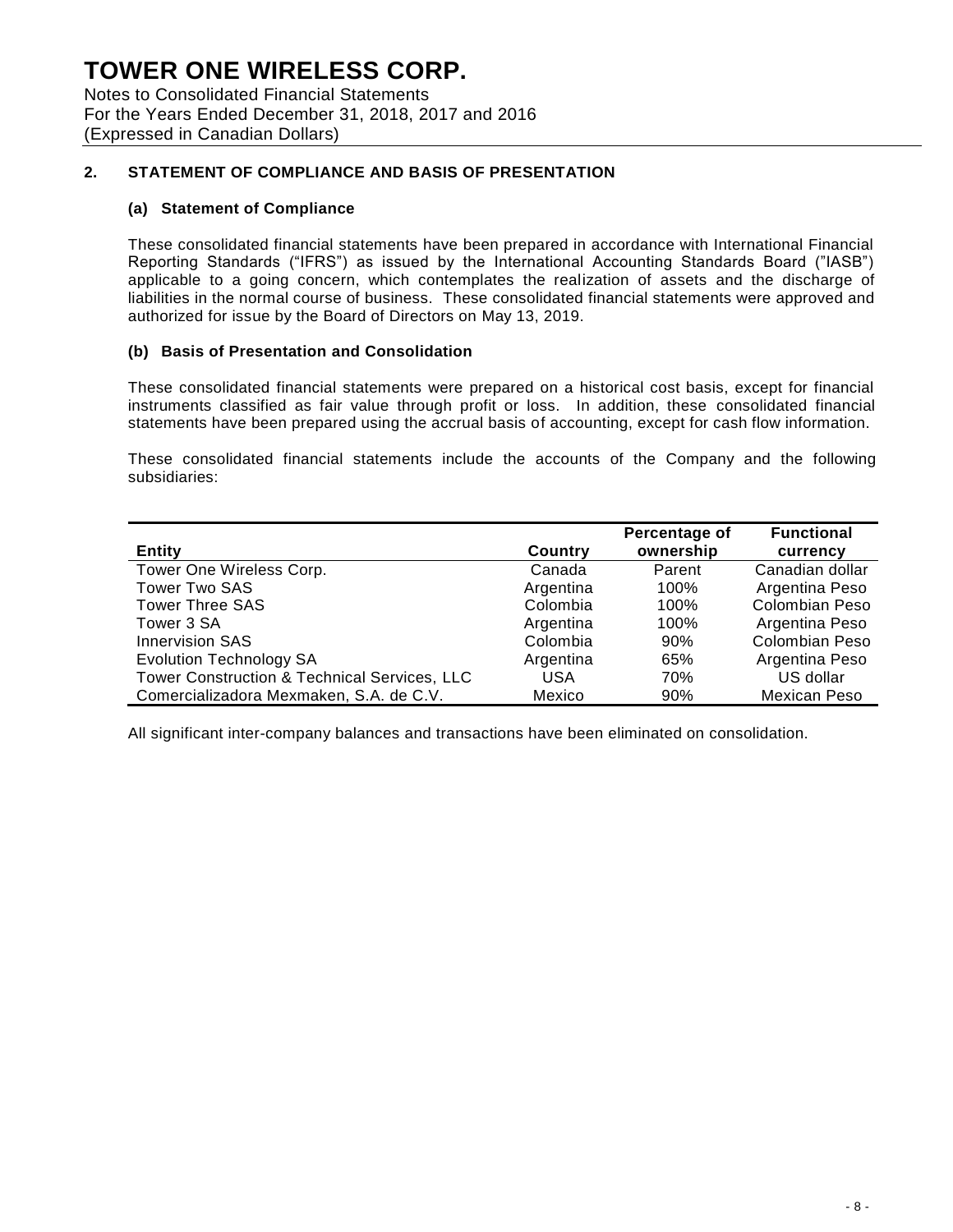Notes to Consolidated Financial Statements For the Years Ended December 31, 2018, 2017 and 2016 (Expressed in Canadian Dollars)

### **2. STATEMENT OF COMPLIANCE AND BASIS OF PRESENTATION (CONTINUED)**

#### **(c) Use of Estimates and Judgments**

The Company makes estimates and assumptions about the future that affect the reported amounts of assets and liabilities. Estimates and judgments are continually evaluated based on historical experience and other factors, including expectations of future events that are believed to be reasonable under the circumstances. Significant areas requiring the use of management estimates include the following:

#### (i) Intangible Assets – useful lives

The Company records intangible assets purchased in a business combination at their fair value. Determining fair value requires management to use estimates that could be material. Following initial recognition, the Company carries the value of intangible assets at cost less accumulated amortization and any accumulated impairment losses. Amortization is recorded on a straightline basis based upon management's estimate of the useful life and residual value. The estimates are reviewed at least annually and are updated if expectations change as a result of technical obsolescence or legal and other limits to use. A change in the useful life or residual value will impact the reported carrying value of the intangible assets resulting in a change in related amortization expense.

#### (ii) Inputs into Black-Scholes model

The Company has applied estimates with respect to the valuation of shares issued for non-cash consideration. Shares are valued first at the fair value of services received, and if this not readily determinable, at the fair value of the equity instruments granted at the date the Company receives the goods or services.

The Company measures the cost of equity-settled transactions with employees by reference to the fair value of services performed, and if the fair value of the services performed is not readily determinable, at the fair value of the equity instruments at the date at which they are granted. Estimating fair value for share-based payment transactions requires determining the most appropriate valuation model, which is dependent on the terms and conditions of the grant. This estimate also requires determining the most appropriate inputs to the valuation model including the fair value of the underlying common shares, the expected life of the share option, volatility and dividend yield. The fair value of the underlying common shares is assessed as the quoted market price on grant date. The assumptions and models used for estimating fair value for share-based payment transactions are discussed in Note 15. Actual results may differ from these estimates and assumptions.

The estimates and underlying assumptions are reviewed on an ongoing basis. Revisions to accounting estimates are recognized in the period in which the estimates are revised if the revision affects only that period or in the period of the revision and further periods if the review affects both current and future periods.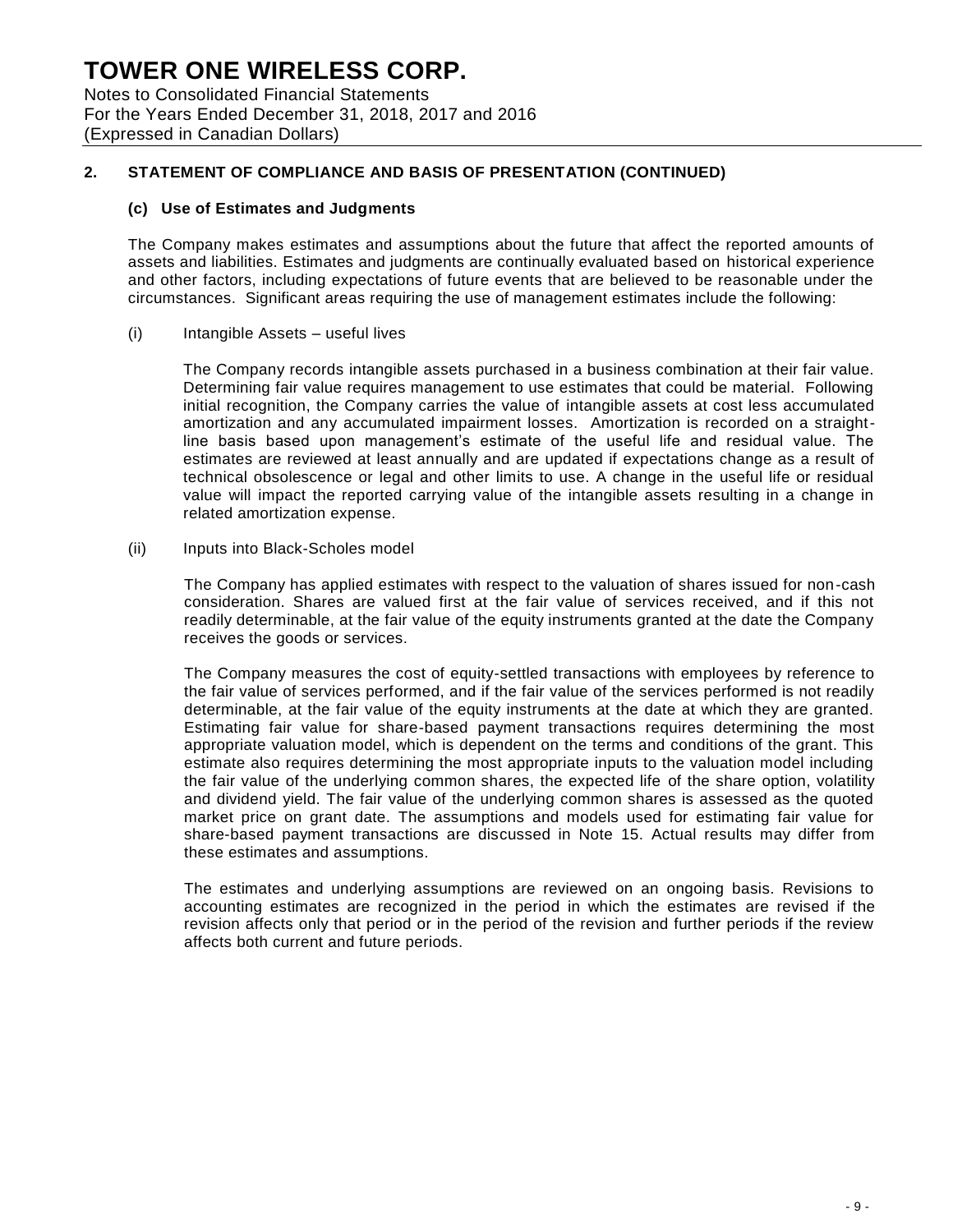Notes to Consolidated Financial Statements For the Years Ended December 31, 2018, 2017 and 2016 (Expressed in Canadian Dollars)

### **2. STATEMENT OF COMPLIANCE AND BASIS OF PRESENTATION (CONTINUED)**

#### **(c) Use of Estimates and Judgments (Continued)**

(iii) Useful lives of Equipment

Amortization is recorded on a declining balance basis based upon management's estimate of the useful life and residual value. The estimates are reviewed at least annually and are updated if expectations change as a result of the physical condition, technical obsolescence or legal and other limits to use. A change in the useful life or residual value will impact the reported carrying value of towers and equipment resulting in a change in related amortization expense.

#### Use of Judgments

Critical accounting judgments are accounting policies that have been identified as being complex or involving subjective judgments or assessments with a significant risk of material adjustment in the year:

(i) Going concern

The assessment of whether the going concern assumption is appropriate requires management to take into account all available information about the future, which is at least, but not limited to, twelve months from the end of the reporting period. The Company is aware that material uncertainties related to events or conditions may cast significant doubt upon the Company's ability to continue as a going concern. Further information regarding going concern is outlined in Note 1.

(ii) Income taxes

The measurement of income taxes payable and deferred income tax assets and liabilities requires management to make judgments in the interpretation and application of the relevant tax laws. The actual amount of income taxes only becomes final upon filing and acceptance of the tax return by the relevant tax authorities, which occurs subsequent to the issuance of the Consolidated financial statements.

(iii) Business acquisitions

The determination of the acquirer in business acquisitions is subject to judgment and requires the Company to determine which party obtains control of the combining entities. Management applies judgment in determining control by assessing the following three factors: whether the Company has power; whether the Company has exposure or rights to variable returns; and whether the Company has the ability to use its power to affect the amount of its returns. In exercising this judgment, management reviewed the representation on the Board of Directo rs and key management personnel, the party that initiated the transaction, and each of the entities' activities.

The assessment of whether an acquisition constitutes a business is also subject to judgment and requires the Company to review whether the acquired entity contains all three elements of a business, including inputs, processes and the ability to create output.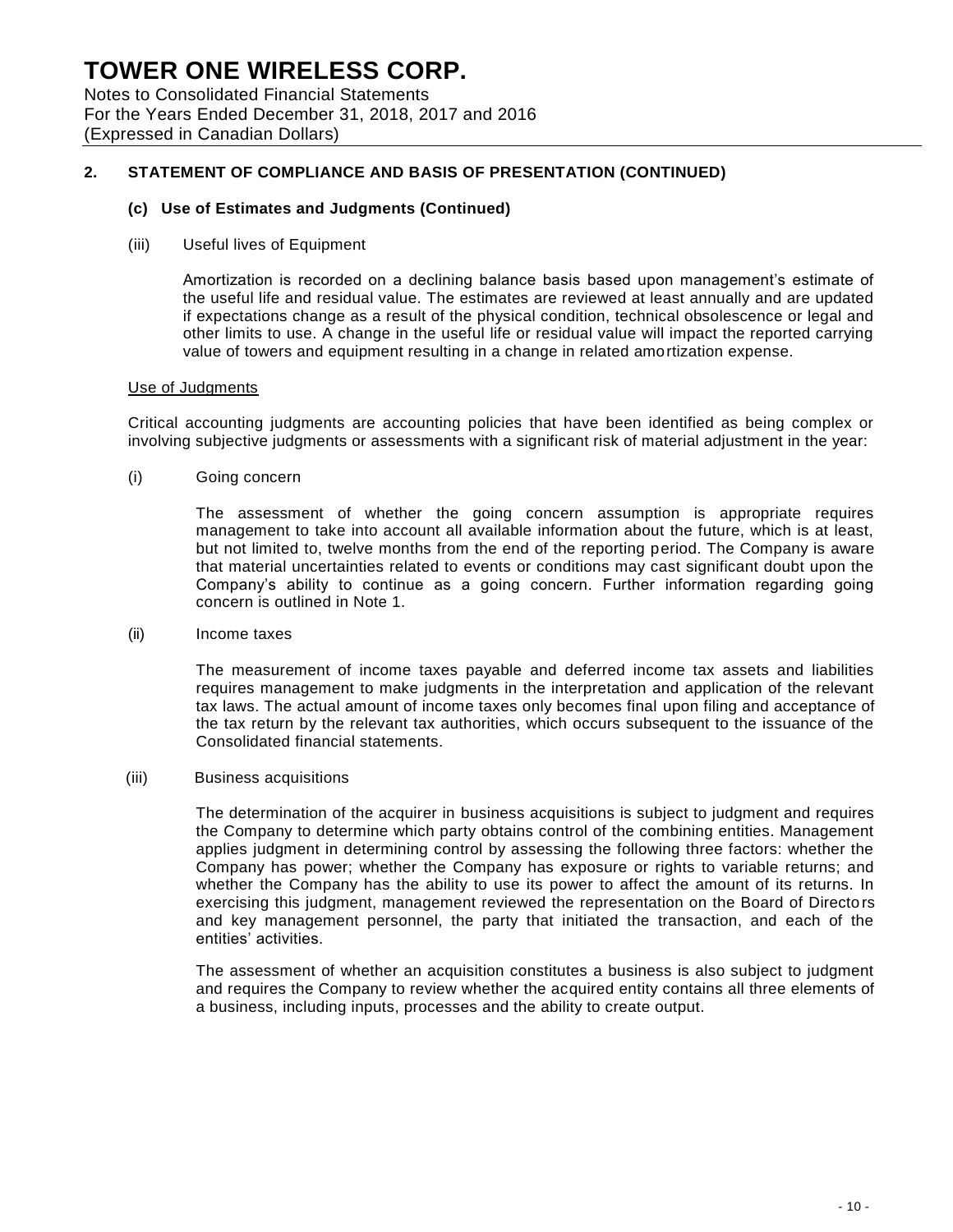Notes to Consolidated Financial Statements For the Years Ended December 31, 2018, 2017 and 2016 (Expressed in Canadian Dollars)

### **2. STATEMENT OF COMPLIANCE AND BASIS OF PRESENTATION (CONTINUED)**

#### **(c) Use of Estimates and Judgments (Continued)**

(iv) Intangible Assets – impairment

The application of the Company's accounting policy for intangible assets expenditures requires judgment in determining whether it is likely that future economic benefits will flow to the Company, which may be based on assumptions about future events or circumstances. Estimates and assumptions may change if new information becomes available. If, after expenditures are capitalized, information becomes available suggesting that the recovery of expenditures is unlikely, the amount capitalized is written off in profit or loss in the period the new information becomes available.

(v) Classification of lease agreements

Management uses judgment in determining whether a lease is a finance lease arrangement that transfers substantially all the risks and rewards of ownership.

(vi) Impairment of equipment

At the end of each reporting period, management makes a judgment whether there are any indications of impairment of its equipment. If there are indications of impairment, management performs an impairment test on a cash-generating unit basis. The impairment test compares the recoverable amount of the asset to its carrying amount. The recoverable amount is the higher of the asset's value in use (present value of the estimated future cash flows) and its estimated fair value less costs of disposal.

(vii) Determination of functional currency and hyperinflationary economies

The determination of the functional currency for the Company and its subsidiaries was based on management's judgment of the underlying transactions, events and conditions relevant to each entity. The determination of whether an entity operates in a hyperinflationary economy was based on management's judgment of the underlying economic condition of the country the entity operates in.

(viii) Discount rate used for convertible debentures

The carrying value of the convertible debentures is subject to management's estimates in determining an appropriate discount rate based on similar instruments with no conversion features.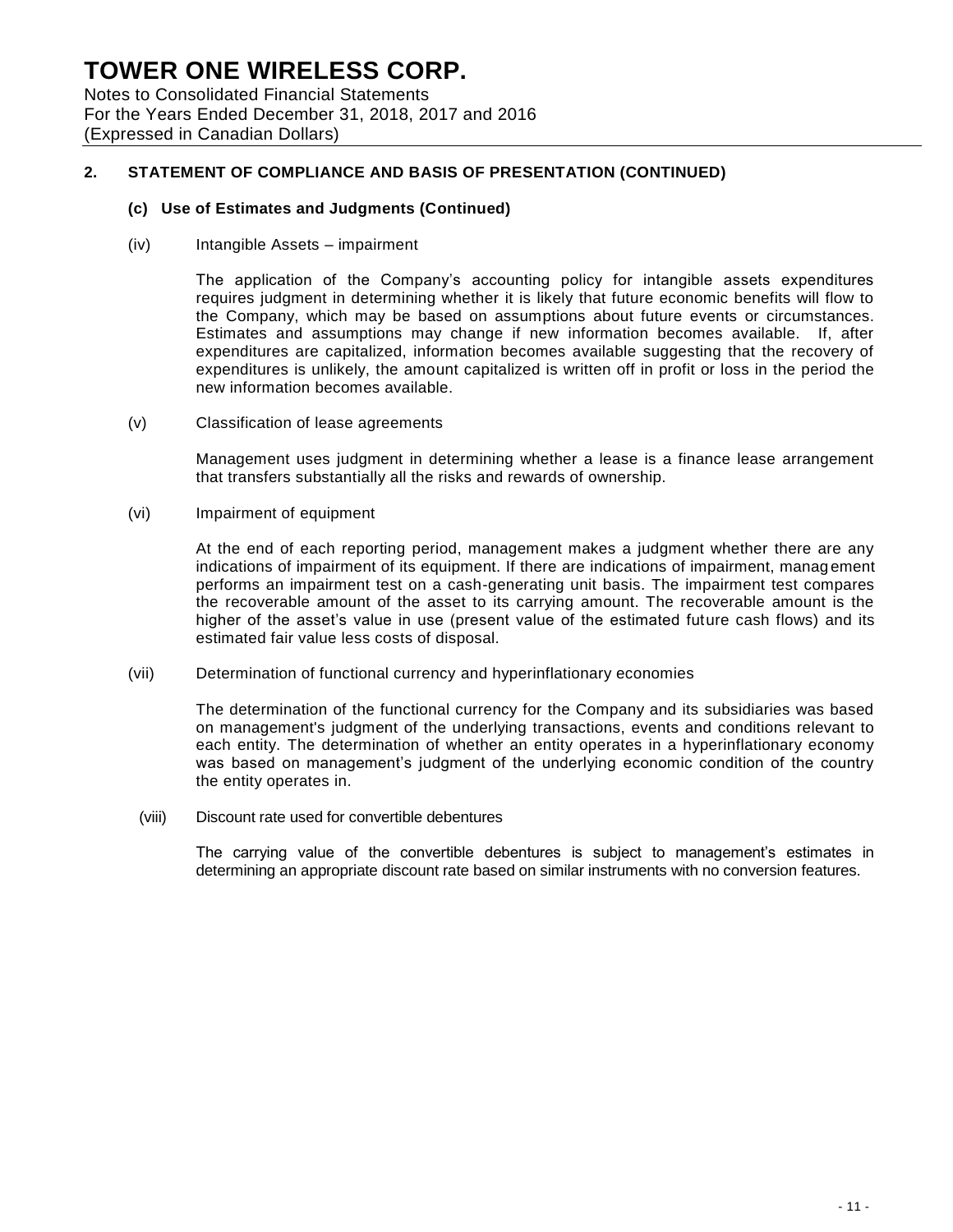Notes to Consolidated Financial Statements For the Years Ended December 31, 2018, 2017 and 2016 (Expressed in Canadian Dollars)

### **3. REVERSE ACQUISITION AND LISTING EXPENSE**

The Company completed the Acquisition described in Note 1 by issuing 30,000,000 common shares to the shareholders of Tower Three. For accounting purposes, the Acquisition is considered to be outside the scope of IFRS 3 *Business Combinations* since Tower One was inactive prior to the Acquisition and were limited to the management of cash resources and the maintenance of its listing and accordingly did not constitute a business. The Acquisition was accounted for in accordance with IFRS 2 *Sharebased Payment* whereby Tower Three was deemed to have issued shares in exchange for the net assets or liabilities of Tower One together with its listing status at the fair value of the consideration received by Tower Three.

Since the share and share-based consideration allocated to the former shareholders of the Company on closing the Acquisition is considered within the scope of IFRS 2, and the Company could not identify specifically some or all of the goods or service received in return for the allocation of the shares, the value in excess of the net identifiable assets or obligations plus liabilities assumed by the Company acquired on closing was expensed in the statement of comprehensive loss as listing expense.

The Company was deemed to have issued 6,735,885 common shares of Tower Three at \$0.15 per common share for a fair value of \$1,010,383, which was included as consideration to the former shareholders of the Company. The \$0.15 value for the above-mentioned shares was based on the fair value from the concurrent private placement. The fair value of all the consideration given and charged to listing expense was comprised of:

|                                                                             | \$          |
|-----------------------------------------------------------------------------|-------------|
| Fair value of share based consideration allocated:<br>Deemed share issuance | 1,010,383   |
| Identifiable net obligations assumed:                                       |             |
| Cash and cash equivalent                                                    | (1,378,183) |
| Subscriptions received for private placement                                | 1,602,257   |
| Other assets                                                                | (230, 097)  |
| Liabilities                                                                 | 139,807     |
| Total                                                                       | 133,784     |
| Total listing expense                                                       | 1,144,167   |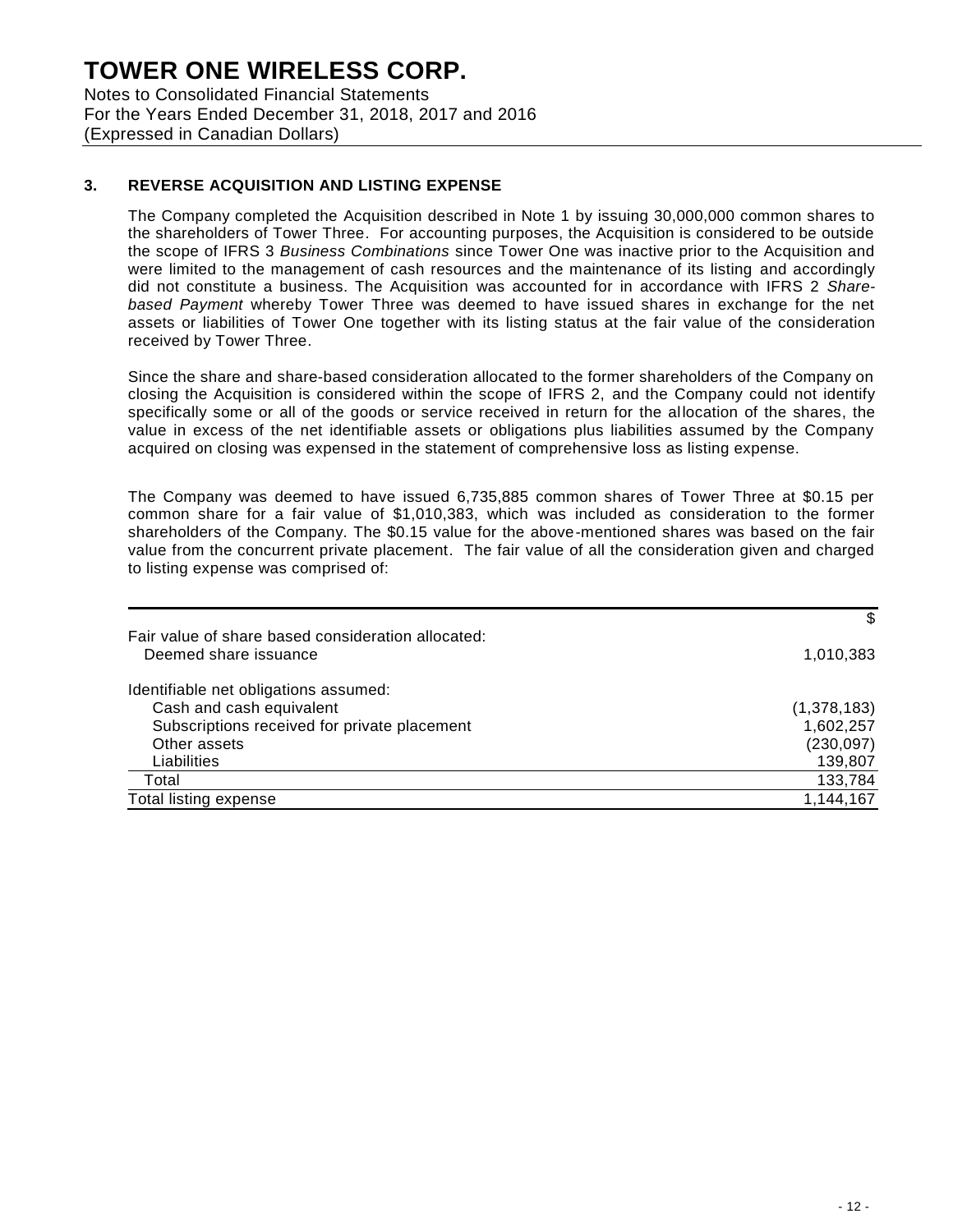Notes to Consolidated Financial Statements For the Years Ended December 31, 2018, 2017 and 2016 (Expressed in Canadian Dollars)

### **4. ACQUISITION OF EVOLUTION TECHNOLOGY SA**

On March 30, 2017, the Company entered into a Share Purchase Offer Agreement with the shareholders of Evolution Technology SA ("Evotech") to acquire a 65% ownership interest. Since its incorporation on March 10, 2016, Evotech has obtained various permits for constructing cellular towers and also has master lease agreements with major telecom carriers in Argentina.

To obtain the 65% ownership interest, the Company paid US\$350,000 and issued 1,500,000 common shares with a fair value of \$480,000 to the shareholders of Evotech. In addition, the Company is committed to contribute the funds necessary for Evotech to construct 50 towers, or a lower number of towers to be agreed between the parties, for up to a total maximum amount of US\$3,500,000.

The Company determined that the acquisition of Evotech constituted a business combination as Evotech has inputs, processes and outputs. As such the Company has applied the acquisition method of accounting. As part of the acquisition of Evotech, the Company acquired Evotech's master lease agreement, which was recorded as an intangible asset.

The following table presents the allocation of the purchase price to the assets acquired and liabilitie s assumed based on their estimated fair values, which is the same as the carrying values, at the date of acquisition:

|                                                   | \$         |
|---------------------------------------------------|------------|
| Cash paid                                         | 466,260    |
| Fair value of common shares issued                | 480,000    |
| Total consideration                               | 946,260    |
| Assets acquired:                                  |            |
| Cash                                              | 4,676      |
| Due from shareholders                             | 6,490      |
| Construction in progress                          | 163,529    |
| Master lease agreement                            | 1,982,354  |
| Less: liabilities assumed                         |            |
| Accounts payable                                  | (7, 440)   |
| Deferred income tax liability                     | (693, 824) |
| Net assets of Evotech                             | 1,455,785  |
| Net assets attributed to non-controlling interest | (509,525)  |
| Net assets acquired                               | 946,260    |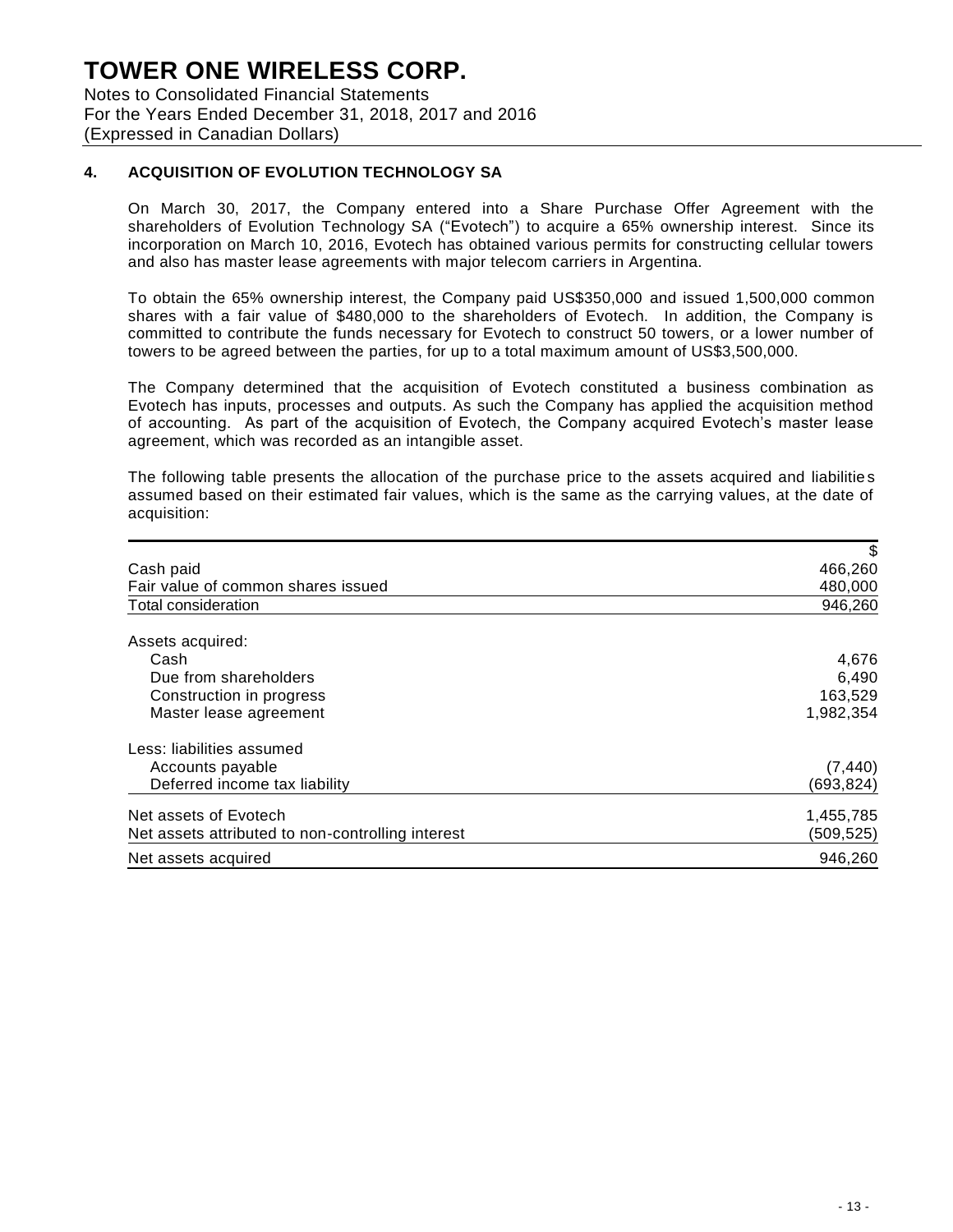Notes to Consolidated Financial Statements For the Years Ended December 31, 2018, 2017 and 2016 (Expressed in Canadian Dollars)

### **5. ACQUISITION OF TOWER CONSTRUCTION & TECHNICAL SERVICES, INC.**

On October 18, 2017, the Company entered into an Escrow Agreement with the shareholders of Tower Construction & Technical Services, Inc. ("TCTS") to acquire 70% ownership interest in TCTS.

To obtain the 70% ownership interest, the Company is committed to operate the business and manage its financial affairs. No cash consideration or equity instruments were issued on this acquisition.

The Company determined that the acquisition of TCTS constituted a business combination as it has inputs, processes and outputs. As such, the Company has applied the acquisition method of accounting.

The following table presents assets acquired and liabilities assumed based on their estimated fair values, which is the same as the carrying values, at the date of acquisition:

|                                                   | \$         |
|---------------------------------------------------|------------|
| Liabilities assumed:                              |            |
| <b>Bank indebtedness</b>                          | (52, 042)  |
| Accounts payable                                  | (5,201)    |
| Due to related parties                            | (127, 655) |
|                                                   |            |
| Net liabilities of TCTS                           | (184, 898) |
| Net assets attributed to non-controlling interest |            |
| Net liabilities assumed                           | (184,898)  |

The excess of net liabilities over consideration paid was written off to loss on investments as the future profitability of TCTS is uncertain.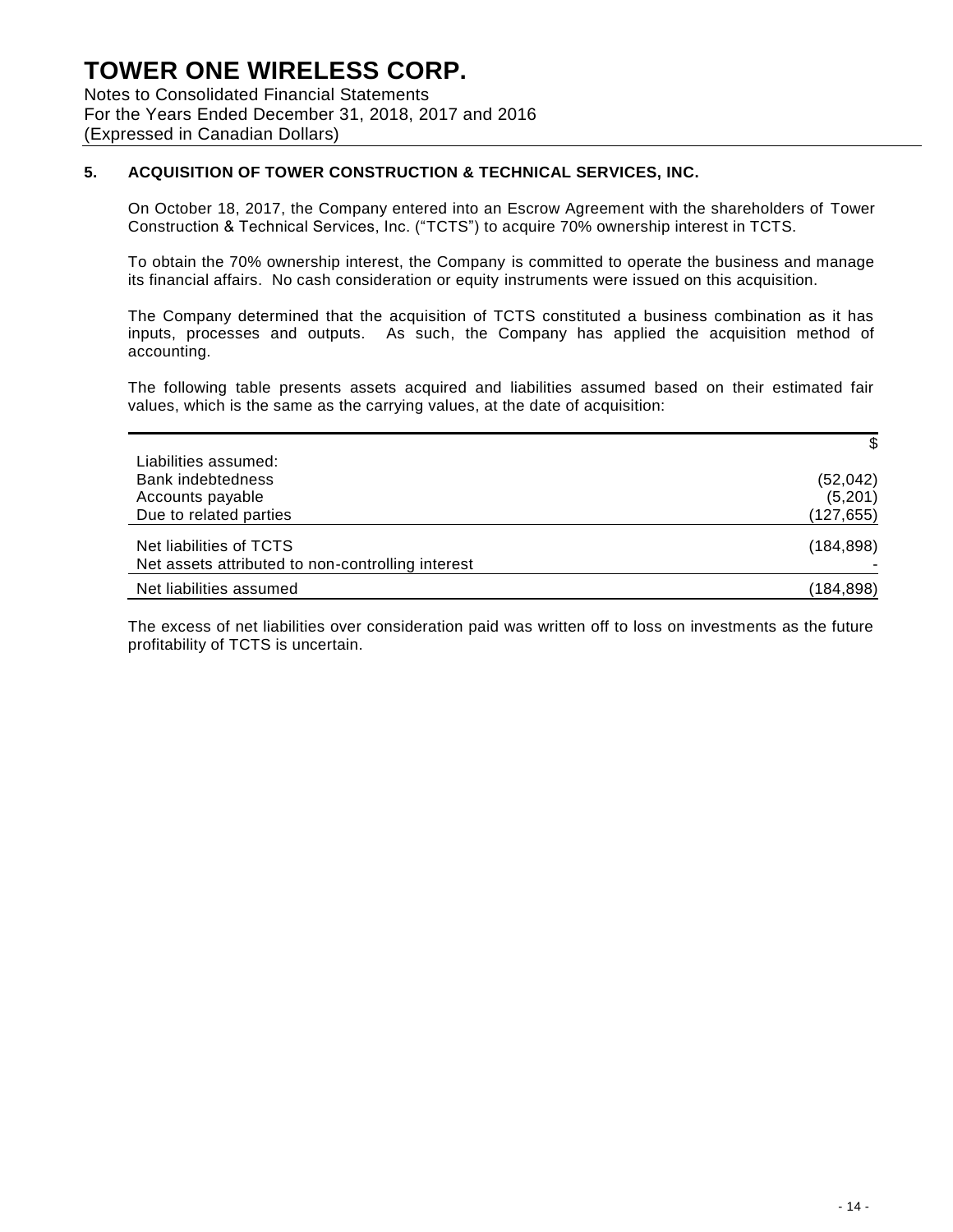Notes to Consolidated Financial Statements For the Years Ended December 31, 2018, 2017 and 2016 (Expressed in Canadian Dollars)

### **6. ACQUISITION OF COMERCIALIZADORA MEXMAKEN, S.A. DE C.V.**

On April 3, 2018, the Company entered into a Share Purchase Offer Agreement with the shareholders of Comercializadora Mexmaken, S.A. de C.V. ("Mexmaken") to acquire a 90% ownership interest. Since its incorporation on September 9, 2015, Mexmaken obtained two Master Lease Agreements ("MLA") with major Mexican telecom operators, one of which was acquired prior to the Company's acquisition of Mexmaken.

To obtain the 90% ownership interest, the Company issued 7,500,000 common shares with a fair value of \$1,312,500 to the shareholders of Mexmaken. As part of the acquisition of Mexmaken, the Company also issued common shares to a related party, who was a controlling shareholder of Mexmaken.

The Company determined that the acquisition of Mexmaken constituted a business combination as Mexmaken has inputs, processes and outputs. As such the Company has applied the acquisition method of accounting. As part of the acquisition of Mexmaken, the Company acquired Mexmaken's master lease agreement, which was recorded as an intangible asset.

The following table presents the allocation of the purchase price to the assets acquired and liabilities assumed based on their estimated fair values, which is the same as the carrying values, at the date of acquisition:

|                                                   | \$         |
|---------------------------------------------------|------------|
| Fair value of common shares issued                | 1,312,500  |
| Total consideration                               | 1,312,500  |
|                                                   |            |
| Assets acquired:                                  |            |
| Cash                                              | 18,436     |
| Amounts receivable and prepaid expenses           | 20,463     |
| Construction in progress                          | 91,339     |
| Furniture and equipment                           | 2,741      |
| Master lease agreement                            | 428,000    |
| Goodwill                                          | 1,315,258  |
| Less: liabilities assumed                         |            |
| Accounts payable                                  | (356, 404) |
| Deferred income tax liability                     | (61, 500)  |
| Net assets of Mexmaken                            | 1,458,333  |
| Net assets attributed to non-controlling interest | (145, 833) |
| Net assets acquired                               | 1,312,500  |

As at December 31, 2018, the Company completed an impairment analysis in accordance with IAS 36 and determined that the carrying value of the Mexmaken CGU exceeded the fair value of the Mexmaken CGU based on its value in use. As a result, the Company recognized impairment of \$2,132,942, including \$1,315,258 of goodwill, \$461,597 of property and equipment, \$417,587 of intangible asset, and recorded a recovery of deferred income taxes of \$61,500.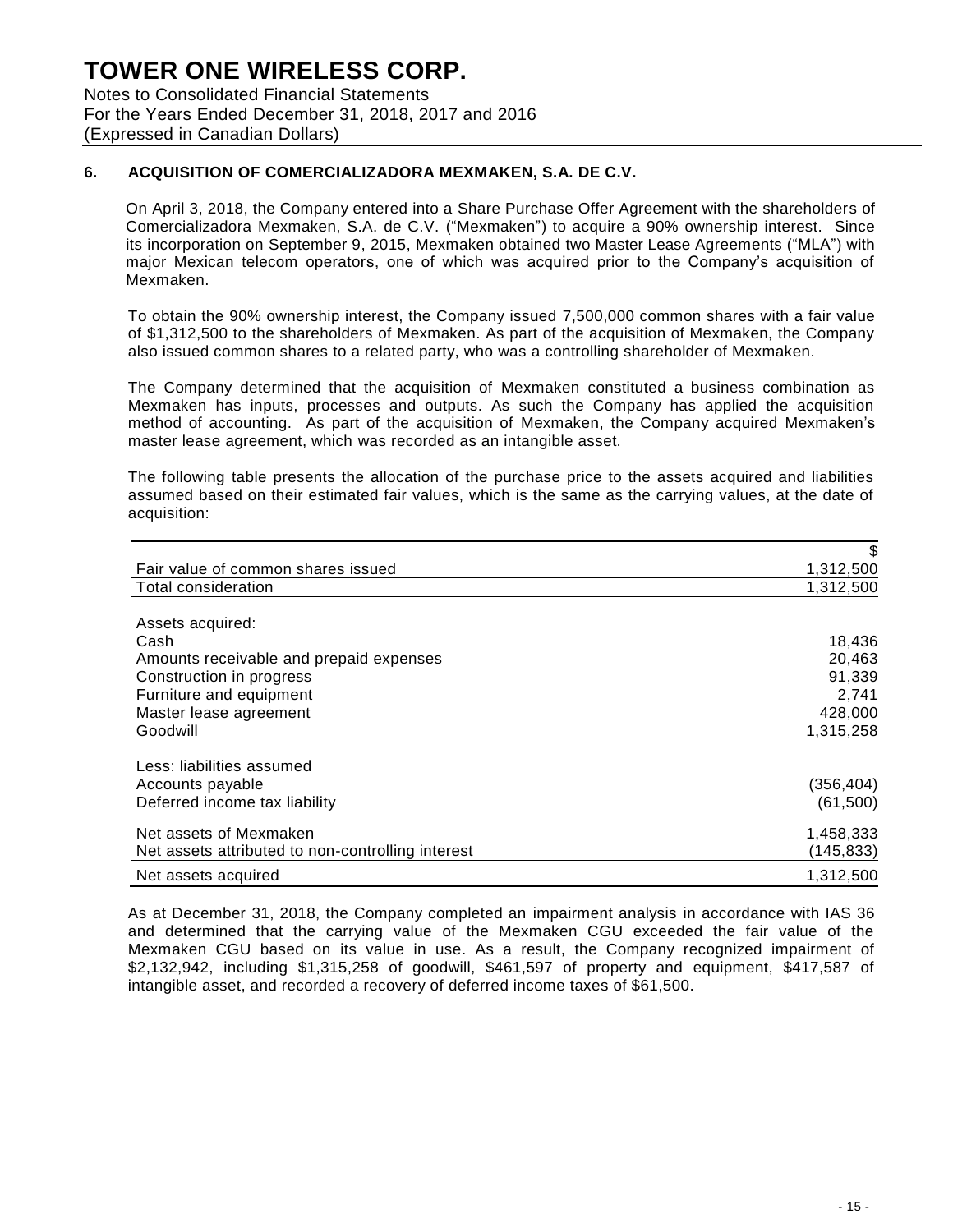Notes to Consolidated Financial Statements For the Years Ended December 31, 2018, 2017 and 2016 (Expressed in Canadian Dollars)

### **7. SIGNIFICANT ACCOUNTING POLICIES**

The following is a summary of significant accounting policies used in the preparation of these Consolidated financial statements:

#### **Cash and cash equivalents**

Cash and cash equivalents are comprised of cash on hand, deposits in banks and highly liquid investments having original terms to maturity of 90 days or less.

#### **Loss per share**

Basic loss per share is computed by dividing the net loss for the period by the weighted average number of common shares outstanding during the period. To compute diluted loss per share, adjustments are made to common shares outstanding. The weighted average number of common shares outstanding is adjusted to include the number of additional common shares that would be outstanding if, at the beginning of the period or at time of issuance, all options and warrants were exercised. The proceeds from exercise are assumed to be used to purchase the Company's common shares at their average market price during the period. For the years presented, this calculation proved to be anti-dilutive.

#### **Revenue recognition**

The Company's leasing revenue is derived from lease arrangements to obtain rights to use the Company's equipment.

Leases in which a significant portion of the risks and rewards of ownership are retained by the Company are classified as operating leases. Assets under operating leases are included in equipment. Leasing revenue from operating leases is recognized as the leasing services are provided.

The Company also earns service revenue. This revenue is recognized when the control over goods or services is transferred to the customer. As such, the revenue is recognized after: the contract is identified; performance obligations are identified; the transaction price is determined; the transaction price is allocated to the various performance obligations (if multiple performance obligations are identified); and ultimately, once the performance obligation is satisfied.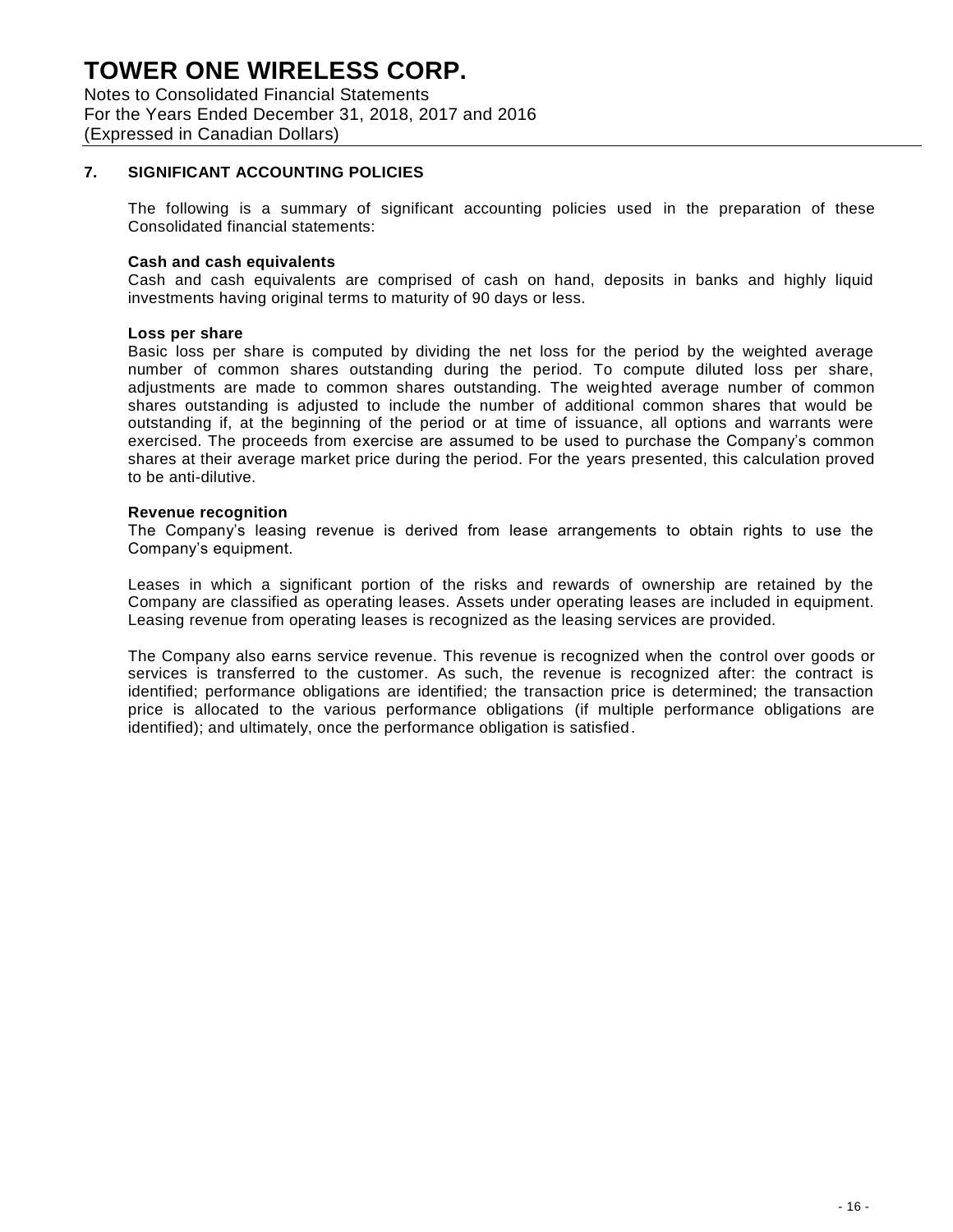Notes to Consolidated Financial Statements For the Years Ended December 31, 2018, 2017 and 2016 (Expressed in Canadian Dollars)

## **7. SIGNIFICANT ACCOUNTING POLICIES (CONTINUED)**

#### **Foreign currency translation**

The results and financial position of a subsidiary whose functional currency is not the currency of a hyperinflationary economy is translated into the presentation currency using the following procedures:

- i. Assets and liabilities for each statement of financial position presented (i.e. including comparatives) are translated at the closing rate at the date of the statement of financial position;
- ii. Income and expenses for each statement presenting profit or loss and other comprehensive income (i.e. including comparatives) are translated at exchange rates at the dates of the transactions; and
- iii. All resulting exchange differences are recognized in other comprehensive income.

For practical reasons, a rate that approximates the exchange rates at the dates of the transactions, for example an average rate for the period, is often used to translate income and expense items.

The resulting translation adjustments are included in accumulated other comprehensive income in shareholders' equity. For the year ended December 31, 2018, an unrealized foreign exchange translation loss of \$480,132 (2017 – \$18,120; 2016 – \$9,179) was recorded under accumulated other comprehensive loss as a result of changes in the value of the Colombian Peso, Argentina Peso, Mexican Peso and US dollars with respect to the Canadian dollar.

The results and financial position of a subsidiary whose functional currency is the currency of a hyperinflationary economy are translated into the presentation currency using the following procedures:

- i. All amounts (i.e. assets, liabilities, equity items, income and expenses, including comparatives) are translated at the closing rate at the date of the most recent statement of financial position, except that
- ii. When amounts are translated into a non-hyperinflationary presentation currency (i.e. CAD), comparative amounts remain unchanged from those reported in the prior periods.

When an entity's functional currency is the currency of a hyperinflationary economy, the entity shall restate its financial statements in accordance with IAS 29 before applying the translation meth od described above. When the economy ceases to be hyperinflationary and the entity no longer restates its financial statements in accordance with IAS 29, it shall use as the historical costs for translation into the presentation currency the amounts restated to the price level at the date the entity ceased restating its financial statements.

For the year ended December 31, 2018, it was determined that Argentina was in a state of hyperinflation. The Company's subsidiary, Evotech, operates in Argentina and the functional currency of Evotech is the Argentinian Peso. Accordingly, the balances of Evotech were restated using the historical cost approach in accordance with IAS 29 prior to translation into the presentation currency. In order to restate the balances of Evotech, the Company used Argentina's consumer price index, Índice de Precios al Consumidor ("IPCBA"), as per which the IPCBA for Argentina fluctuated from 483.30 at December 2017 to 703.01 in December 2018.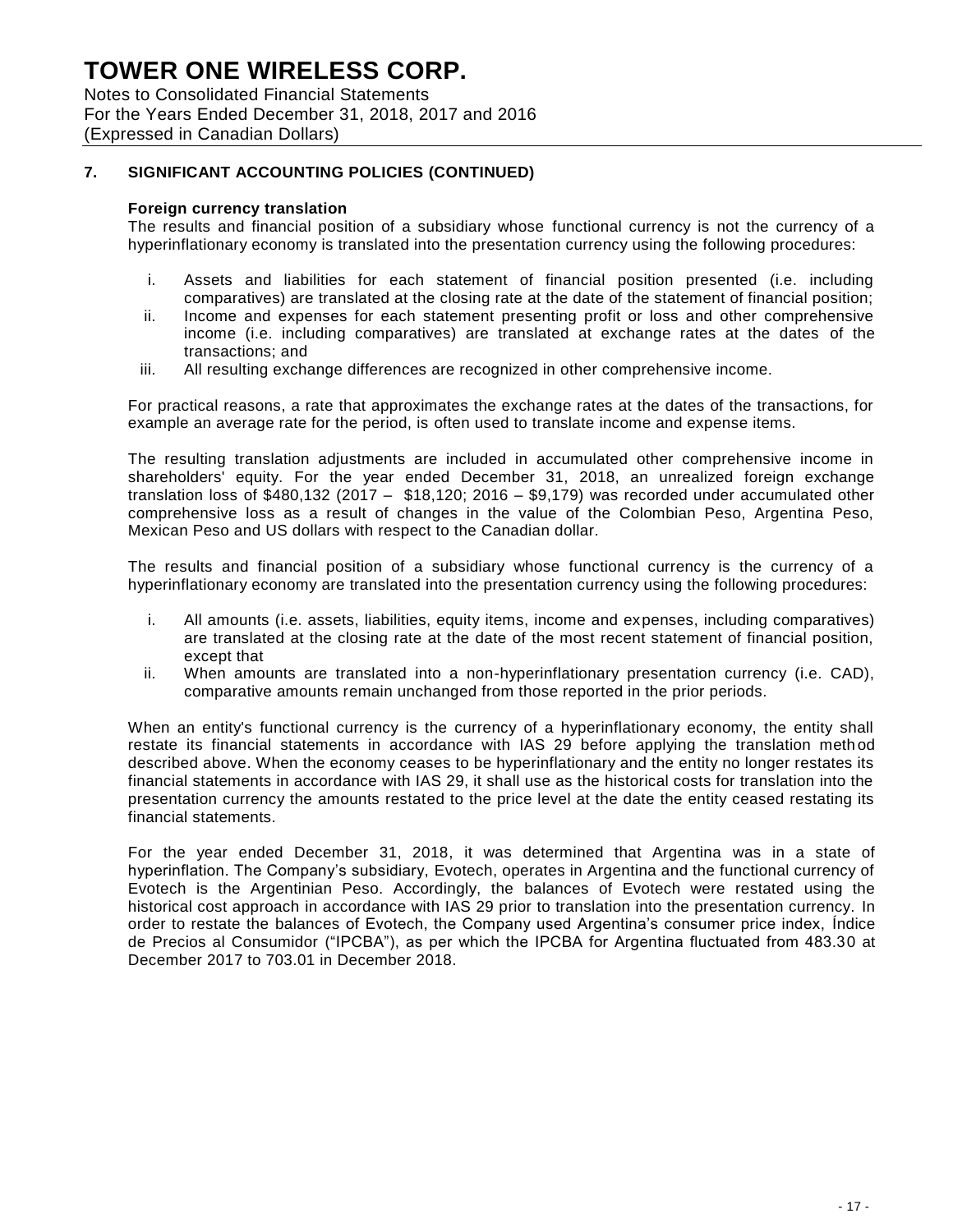Notes to Consolidated Financial Statements For the Years Ended December 31, 2018, 2017 and 2016 (Expressed in Canadian Dollars)

### **7. SIGNIFICANT ACCOUNTING POLICIES (CONTINUED)**

#### **Property and equipment**

Property and equipment is stated at cost less accumulated amortization and accumulated impairment loss. Amortization expense for towers begins in the month of transfer of each tower from construction in progress to towers. Costs not clearly related to the procurement, manufacturing and implementation are expensed as incurred.

Towers represent cellular towers owned by the Company. The towers are operated at various sites and under contractual license agreements.

- Amortization of the equipment is calculated on the declining-balance basis at the following annual rates: Towers - 10%
- Furniture and equipment between 10% and 33.3%

Costs of assets in the course of construction are capitalized as construction in progress. Upon completion, the cost of construction is transferred to the appropriate category of property and equipment and amortization commences when the asset is available for its intended use.

An asset's residual value, useful life and amortization method are reviewed at each financial year end and adjusted if appropriate. When parts of an item of equipment have different useful lives, they are accounted for as separate items (major components) of equipment.

Gains and losses on disposal of an item of equipment are determined by comparing the proceeds from disposal with the carrying amount of the equipment and are recognized in profit or loss.

#### **Intangible asset**

Intangible assets consist of master lease agreements acquired by the Company. Acquired lease agreements are carried at cost less accumulated amortization and impairment. Intangible assets with indefinite lives are not amortized but are reviewed annually for impairment. Any impairment of intangible asset is recognized in the statement of operations and comprehensive loss but increases in intangible asset values are not recognized.

Estimated useful lives of intangible assets are the shorter of the economic life and the period the right is legally enforceable. The assets' useful lives are reviewed, and adjusted if appropriate, at each statement of financial position date. The useful life of the Company's intangible assets, consisting of master lease agreements, is estimated to be 25 years.

At each financial position reporting date, the carrying amounts of the Company's long-lived assets, including property and equipment and intangible asset, are reviewed to determine whether there is any indication that those assets are impaired. If any such indication exists, the recoverable amount of the asset is estimated in order to determine the extent of the impairment, if any. Where the asset does not generate cash flows that are independent from other assets, the Company estimates the recoverable amount of the cash-generating units ("CGU's") to which the asset belongs.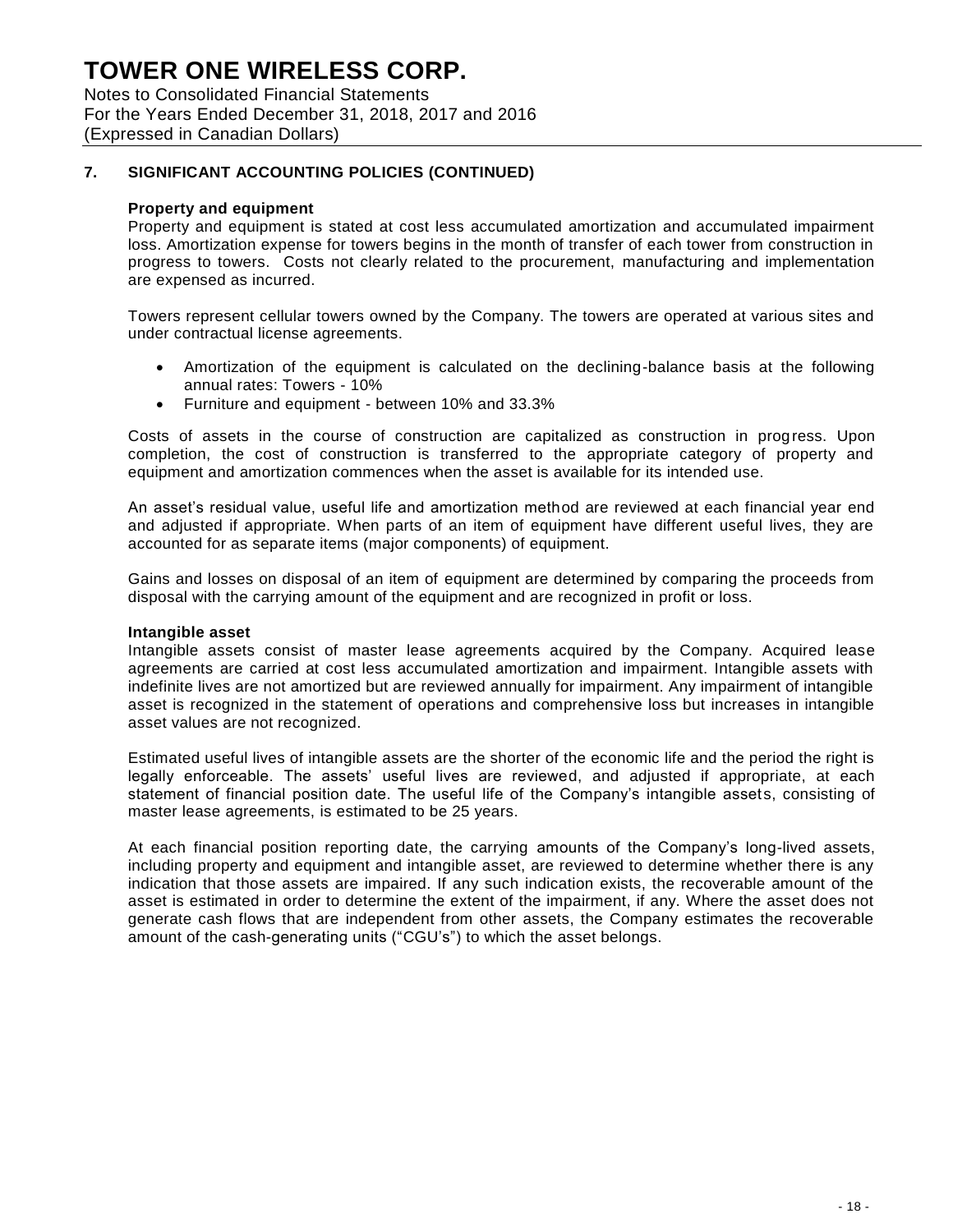Notes to Consolidated Financial Statements For the Years Ended December 31, 2018, 2017 and 2016 (Expressed in Canadian Dollars)

### **7. SIGNIFICANT ACCOUNTING POLICIES (CONTINUED)**

#### **Impairment**

Non-financial assets are tested for impairment whenever events or changes in circumstances indicate that an asset's carrying amount may be less than its recoverable amount. Management uses its judgment to estimate these inputs and any changes to these inputs could have a material impact on the impairment calculation. For impairment testing, non-financial assets that do not generate independent cash flows are grouped together into CGU, which represent the levels at which largely independent cash flows are generated. An impairment loss is recognized in earnings to the extent that the carrying value of an asset, CGU or group of CGU's exceeds its estimated recoverable amount. The recoverable amount of an asset, CGU or group of CGU's is the greater of its value in use and its fair value less cost to sell. Value in use is calculated as the present value of the estimated future cash flows discounted at appropriate pre-tax discount rates. An impairment loss relating to a specific asset reduces the carrying value of the asset. An impairment loss relating to a group of CGU's is allocated on a pro-rata basis to reduce the carrying value of the assets in the units comprising the group. A previously recognized impairment loss related to non-financial assets is assessed at each reporting date for any indications that the loss has decreased or no longer exists. An impairment loss related to non-financial assets is reversed if there is a subsequent increase in the recoverable amount. An impairment loss is reversed only to the extent that the asset's carrying value does not exceed the carrying value that would have been determined, net of depreciation or amortization, if no loss had been recognized.

#### **Share capital**

Common shares are classified as equity. Transaction costs directly attributable to the issue of common shares and share options are recognized as a deduction from equity, net of any tax effects. Common shares issued for consideration other than cash, are valued based on their market value at the date the shares are issued.

The Company has adopted a residual value method with respect to the measurement of shares and warrants issued as private placement units. The residual value method first allocates value to the more easily measurable component based on fair value and then the residual value, if any, to the less easily measurable component. The Company considers the fair value of common shares issued in a private placement to be the more easily measurable component and the common shares are valued at their fair value, as determined by the closing quoted bid price on the announcement date. The balance, if any, is allocated to the attached warrants. Any fair value attributed to the warrants is recorded as reserves.

#### **Share-based payments**

Share-based payments to employees are measured at the fair value of the instruments issued and amortized over the vesting periods. Share-based payments to non-employees are measured at the fair value of the goods or services received or the fair value of the equity instruments issued, if it is determined the fair value of the goods or services cannot be reliably measured, and are recorded at the date the goods or services are received. The amount recognized as an expense is adjusted to reflect the number of awards expected to vest. The offset to the recorded cost is to warrants and options reserve. Consideration received on the exercise of stock options is recorded as share capital and the related amount in warrants and options reserve is transferred to share capital. Charges for options that are forfeited before vesting are reversed from share-based payments reserve. For those options that expire or are forfeited after vesting, the recorded value is transferred to deficit.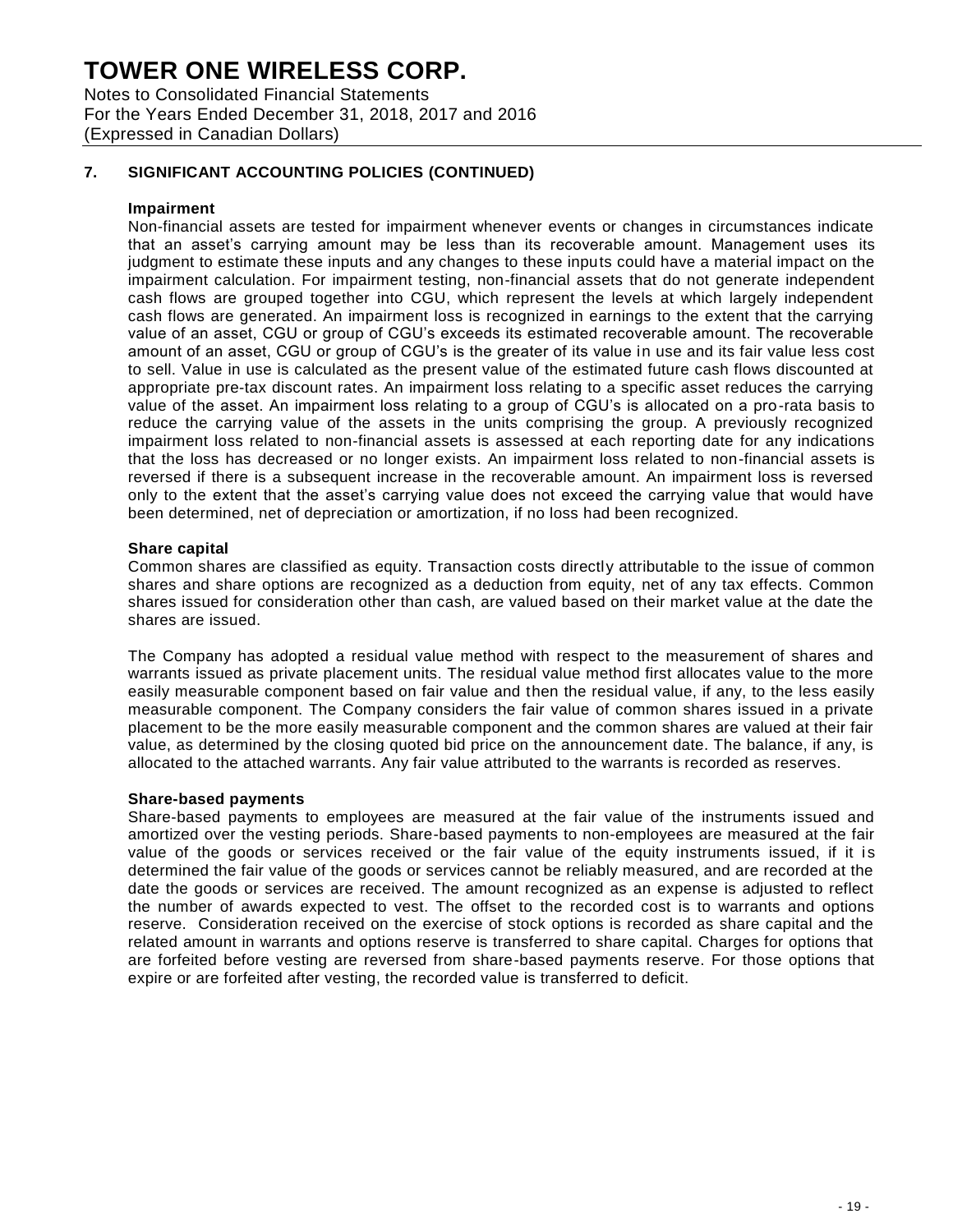Notes to Consolidated Financial Statements For the Years Ended December 31, 2018, 2017 and 2016 (Expressed in Canadian Dollars)

### **7. SIGNIFICANT ACCOUNTING POLICIES (CONTINUED)**

#### **Income taxes**

Income tax expense consisting of current and deferred tax expense is recognized in the consolidated statement of comprehensive loss. Current tax expense is the expected tax payable on the taxable income for the year, using tax rates enacted or substantively enacted at period-end, adjusted for amendments to tax payable with regard to previous years.

Deferred tax assets and liabilities and the related deferred income tax expense or recovery are recognized for deferred tax consequences attributable to differences between the carrying amounts of existing assets and liabilities and their respective tax basis. Deferred tax assets and liabilities are measured using the enacted or substantively enacted tax rates expected to apply when the asset is realized or the liability settled. The effect on deferred tax assets and liabilities of a change in tax rates is recognized in income in the period that substantive enactment occurs.

A deferred tax asset is recognized to the extent that it is probable that future taxable profits will be available against which the asset can be utilized. To the extent that the Company does not consider it probable that a deferred tax asset will be recovered, the deferred tax asset is reduced. Deferred tax assets and liabilities are offset when there is a legally enforceable right to set off current tax assets against current tax liabilities and when they relate to income taxes levied by the same taxation authority and the Company intends to settle its current tax assets and liabilities on a net basis.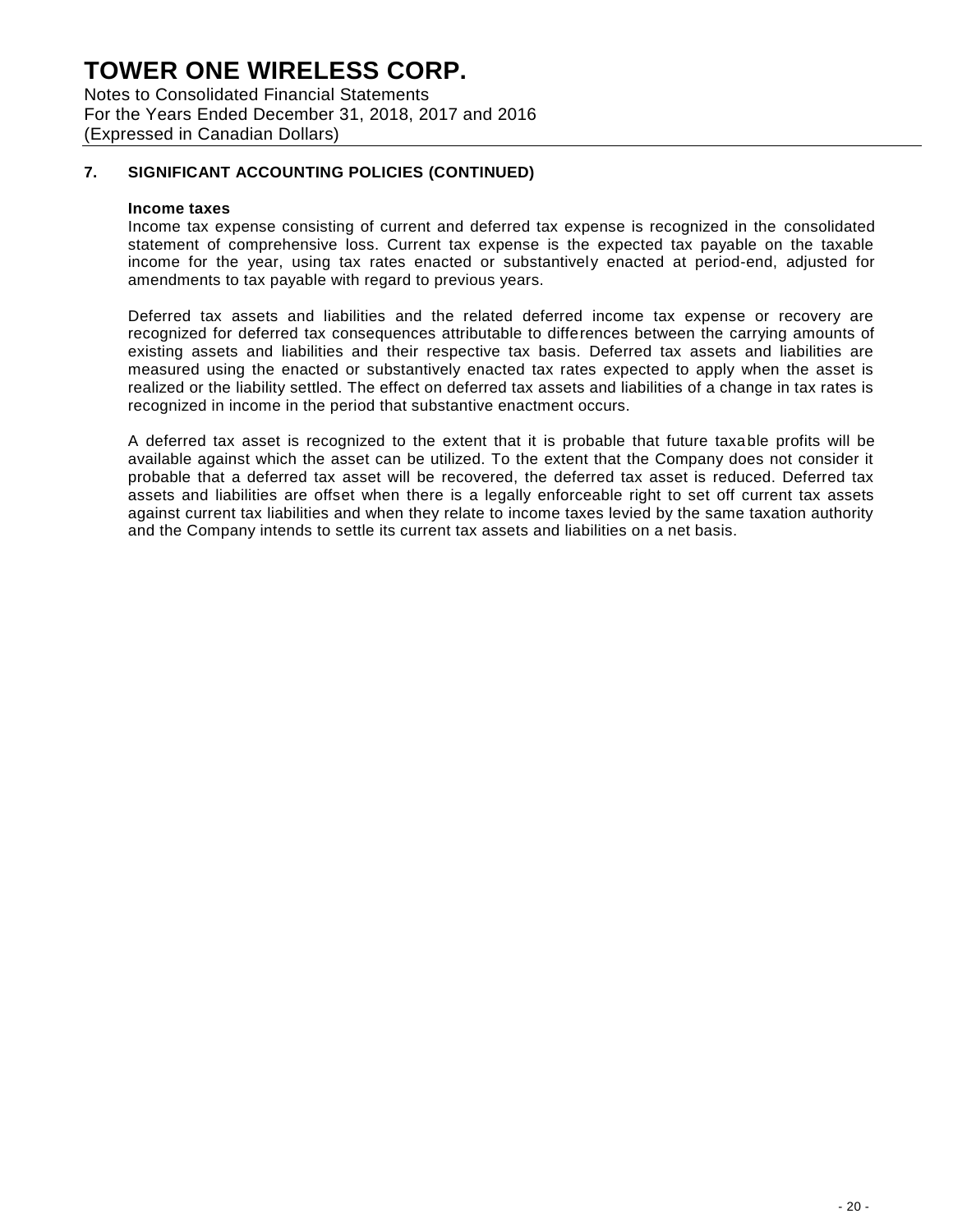Notes to Consolidated Financial Statements For the Years Ended December 31, 2018, 2017 and 2016 (Expressed in Canadian Dollars)

### **7. SIGNIFICANT ACCOUNTING POLICIES (CONTINUED)**

### **Provisions**

Provisions are recorded when a present legal or constructive obligation exists as a result of past events where it is probable that an outflow of resourced embodying economic benefits will be required to settle the obligation, and a reliable estimate of the amount of the obligation can be made. The amount recognized as a provision is the best estimate of the consideration required to settle the present obligation at the statement of financial position date, taking into account the risks and uncertainties surrounding the obligation. Where a provision is measured using the cash flows estimated to settle the present obligation, its carrying amount is the present value of those cash flows. When some or all of the economic benefits required to settle a provision are expected to be recovered from a third party, the receivable is recognized as an asset if it is virtually certain that reimbursement will be received and the amount receivable can be measured reliably.

#### **Financial instruments**

#### Financial assets - Classification

The Company classifies its financial assets in the following categories:

- Those to be measured subsequently at fair value (either through Other Comprehensive Income ("OCI"), or through profit or loss), and
- Those to be measured at amortized cost.

The classification depends on the Company's business model for managing the financial assets and the contractual terms of the cash flows. For assets measured at fair value, gains and losses are either recorded in profit or loss or OCI.

#### Financial assets - Measurement

At initial recognition, the Company measures a financial asset at its fair value plus, in the case of a financial asset not at fair value through profit or loss ("FVTPL"), transaction costs that are directly attributable to the acquisition of the financial asset. Transaction costs of financial assets carried at FVTPL are expensed in profit or loss. Financial assets are considered in their entirety when determining whether their cash flows are solely payment of principal and interest.

Subsequent measurement of financial assets depends on their classification. There are three measurement categories under which the Company classifies its financial assets:

- Amortized cost: Assets that are held for collection of contractual cash flows where those cash flows represent solely payments of principal and interest are measured at amortized cost. A gain or loss on a debt investment that is subsequently measured at amortized cost is recognized in profit or loss when the asset is derecognized or impaired. Interest income from these financial assets is included as finance income using the effective interest rate method.
- Fair value through OCI ("FVOCI"): Assets that are held for collection of contractual cash flows and for selling the financial assets, where the assets' cash flows represent solely payments of principal and interest, are measured at FVOCI. Movements in the carrying amount are taken through OCI, except for the recognition of impairment gains and losses, interest revenue, and foreign exchange gains and losses which are recognized in profit or loss. When the financial asset is derecognized, the cumulative gain or loss previously recognized in OCI is reclassified from equity to profit or loss and recognized in other gains (losses). Interest income from these financial assets is included as finance income using the effective interest rate method.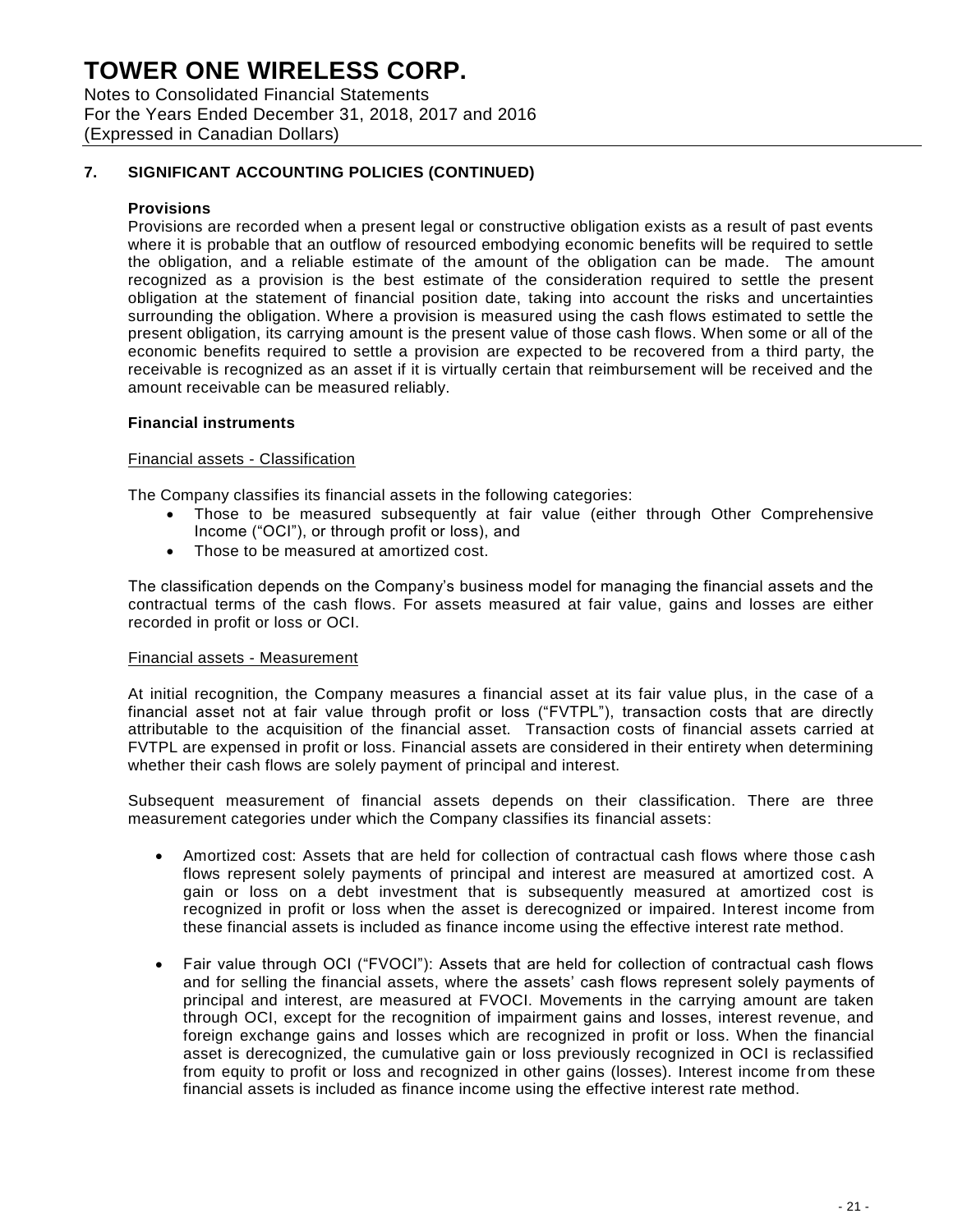Notes to Consolidated Financial Statements For the Years Ended December 31, 2018, 2017 and 2016 (Expressed in Canadian Dollars)

### **7. SIGNIFICANT ACCOUNTING POLICIES (CONTINUED)**

 Fair value through profit or loss: Assets that do not meet the criteria for amortized cost or FVOCI are measured at FVTPL. A gain or loss on an investment that is subsequently measured at FVTPL is recognized in profit or loss and presented net as revenue in the Statement of Loss and Comprehensive Loss in the period in which it arises.

The Company has classified its cash and cash equivalents, amounts receivable, and other receivable as FVTPL.

#### Financial liabilities

The Company classifies its financial liabilities into the following categories:

- Financial liabilities at FVTPL; and
- Amortized cost.

A financial liability is classified as at FVTPL if it is classified as held-for-trading or is designated as such on initial recognition. Directly attributable transaction costs are recognized in profit or loss as incurred. The fair value changes to financial liabilities at FVTPL are presented as follows:

- the amount of change in the fair value that is attributable to changes in the credit risk of the liability is presented in OCI; and
- the remaining amount of the change in the fair value is presented in profit or loss.

The Company does not designate any financial liabilities at FVTPL.

Other non-derivative financial liabilities are initially measured at fair value less any directly attributable transaction costs. Subsequent to initial recognition, these liabilities are measured at amortized cost using the effective interest method.

The Company has classified its bank indebtedness, accounts payable, interest payable, deferred revenues, convertible debentures, promissory note payable, loans payable, loans from related parties, and bonds payable as amortized cost.

#### Fair value hierarchy

The following table summarizes the fair value hierarchy under which the Company's financial instruments are valued.

Level 1 - Unadjusted quoted prices in active markets for identical assets or liabilities;

Level 2 - Inputs other than quoted prices included in Level 1 that are observable for the asset or liability, either directly or indirectly; and

Level 3 - Inputs for the asset or liability that are not based upon observable market data.

Cash is carried at fair value using a level 1 fair value measurement. The carrying value of amounts receivable, other receivables, accounts payable, interest payable, deferred revenues, convertible debentures, promissory note payable, loans payable, loans from related parties, and liabilities related to assets held for sale approximate their fair value because of the short-term nature of the instruments.

Fair value estimates of financial instruments are made at a specific point in time, based on relevant information about financial markets and specific financial instruments. As these estimates are subjective in nature, involving uncertainties and matters of significant judgment, they cannot be determined with precision. Changes in assumptions can significantly affect estimated fair values.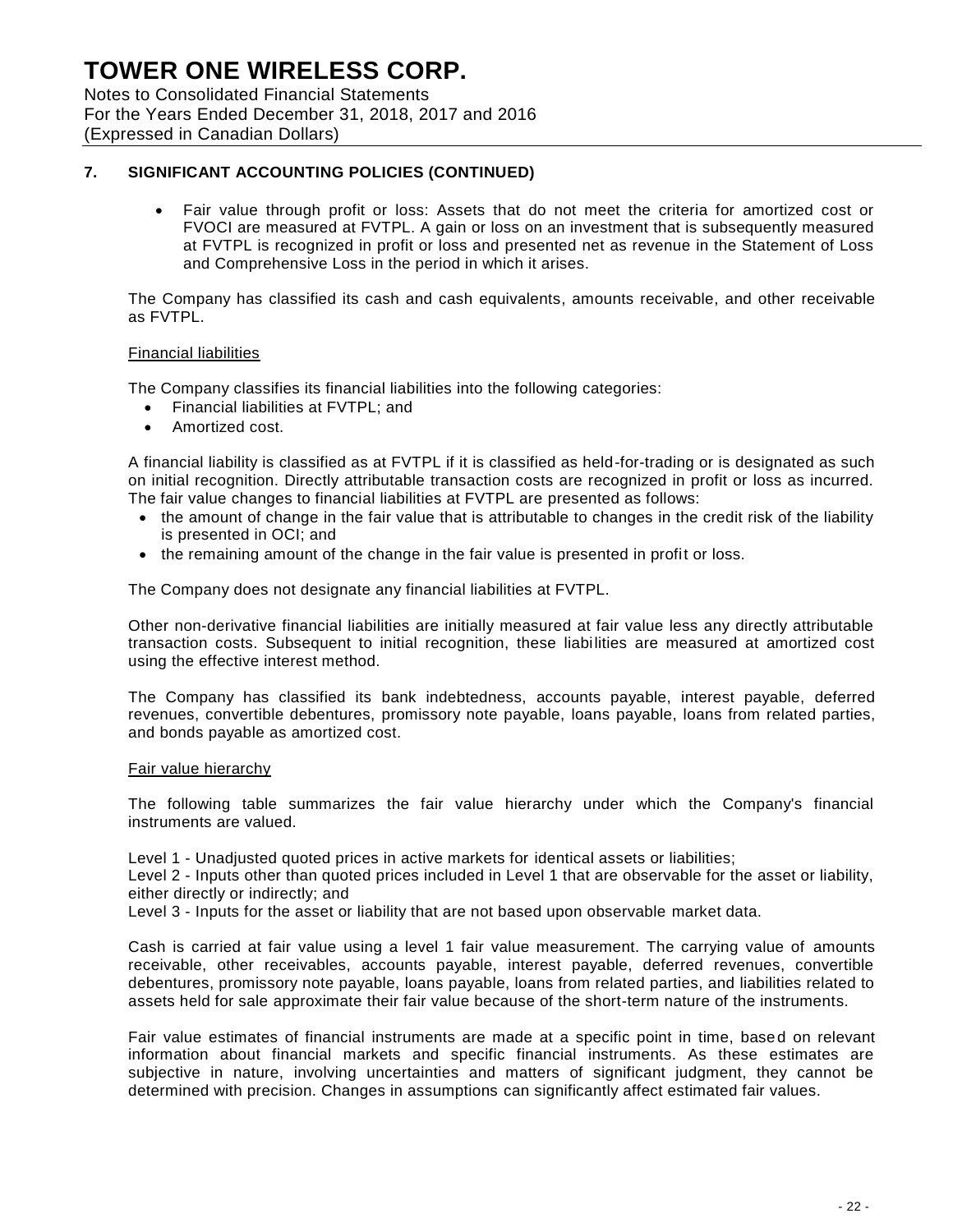Notes to Consolidated Financial Statements For the Years Ended December 31, 2018, 2017 and 2016 (Expressed in Canadian Dollars)

### **7. SIGNIFICANT ACCOUNTING POLICIES (CONTINUED)**

#### **Adoption of new pronouncements**

The Company adopted the following standards for the year ended December 31, 2018:

- IFRS 9 Financial Instruments
- IFRS 15 Revenue from Contracts with Customers
- IFRS 2 Share-based Payment

The mandatory adoption of the above revised accounting standards and interpretations on January 1, 2018 had no significant impact on the Company's Consolidated financial statements for the current year or prior year presented.

#### **Future changes in accounting policies**

Certain new standards, interpretations and amendments to existing standards have been issued by the IASB that are mandatory for future accounting periods. Some updates that are not applicable or are not consequential to the Company may have been excluded from the list below.

#### *Standard effective for annual periods beginning on or after January 1, 2019*

**IFRS 16** *– Leases -* In January 2016, the IASB issued IFRS 16 "Leases" ("IFRS 16") that sets out the principles for recognition, measurement, presentation and disclosure of leases for both lessee and lessor. IFRS 16 introduces a single lessee accounting model and requires lessees to recognize assets and liabilities for all leases, except when the term is 12 months or less or when the underlying asset has a low value. The effective date of IFRS 16 for the Company is January 1, 2019 and the Company will apply the standard retrospectively with the cumulative effect of initially applying the standard recognized as an adjustment to the opening balance of retained earnings or deficit at that date, subject to permitted practical expedients. Therefore, the Company will not restate comparative information.

The adoption of IFRS 16 will result in the recognition of a right-of-use asset and a lease liability measured at the present value of the future lease payments on the consolidated statements of financial position for a majority of its leases that are considered operating leases under IAS 17 "Leases". An amortization expense on the right-of-use asset and an interest expense on the lease liability will replace the operating lease expense. IFRS 16 will change the presentation of cash flows relating to leases in the Company's consolidated statements of cash flows, but does not cause a difference in the amount of cash transferred between the parties of a lease. The Company is currently finalizing the quantification of the impact of IFRS 16 on its consolidated financial statements. As at January 1, 2019, it is estimated that total liabilities would increase by approximately \$1,070,000 and assets would increase by approximately \$1,070,000. The Company is continuing to assess the overall impact of the new standard, including the required changes to the disclosures in its consolidated financial statements.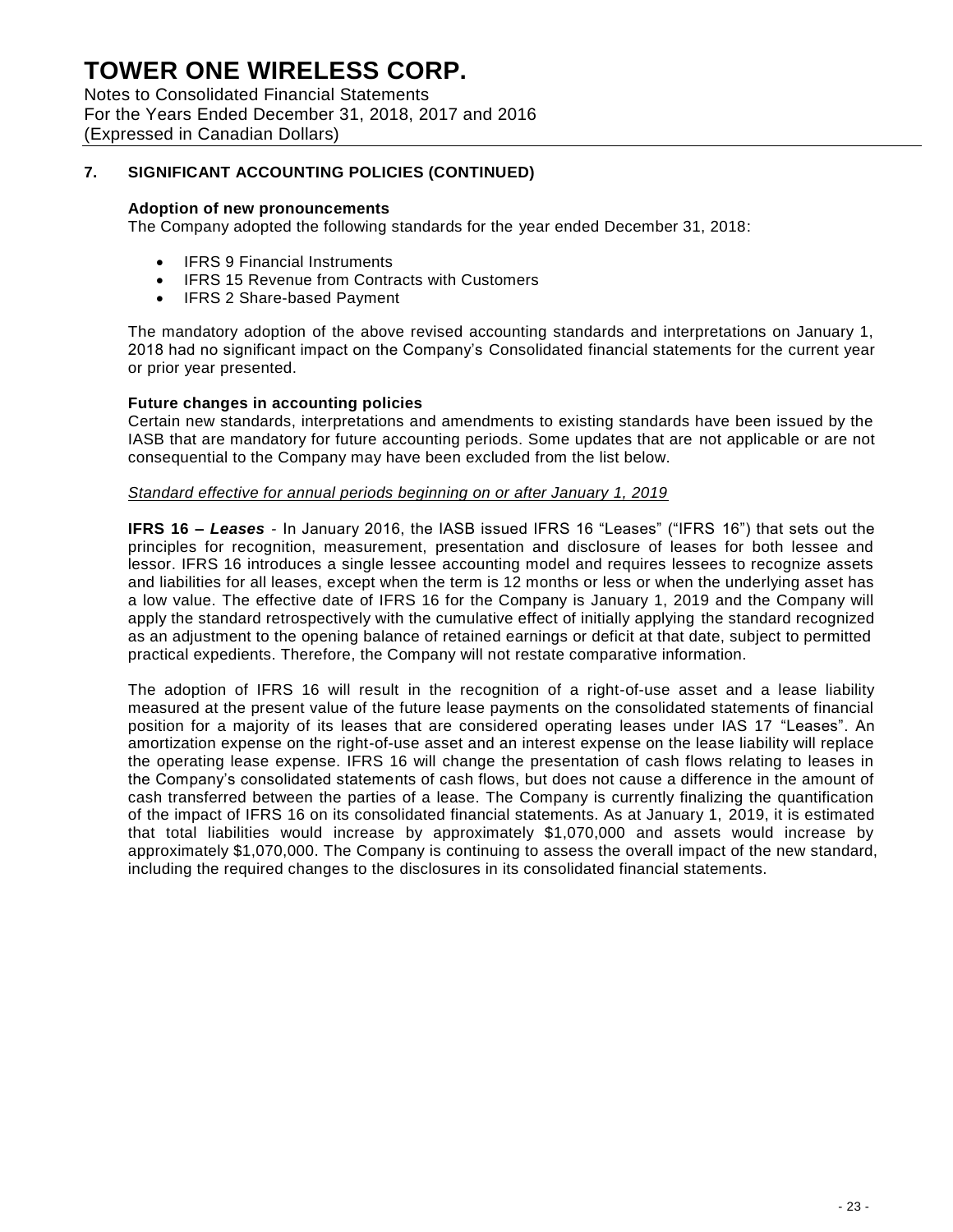Notes to Consolidated Financial Statements For the Years Ended December 31, 2018, 2017 and 2016 (Expressed in Canadian Dollars)

## **8. INTANGIBLE ASSETS**

|                                              | Master lease agreements |
|----------------------------------------------|-------------------------|
|                                              | \$                      |
| Cost                                         |                         |
| Balance, December 31, 2016                   |                         |
| Acquired through the acquisition of Evotech  | 1,982,354               |
| Balance, December 31, 2017                   | 1,982,354               |
| Acquired through the acquisition of Mexmaken | 428,000                 |
| Impairment                                   | (428,000)               |
| Balance, December 31, 2018                   | 1,982,354               |
|                                              |                         |
| <b>Accumulated amortization</b>              |                         |
| Balance, December 31, 2016                   |                         |
| Additions                                    | 59,471                  |
| Balance, December 31, 2017                   | 59,471                  |
| Additions                                    | 89,707                  |
| Impairment                                   | (10,413)                |
| Balance, December 31, 2018                   | 138,765                 |
|                                              |                         |
| Net book value                               |                         |
| December 31, 2017                            | 1,922,883               |
| December 31, 2018                            | 1,843,589               |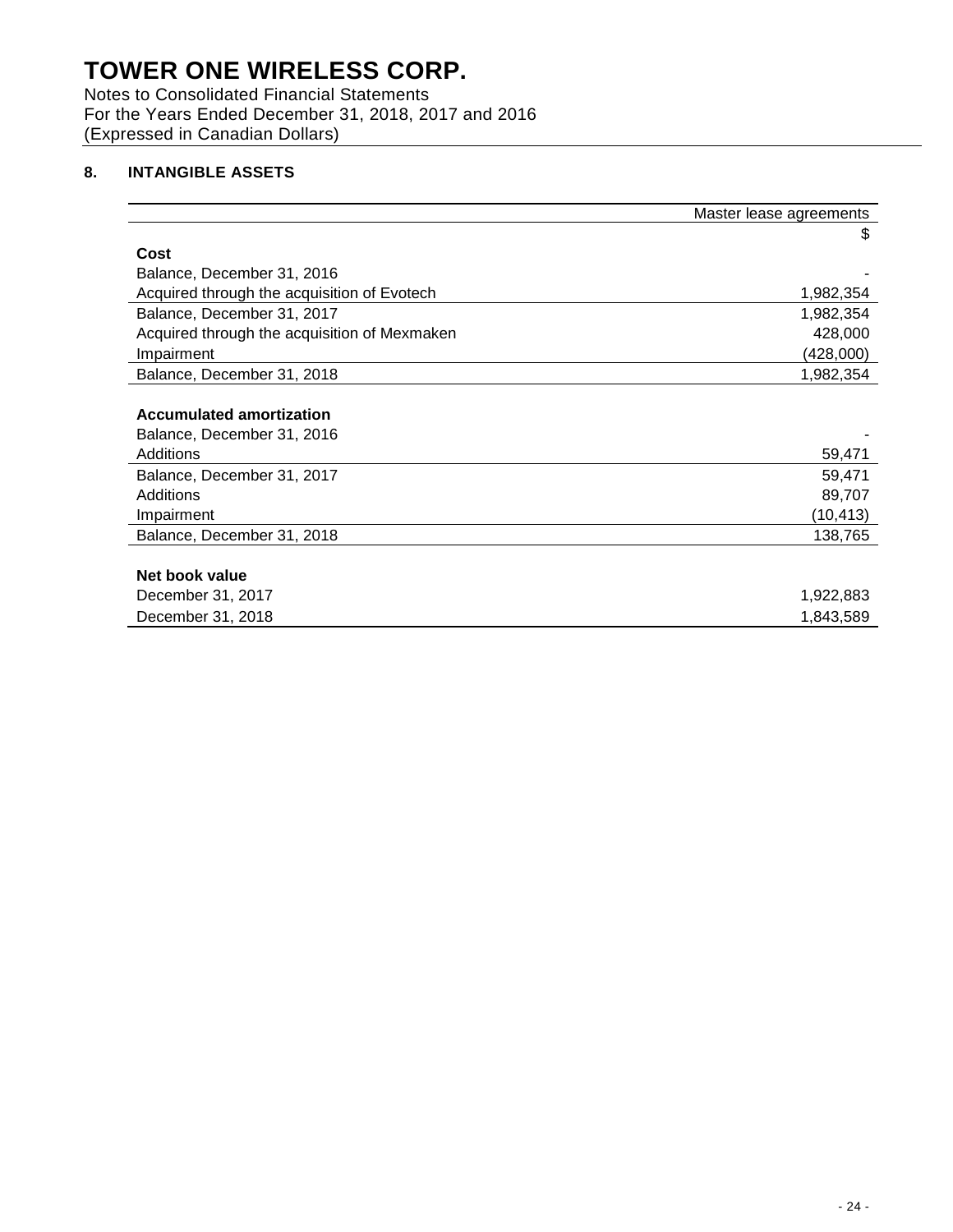Notes to Consolidated Financial Statements For the Years Ended December 31, 2018, 2017 and 2016 (Expressed in Canadian Dollars)

## **9. PROPERTY AND EQUIPMENT**

|                                                   |               | <b>Construction</b> | <b>Furniture and</b> |               |
|---------------------------------------------------|---------------|---------------------|----------------------|---------------|
|                                                   | <b>Towers</b> | in progress         | equipment            | <b>Total</b>  |
| Cost                                              |               |                     |                      |               |
| Balance, December 31, 2016                        | 252,021       |                     |                      | 252,021       |
| Monetary adjustment for hyperinflationary economy |               |                     |                      |               |
| Obtained through acquisition of Evotech           | 163,529       |                     |                      | 163,529       |
| Additions                                         | 37,249        | 2,780,680           | 69,267               | 2,887,196     |
| Transfer from CIP to towers                       | 726,930       | (726, 930)          |                      |               |
| Foreign exchange movement                         | (146, 142)    | (248, 822)          | (8, 752)             | (403, 716)    |
| Balance, December 31, 2017                        | 1,033,587     | 1,804,928           | 60,515               | 2,899,030     |
| Monetary adjustment for hyperinflationary economy | 906,732       | 504,218             | 17,275               | 1,428,225     |
| Obtained through acquisition of Mexmaken          |               | 91,339              | 2,741                | 94,080        |
| Additions                                         |               | 8,413,968           | 22,665               | 8,436,633     |
| Transfer from CIP to towers                       | 6,164,373     | (6, 164, 373)       |                      |               |
| Reclassification to assets held for sale          | (1, 196, 745) |                     |                      | (1, 196, 745) |
| Foreign exchange movement                         | (1,678,606)   | (997, 950)          | (34, 399)            | (2,710,954)   |
| Impairment                                        | (461, 597)    |                     |                      | (461, 597)    |
| Balance, December 31, 2018                        | 4,767,745     | 3,652,130           | 68,797               | 8,488,672     |
|                                                   |               |                     |                      |               |
| <b>Accumulated Amortization</b>                   |               |                     |                      |               |
| Balance, December 31, 2016                        | 3,543         |                     |                      | 3,543         |
| Additions                                         | 27,458        |                     | 7,539                | 34,997        |
| Foreign exchange movement                         | (5, 101)      |                     | (1,075)              | (6, 176)      |
| Balance, December 31, 2017                        | 25,900        |                     | 6,464                | 32,364        |
| Additions                                         | 379,116       |                     | 13,012               | 392,128       |
| Reclassification to assets held for sale          | (80, 369)     |                     |                      | (80, 369)     |
| Foreign exchange movement                         | (70, 334)     |                     | (6, 595)             | (76, 929)     |
| Balance, December 31, 2018                        | 254,314       | $\blacksquare$      | 12,881               | 267,195       |
| Net book value                                    |               |                     |                      |               |
| December 31, 2017                                 | 1,007,687     | 1,804,928           | 54,051               | 2,866,696     |
| December 31, 2018                                 | 4,513,432     | 3,652,130           | 55,916               | 8,221,477     |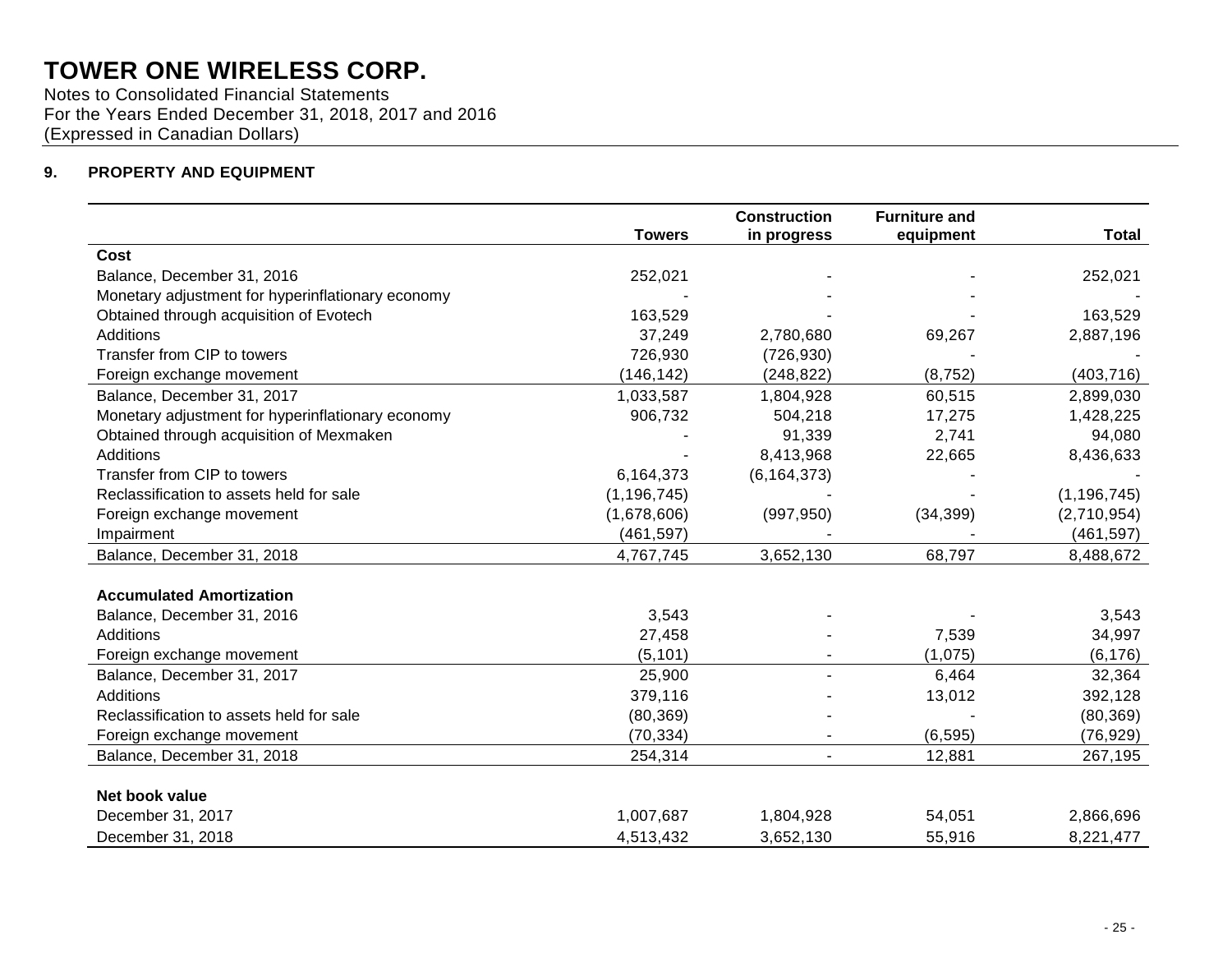Notes to Consolidated Financial Statements For the Years Ended December 31, 2018 and 2017 (Expressed in Canadian Dollars)

#### **10. ASSETS HELD FOR SALE**

During the year ended December 31, 2018, the Company entered into an asset purchase agreement (the "Agreement") with a company (the "Purchaser") whereby the Company has agreed to sell to the Purchaser certain tower assets in Colombia. The sale was not completed as of December 31, 2018, and accordingly the Company has reclassified the towers from property and equipment to assets held for sale on the consolidated statement of financial position. The net book value reported represents the lower of the carrying value and fair value less costs to sell.

In connection with the Agreement, the Company received an advance of USD\$1,300,000 from the Purchaser in the form of a promissory note. The amount is subject to an annual interest rate of 10%, due on demand and is secured by a personal guarantee from the Company's Chief Executive Officer. During the year ended December 31, 2018, the Company has incurred interest expense of \$14,840 on this promissory note, which remains payable and is recorded within interest payable on the consolidated statement of financial position. As at December 31, 2018, the balance of the promissory note outstanding is \$1,780,822 (USD\$1,300,000)

### **11. CONVERTIBLE DEBENTURES**

#### June 2018

In June, 2018, the Company issued secured convertible debentures for gross proceeds of \$1,000,000 under the following terms:

- A term of one year;
- An interest rate of 1% per month, payable monthly; and
- Convertible into common shares of the Company at \$0.20 per common share, until June 12, 2019, subject to adjustment in certain events.

In connection with the convertible debentures, the Company also issued 5,000,000 share purchase warrants to the holders exercisable at a price of \$0.25 per common share for a period of one year. The Company also incurred cash debt issuance costs of \$76,791.

In November, 2018, the terms of these convertible debentures were modified as follows:

- The conversion price was reduced to \$0.10 per common share;
- The expiry date of the original warrants was extended to November 13, 2019;
- The exercise price of the share purchase warrants was reduced to \$0.125 per common share; and
- The Company issued 5,000,000 additional share purchase warrants to the purchasers exercisable at a price of \$0.125 per common share, subject to certain adjustments in certain events with an expiry date of November 13, 2019.

The convertible debentures are secured against the assets of the Company and its subsidiaries pursuant to the terms of a general security agreement of the Company issued in favor of the holders.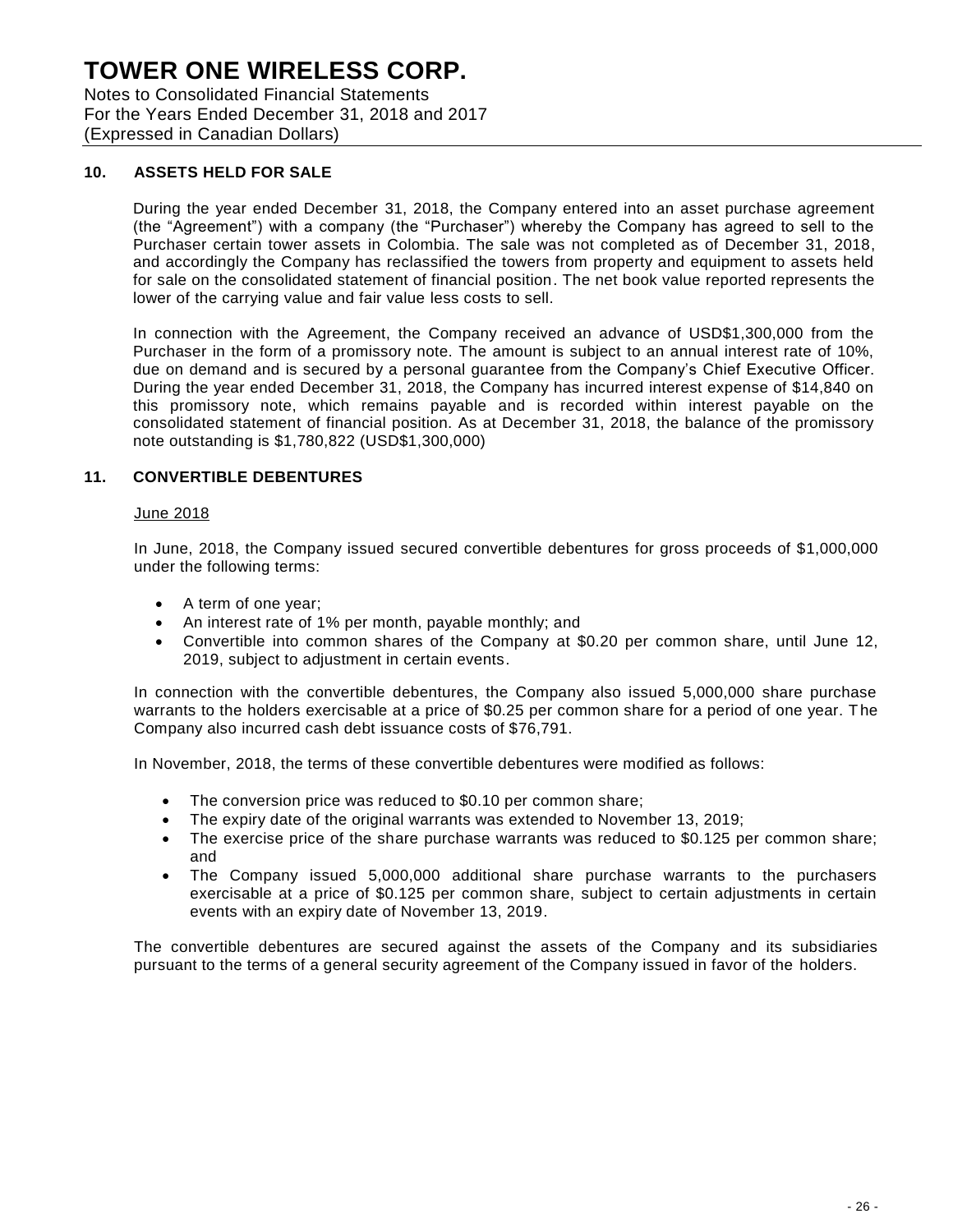Notes to Consolidated Financial Statements For the Years Ended December 31, 2018 and 2017 (Expressed in Canadian Dollars)

### **11. CONVERTIBLE DEBENTURES (CONTINUED)**

#### November 2018

In November, 2018, the Company issued secured convertible debentures for gross proceeds of \$500,000 under the following terms:

- A term of seven months;
- An interest rate of 1% per month, payable monthly; and
- Convertible into common shares of the Company at \$0.10 per common share, until June 12, 2019, subject to adjustment in certain events.

In connection with the convertible debentures, the Company also issued 5,000,000 share purchase warrants to the purchasers exercisable at a price of \$0.125 per common share for a period of one year until November 13, 2019. The Company also incurred cash debt issuance costs of \$46,295.

The convertible debentures are secured against the assets of the Company and its subsidiaries pursuant to the terms of a general security agreement of the Company issued in favor of the holders.

For accounting purposes, the convertible debentures are separated into their liability and equity components using the residual method. The fair value of the liability component at the time of issue was determined based on an estimated rate of 17% for convertible debentures without the conversion feature. The fair value of the equity component was determined as the difference between the face value of the convertible debentures and the fair value of the liability component. After initial recognition the liability component is carried on an amortized cost basis and will be accreted to its face value over the term to maturity of the convertible debentures at the effective rates noted below.

|                                   | <b>June 2018</b> | November 2018 | Total      |
|-----------------------------------|------------------|---------------|------------|
|                                   | \$               | \$            | \$         |
| Principal amount                  | 1,000,000        | 500,000       | 1,500,000  |
| Equity portion                    | 35,738           | 17,845        | 53,583     |
| <b>Transaction costs</b>          | (2,933)          | (1, 464)      | (4, 397)   |
| Deferred income tax liability     | (31,022)         | (15, 491)     | (46, 513)  |
| Allocation to contributed surplus | 1,783            | 890           | 2,673      |
| Liability portion                 | 964,262          | 482,155       | 1,446,417  |
| <b>Transaction costs</b>          | (79, 125)        | (39, 564)     | (118, 689) |
| Accretion expense                 | 60,267           | 4,629         | 64,896     |
| Converted                         | (5,000)          |               | (5,000)    |
| Carrying value                    | 940,404          | 447,220       | 1,387,624  |
| Effective interest rate           | 25%              | 25%           |            |

During the year ended December 31, 2018, the Company has incurred interest expense of \$71,836 on the convertible debentures, of which \$21,836 remains payable and has been recorded within interest payable on the consolidated statement of financial position.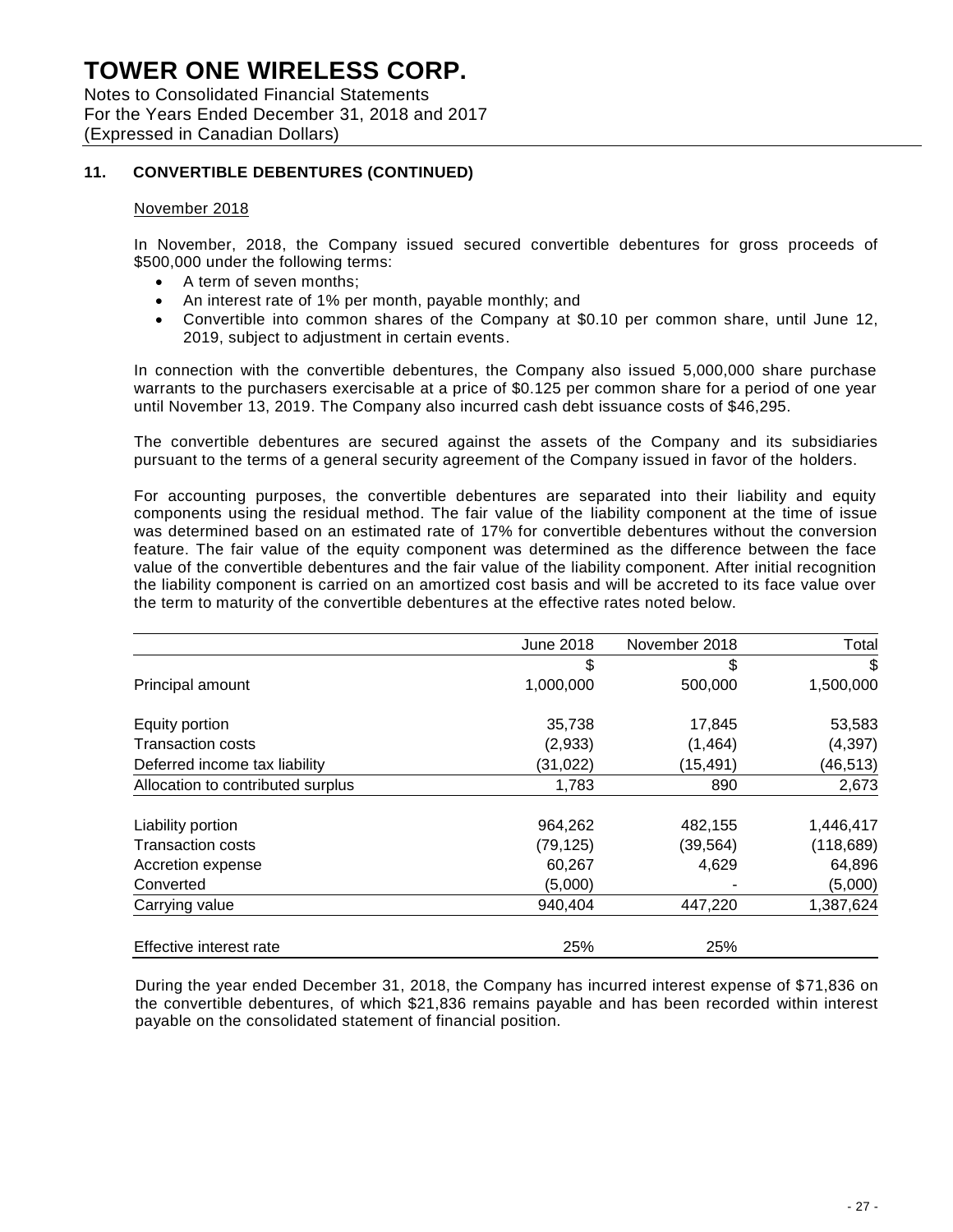Notes to Consolidated Financial Statements For the Years Ended December 31, 2018 and 2017 (Expressed in Canadian Dollars)

### **12. LOANS PAYABLE**

Loans outstanding as at December 31, 2018 and 2017 are summarized as follows:

| Balance, December 31, |        |             | Amount                   |            |      |                                  |
|-----------------------|--------|-------------|--------------------------|------------|------|----------------------------------|
| 2018                  | 2017   | Currency    | received                 | Repayments | Rate | Terms                            |
| CAD \$                | CAD \$ |             |                          |            | %    |                                  |
| 354.434               | ۰      | <b>USD</b>  | $380,800$ <sup>(i)</sup> | (121,000)  | 48%  | Unsecured, due February 24, 2019 |
| 109,141               | ۰      | <b>USD</b>  | 80,000                   | ٠          | 24%  | Unsecured, due March 6, 2019     |
| 68.213                |        | <b>USD</b>  | 50,000                   | ٠          | 36%  | Unsecured, due February 19, 2019 |
| 109,141               |        | USD         | 80,000                   | ٠          | 0%   | Unsecured, due on demand         |
|                       |        | Colombian   |                          |            |      |                                  |
| 147.135               |        | Pesos       | 350,000,000              | ٠          | 0%   | Unsecured, due on demand         |
|                       |        | Argentinian |                          |            |      |                                  |
| 315,231               |        | Pesos       | 8,706,554                | ٠          | 0%   | Unsecured, due on demand         |
| 2.927                 |        | <b>USD</b>  | 2,142                    | ٠          | 0%   | Unsecured, due on demand         |
| 1,106,222             |        |             |                          |            |      |                                  |

 $\overline{v}$  In connection with this loan, the Company issued 300,000 incentive share purchase warrants exercisable at \$0.15 per common share for a period of two years from the date of grant.

During the year ended December 31, 2018, the Company has incurred interest expense of \$20,052 (USD\$15,472) (2017 - \$Nil; 2016 - \$Nil) on the loans payable, which remains payable and have been recorded within interest payable on the consolidated statement of financial position.

### **13. BONDS PAYABLE**

During the year ended December 31, 2018, the Company issued a total of 9,663 bonds at a price of \$100 each for gross proceeds of \$966,300. The bonds are secured against all present and afteracquired personal property of the Company, incur interest at a rate of 10% paid monthly, and mature three years from the date of issuance. In connection with the bonds issued, the Company paid cash debt issuance costs of \$77,304 and issued 740,240 share purchase warrants with a fair value of \$28,514. The share purchase warrants are exercisable at prices ranging from \$0.08 to \$0.14 per common share for a period of two years.

The fair value of the share purchase warrants was calculated using the Black-Scholes model and the following weighted average assumptions:

| Share price at date of grant | \$0.10  |
|------------------------------|---------|
| Exercise price               | \$0.10  |
| Expected life                | 2 years |
| <b>Expected volatility</b>   | 92.85%  |
| Risk free interest rate      | 2.12%   |
| Expected dividend yield      | $0\%$   |
| Expected forfeiture rate     | 0%      |

The cash debt issuance costs and fair value of the share purchase warrants were applied against the carrying value of the bond. As at December 31, 2018, the carrying value of the bond is \$865,937. During the year ended December 31, 2018, the Company has incurred interest expense of \$15,038 on the bonds payable, which remains payable and has been recorded within interest payable on the consolidated statement of financial position.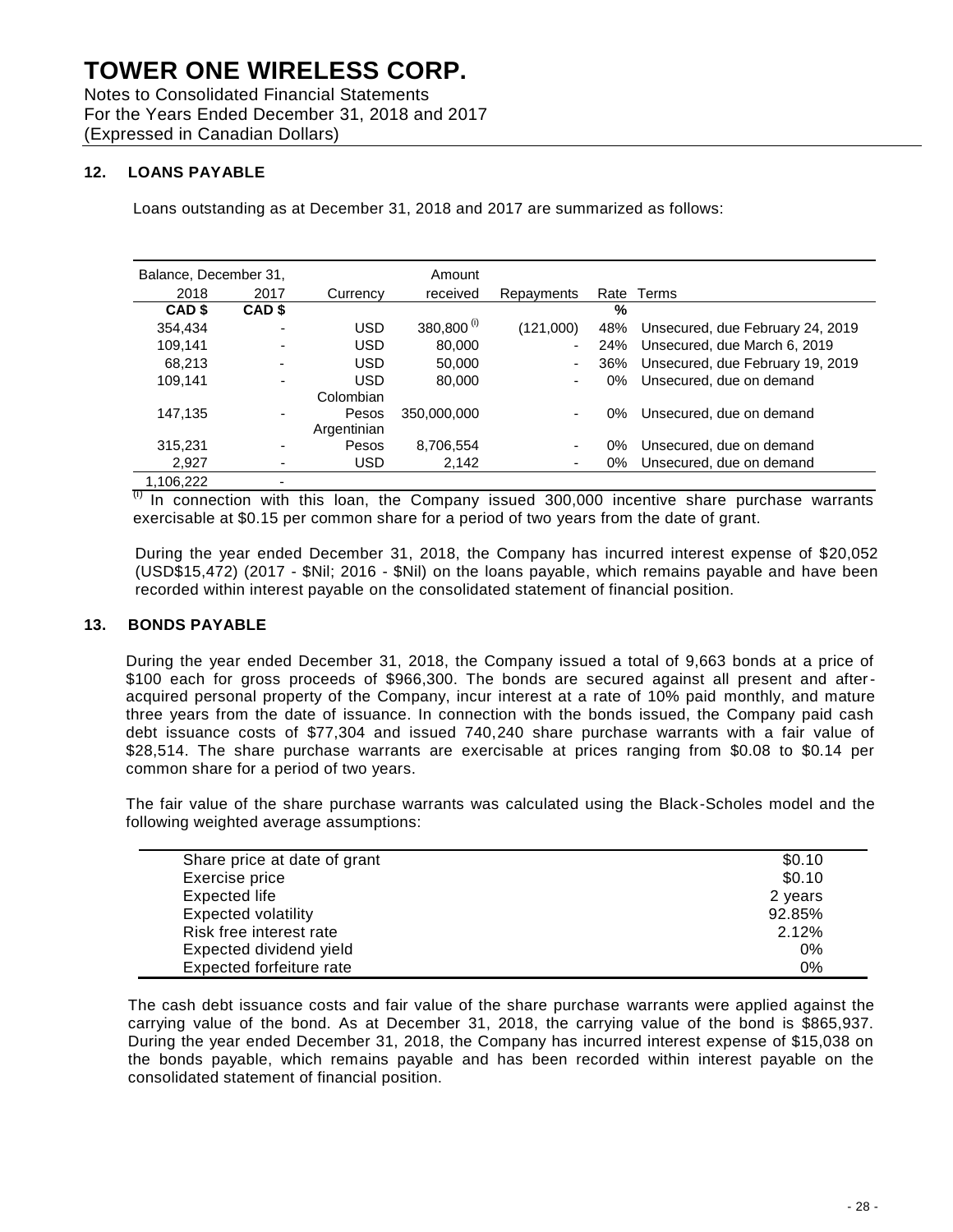Notes to Consolidated Financial Statements For the Years Ended December 31, 2018 and 2017 (Expressed in Canadian Dollars)

### **14. RELATED PARTY BALANCES AND TRANSACTIONS**

Loans payable to related parties include loans and advances received from related individuals and companies related to directors and officers of the Company. As at December 31, 2018 and December 31, 2017, the Company has the following loan balances with related parties:

| Balance, December 31,<br>2018 | 2017              | Currency                 | Amount<br>received | Repayments | Rate          | Terms                            |
|-------------------------------|-------------------|--------------------------|--------------------|------------|---------------|----------------------------------|
| CAD <sub>\$</sub>             | CAD <sub>\$</sub> |                          |                    |            | $\frac{0}{0}$ |                                  |
| 1,296,330                     | 1,191,775         | <b>USD</b>               | $950,000^{(i)}$    | ٠          | 24%           | Unsecured, due on demand         |
| 255,700                       |                   | <b>USD</b>               | 599,928            | (412,500)  | 0%            | Unsecured, due on demand         |
| 75,034                        |                   | <b>USD</b>               | 55,000 $^{(ii)}$   | ٠          | 24%           | Unsecured, due on demand         |
| 13,643                        |                   | <b>USD</b>               | 10,000             | ۰          | 24%           | Unsecured, due January 30, 2019  |
| 68,213                        |                   | <b>USD</b>               | 50,000             | ٠          | 24%           | Unsecured, due February 14, 2019 |
| 68,213                        |                   | <b>USD</b>               | 50,000             | ٠          | 24%           | Unsecured, due February 25, 2019 |
| 207,803                       |                   | Colombian<br>Pesos       | 494,316,334        |            | 0%            | Unsecured, due on demand         |
| 124,844                       |                   | Argentinian<br>Pesos     | 3,448,132          | ٠          | 0%            | Unsecured, due on demand         |
|                               | 148,875           | $\overline{\phantom{0}}$ |                    |            |               | Accrued interest and other       |
| 2,109,780                     | 1,340,650         |                          |                    |            |               |                                  |

 $<sup>(i)</sup>$  In connection with these loans, the Company incurred monthly penalty fees of 10% until June 30,</sup> 2018 once the loans reached their initial maturity dates. During the year ended December 31, 2018, the Company paid finance expenses of \$528,132 (USD \$407,500) (2017 - \$Nil; 2016 - \$Nil) in connection with these monthly penalties. During the year ended December 31, 2017, the Company issued 750,000 stock options in connection with these loans.

 $<sup>(ii)</sup>$  In connection with this loan, the Company issued 250,000 incentive share purchase warrants</sup> exercisable at \$0.15 per common share for a period of two years from the date of grant.

During the year ended December 31, 2018, the Company has incurred interest expense of \$311,102 (USD \$240,043) (2017 - \$114,719; 2016 - \$Nil) in connection with the related party loans noted above. As at December 31, 2018, \$830,264 of unpaid interest and loan penalties have been included within interest payable on the consolidated statement of financial position.

As at December 31, 2018, the Company has advanced \$224,976 (2017 - \$Nil) to related parties in connection with costs to be incurred on behalf of the Company. This amount is included within other receivables on the consolidated statement of financial position. The amounts advanced are u nsecured, non-interest bearing and due on demand.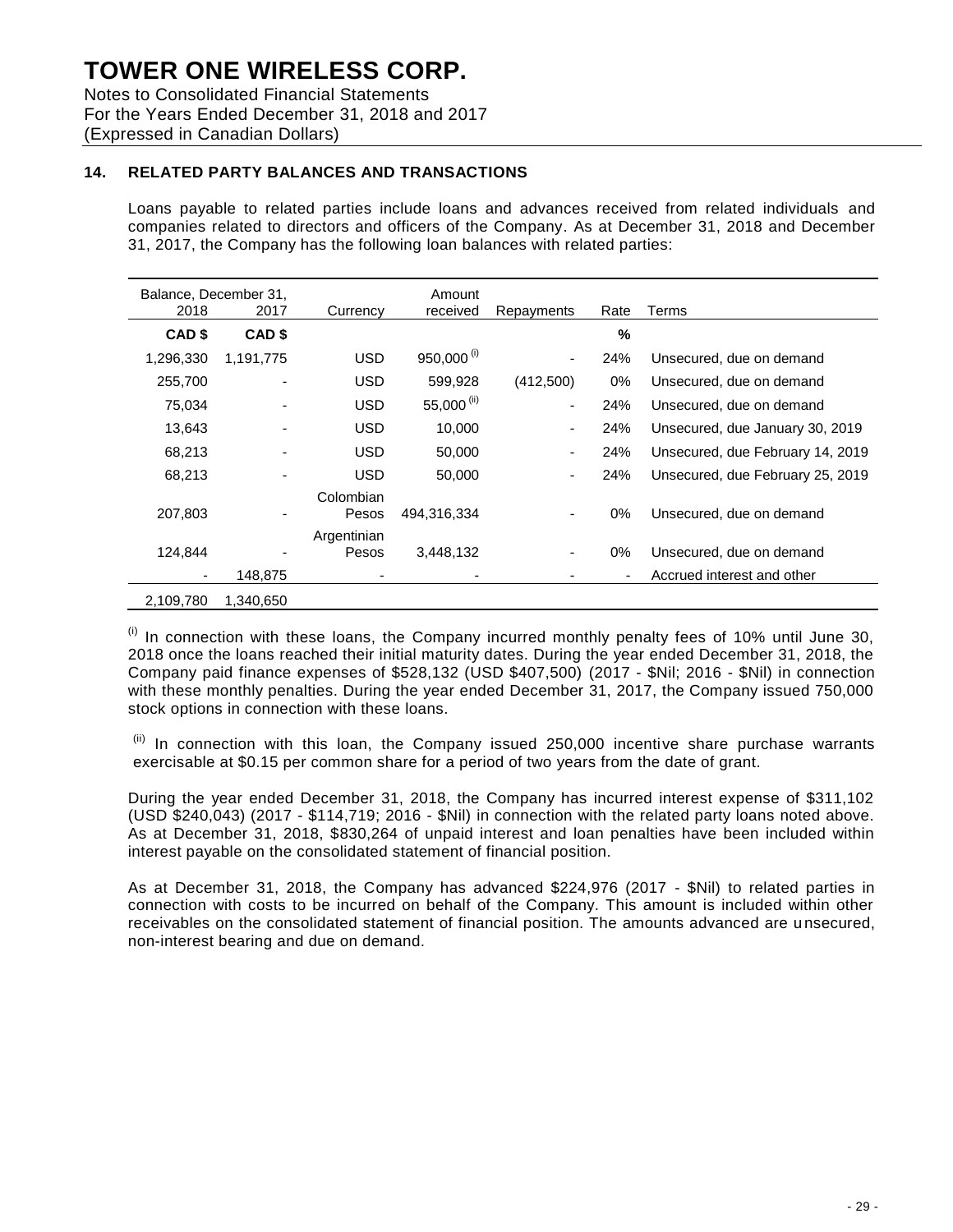Notes to Consolidated Financial Statements For the Years Ended December 31, 2018 and 2017 (Expressed in Canadian Dollars)

### **14. RELATED PARTY BALANCES AND TRANSACTIONS (CONTINUED)**

Key management personnel receive compensation in the form of short-term employee benefits, sharebased payments, and post-employment benefits. Key management personnel include the Chief Executive Officer, Chief Financial Officer, and Chief Operating Officer. The remuneration of key management is as follows:

|                                 | 2018    | 2017    | 2016 |
|---------------------------------|---------|---------|------|
|                                 |         |         | S.   |
| Consulting fees paid to the CEO | 165,605 | 151.200 |      |
| Consulting fees paid to the COO | 114.546 |         |      |
| Consulting fees paid to the CFO | 99.092  | 120,055 |      |
| Total                           | 379.243 | 271,255 |      |

During the year ended December 31, 2018, the Company granted stock options to directors and officers resulting in share-based compensation of \$1,913,692 (2017 - \$3,832,497; 2016 - \$Nil).

#### **15. SHARE CAPITAL**

a) Authorized:

| Unlimited | Class A common shares without par value              |
|-----------|------------------------------------------------------|
| 1.500.000 | Class B Series I preferred shares without par value  |
| 1.000.000 | Class B Series II preferred shares without par value |

b) Issued and outstanding:

During the year ended December 31, 2018:

- On April 3, 2018, the Company issued 7,500,000 common shares for the acquisition of Mexmaken as described in Note 6.
- On April 3 2018, the Company issued 780,000 common shares to to a related party for interest payment of \$156,000 (USD\$120,000).
- The Company issued 50,000 common shares pursuant to the exercise of the conversion option of certain convertible debentures as described in Note 11.
- The Company issued 5,600,000 common shares for gross proceeds of \$1,260,000 pursuant to the exercise of stock options. In connection with the exercise of stock options, \$1,200,301 was transferred from contributed surplus to share capital.
- The Company issued 525,690 units for services with a fair value of \$110,395. Each unit is comprised of one common share and one share purchase warrant exercisable for one common share at an exercise price of \$0.25 for a period of six months. The fair value of the services received was not readily determinable, as such, the common shares were valued at the fair value of common shares on grant date. No value has been allocated to the warrants.
- The Company issued 142,857 units for the subscriptions received in 2017 in the amount of \$30,000. Each unit has the same term as above. Each unit is comprised of one common share and one share purchase warrant exercisable for one common share at an exercise price of \$0.25 for a period of six months.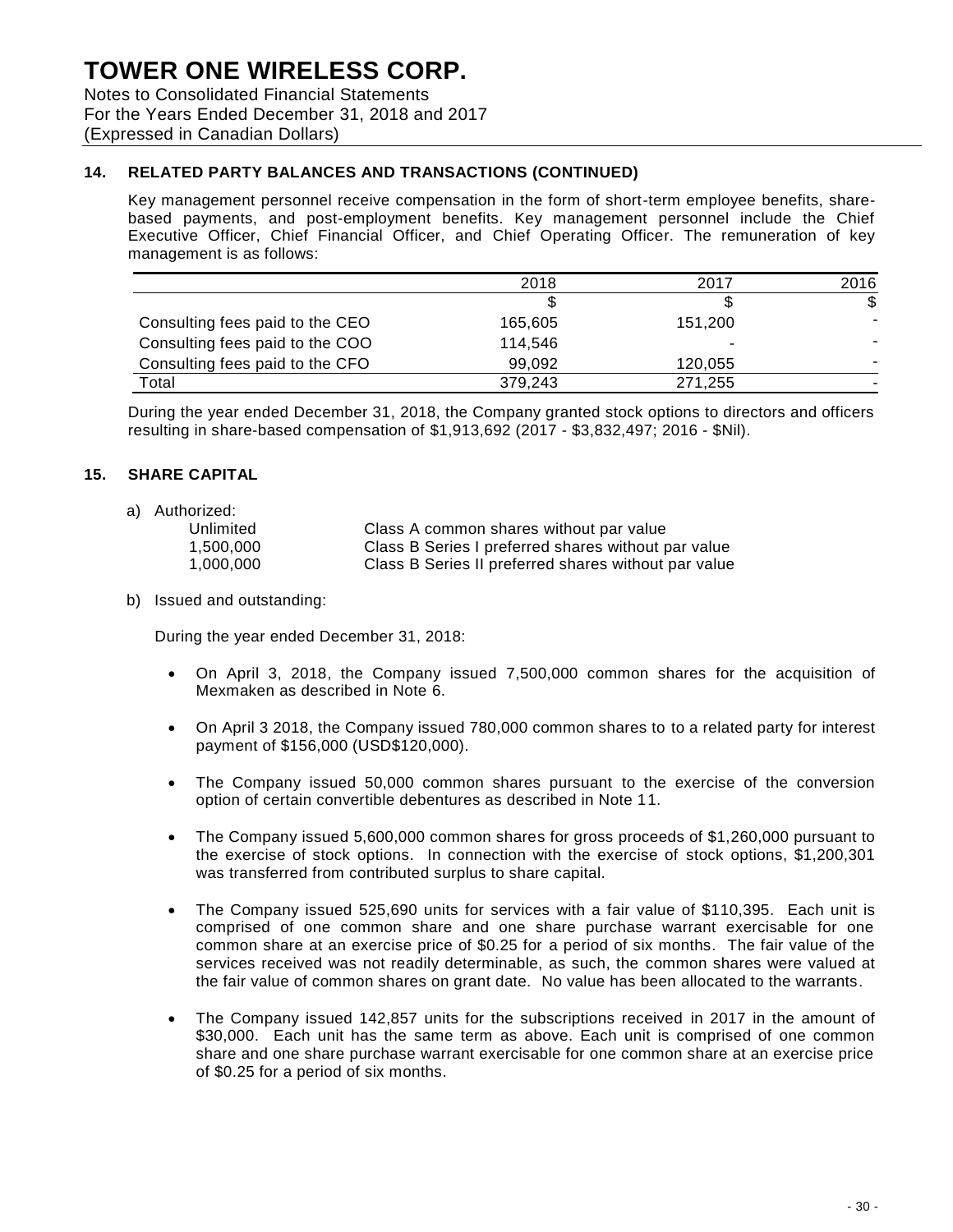Notes to Consolidated Financial Statements For the Years Ended December 31, 2018 and 2017 (Expressed in Canadian Dollars)

### **15. SHARE CAPITAL (CONTINUED)**

- b) Issued and outstanding (continued):
	- On January 8, 2018, the Company extended the expiry date of existing warrants from January 12, 2018 to July 21, 2018. As a result of the modification, share-based compensation of \$10,410 was incurred. The Company also announced warrant price reduction and exercise incentive program. Under the incentive program, the exercise price of all the warrants reduced to \$0.25 if exercised prior to March 30, 2018, which was further extended to April 6, 2018. One Incentive Warrant was granted for each warrant exercised. Each Incentive Warrant was exercisable to acquire one common share at a price of \$0.40 for six months. The Company engaged an agent to provide services in connection with the incentive program. The Company issued to the agent such number of new warrants to be equal to 8% of the exercised warrants in this program, entitling the agent to acquire units of the Company at an exercise price of \$0.25 per unit, with each unit comprising of one common share and one nontransferable share purchase warrant entitling the agent to acquire an additional common share of the Company at a price of \$0.40 per share for one year.

8,665,201 warrants were exercised under this program and consequently, 8,665,201 Incentive Warrants were issued. The Company received proceeds of \$2,166,300 for the exercise of warrants.

During the year ended December 31, 2017:

 The Company closed a non-brokered private placement and issued 15,484,912 units at \$0.15 per unit for gross proceeds of \$2,322,737. Each unit is comprised of one common share and one share purchase warrant exercisable for one common share at an exercise price of \$0.40 for 12 months following the transaction. If the share price trades at \$0.60 for 10 consecutive trading days then the warrant holders will receive notice from the Company to accelerate the exercise of the warrants within 10 days or they will expire. The Company paid finders and brokers cash commissions of \$87,767 and issued 585,117 broker warrants with the same terms as the warrants in the private placement. The broker warrants have the same terms as those issued as part of the units and have a fair value of \$142,319 calculated using the blackscholes option pricing model.

On June 19, 2017, the Company announced warrant price reduction and exercise incentive program. Under the incentive program, the exercise price of the warrants issued on January 12, 2017 were reduced to \$0.30 if exercised prior to July 21, 2017 and one Incentive Warrant was granted for each warrant exercised. Each Incentive Warrant was exercisable to acquire one common share at a price of \$0.50 for one year. As a result, 3,774,466 warrants were exercised under this program and consequently, 3,774,466 Incentive Warrants were issued. The Company received proceeds of \$1,132,340 for the exercise of warrants.

- The Company issued 500,000 common shares to Rojo Resources Ltd. (Rojo). Under an Assignment Agreement whereby the Company would take assignment of all of Rojo's assets in consideration of 500,000 common shares to Rojo. This Assignment Agreement was subsequently terminated and as a result, the fair value of the investment in the amount of \$175,000 was fully written off.
- The Company issued a total of 1,000,000 common shares for services with a fair value of \$340,000. The fair value of the services received was not readily determinable, as such, the shares were valued at the fair value of common shares on grant date.
- The Company issued 14,904,901 common shares for gross proceeds of \$3,818,339 pursuant to the exercise of stock options and warrants. In connection with the exercise of stock options and warrants, \$2,959,537 was transferred from contributed surplus to share capital.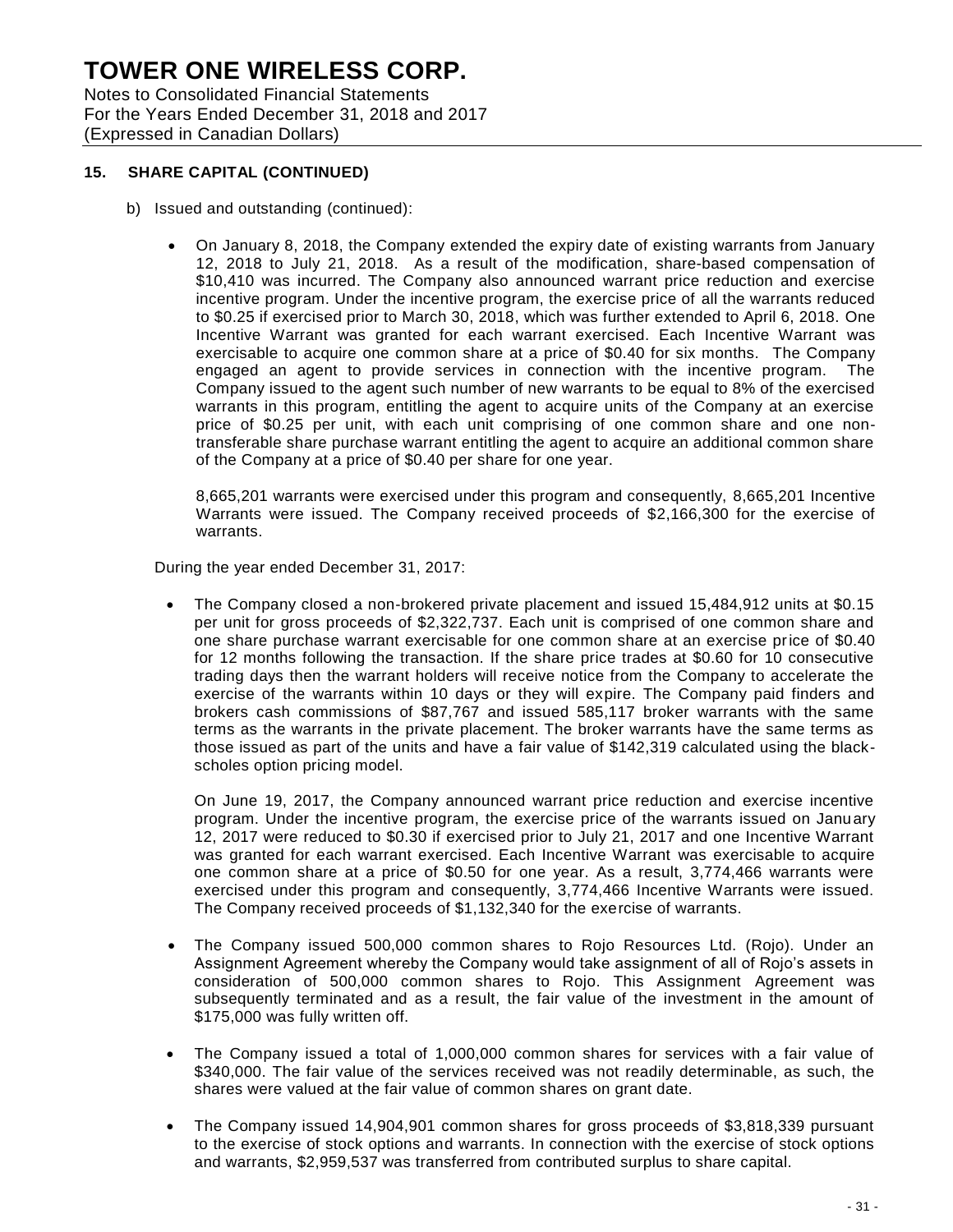Notes to Consolidated Financial Statements For the Years Ended December 31, 2018 and 2017 (Expressed in Canadian Dollars)

### **15. SHARE CAPITAL (CONTINUED)**

- b) Issued and outstanding (continued):
	- The Company issued common shares in connection with the reverse take over transaction described in Note 3 and the acquisition of Evotech described in Note 4.

#### Escrowed Shares:

- (i) Pursuant to an escrow agreement, the 30,000,000 common shares issued pursuant to the Acquisition are subject to escrow restrictions. The escrow shares will be released based on certain performance conditions. At December 31, 2018, all 30,000,000 common shares remain in escrow (2017 – 30,000,000 common shares).
- (ii) In addition, the 500,000 common shares issued to Rojo are subject to escrow restrictions. These escrow shares will be released 10% on the issuance date, with the remaining to be released 15% every six months. As of December 31, 2018 2018, there were 225,000 common shares remain in escrow (2017 – 375,000 common shares). The next release date will be April 18, 2019 for 75,000 common shares.
- c) Warrants:

As part of the January 12, 2017 private placement, the Company issued 15,484,912 warrants. Each warrant allowed the holder of the unit to acquire one additional Common Share until January 12, 2018 at an exercise price of \$0.40. In addition, the Company issued 585,117 agent warrants as part of the share issue costs. The fair value of the agent warrants was determined to be \$208,211 or \$0.36 per warrant using the Black-Scholes option pricing model, which requires management to make estimates that are subjective and may not be representative of the actual results. Changes in assumptions can materially affect estimates of fair value. The following assumptions were used for the calculation:

| Exercise price             | \$0.40  |
|----------------------------|---------|
| Expected life              | 2 years |
| <b>Expected volatility</b> | 225%    |
| Risk free interest rate    | 0.76%   |
| Expected dividend yield    | 0%      |
| Expected forfeiture rate   | 0%      |

On January 8, 2018, the Company modified the expiry date of all existing warrants to July 21, 2018. Share-based compensation of \$10,410 was recorded on the agents warrants, based on the following assumptions:

| Exercise price             | \$0.40    |
|----------------------------|-----------|
| Expected life              | 0.5 years |
| <b>Expected volatility</b> | 81%       |
| Risk free interest rate    | 1.32%     |
| Expected dividend yield    | 0%        |
| Expected forfeiture rate   | 0%        |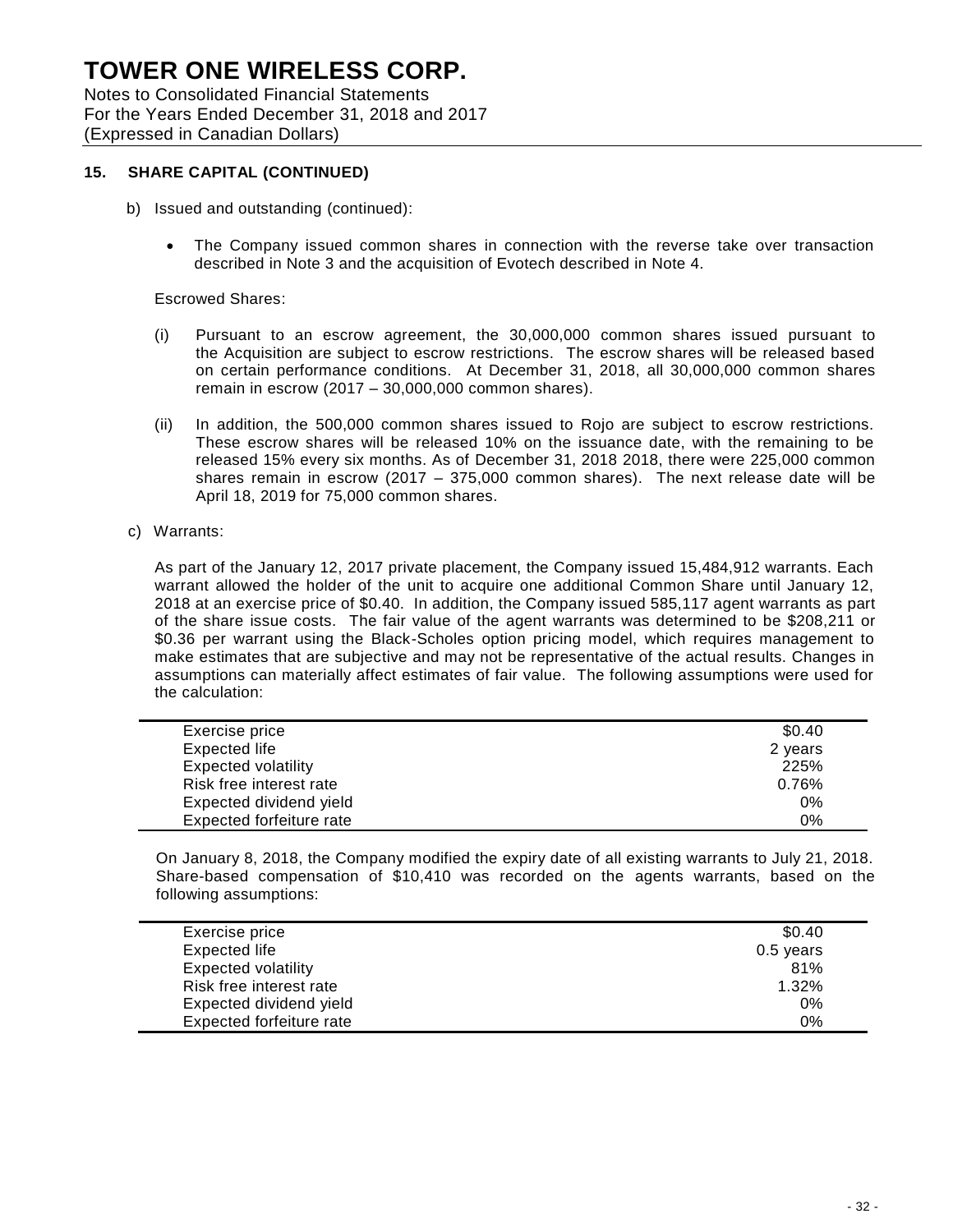Notes to Consolidated Financial Statements For the Years Ended December 31, 2018 and 2017 (Expressed in Canadian Dollars)

### **15. SHARE CAPITAL (CONTINUED)**

#### c) Warrants (continued)

A continuity of warrants for the years ended December 31, 2018, 2017 and 2016 is as follows:

|                                     |               | Weighted       |
|-------------------------------------|---------------|----------------|
|                                     |               | average        |
|                                     | <b>Number</b> | exercise price |
|                                     |               | \$             |
| Balance, December 31, 2015 and 2016 |               |                |
| Granted                             | 19,844,495    | 0.42           |
| Exercised                           | (3,774,466)   | 0.40           |
| Balance, December 31, 2017          | 16,070,029    | 0.42           |
| Granted                             | 24,955,702    | 0.22           |
| Exercised                           | (8,665,201)   | 0.25           |
| Expired                             | (16,070,029)  | 0.43           |
| Balance, December 31, 2018          | 16,290,501    | 0.12           |

The following table summarizes the share purchase warrants outstanding and exercisable as at December 31, 2018:

| Number of warrants outstanding | Exercise price | Expiry date        |
|--------------------------------|----------------|--------------------|
| 10,000,000                     | 0.125          | November 13, 2019  |
| 5,000,000                      | 0.125          | November 27, 2019  |
| 113,829                        | 0.140          | September 20, 2020 |
| 48,448                         | 0.125          | September 27, 2020 |
| 550,000                        | 0.150          | September 30, 2020 |
| 141,913                        | 0.115          | October 11, 2020   |
| 31,491                         | 0.110          | October 24, 2020   |
| 22,067                         | 0.120          | November 1, 2020   |
| 90,165                         | 0.085          | November 25, 2020  |
| 111,700                        | 0.080          | December 2, 2020   |
| 180,888                        | 0.090          | December 30, 2020  |
| 16,290,501                     |                |                    |

The weighted average outstanding life of the warrants outstanding as at December 31, 2018 is 0.96 years.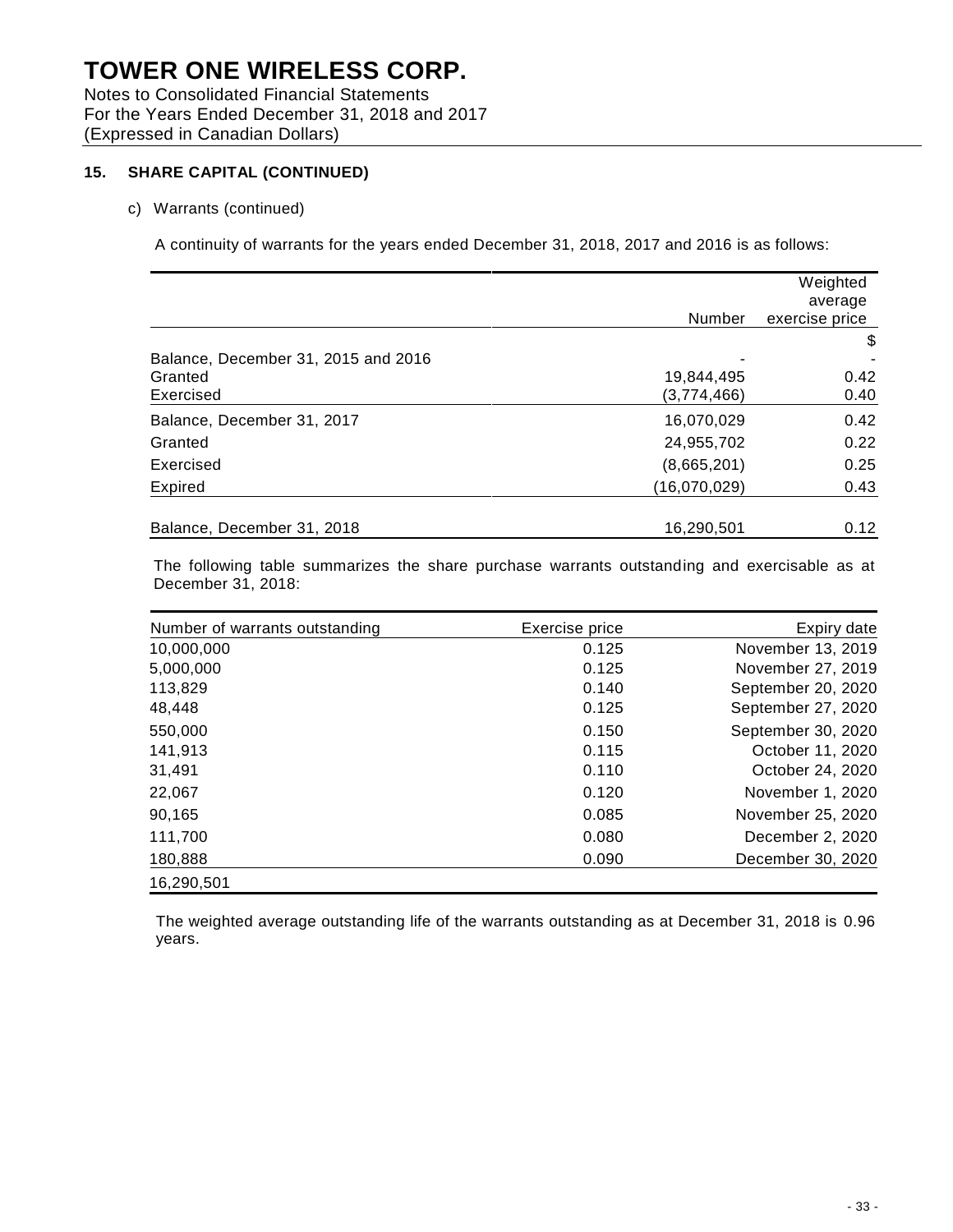Notes to Consolidated Financial Statements For the Years Ended December 31, 2018 and 2017 (Expressed in Canadian Dollars)

### **15. SHARE CAPITAL (CONTINUED)**

d) Stock options

The Company has established a stock option plan for directors, employees, and consultants. Under the Company's stock option plan, the exercise price of each option is determined by the Board, subject to the Discounted Market Price policies of the Canadian Stock Exchange. The aggregate number of shares issuable pursuant to options granted under the plan is limited to 10% of the Company's issued shares at the time the options are granted. The aggregate number of options granted to any one optionee in a 12 month period is limited to 5% of the issued shares of the Company.

During the years ended December 31, 2018 and 2017, the Company granted stock options to certain directors, officers and consultants of the Company. There were no stock options granted during the year ended December 31, 2016. The weighted average fair value of the stock options during the year ended December 31, 2018 was determined to be \$1,913,692 (2017 - \$3,693,799; 2016 - \$Nil) using the Black-Scholes option pricing model, which requires management to make estimates that are subjective and may not be representative of the actual results. Changes in assumptions can materially affect estimates of fair value. The following weighted average assumptions were used for the calculation:

|                                 | 2018   | 2017   | 2016 |
|---------------------------------|--------|--------|------|
| Share price at grant date       | \$0.22 | \$0.25 |      |
| Exercise price                  | \$0.23 | \$0.26 |      |
| Expected life (in years)        | 5      |        |      |
| <b>Expected volatility</b>      | 202%   | 215%   |      |
| Risk free interest rate         | 2.07%  | 0.76%  |      |
| Expected dividend yield         | 0%     | $0\%$  |      |
| <b>Expected forfeiture rate</b> | 0%     | $0\%$  |      |

A continuity of stock options for the years ended December 31, 2018, 2017 and 2016 is as follows:

|                                     | Number       | Weighted average<br>exercise price |
|-------------------------------------|--------------|------------------------------------|
|                                     |              | \$                                 |
| Balance, December 31, 2015 and 2016 |              |                                    |
| Granted                             | 15,695,000   | 0.25                               |
| Exercised                           | (11,130,435) | 0.17                               |
| Balance, December 31, 2017          | 4,564,565    | 0.28                               |
| Granted                             | 8,690,000    | 0.24                               |
| Exercised                           | (5,600,000)  | 0.23                               |
| Cancelled or forfeited              | (6,379,565)  | 0.25                               |
| Balance, December 31, 2018          | 1,275,000    | 0.30                               |

As at December 31, 2018, the following stock options were outstanding and exercisable:

| Options     | Options     | Exercise | Remaining life | Expiry            |
|-------------|-------------|----------|----------------|-------------------|
| Outstanding | exercisable | price    | (vears)        | date              |
|             |             |          |                |                   |
| 325,000     | 325,000     | 0.45     | 3.21           | March 17, 2022    |
| 950,000     | 950,000     | 0.25     | 4.13           | February 17, 2023 |
| 1,275,000   | 1,275,000   | 0.30     | 3.90           |                   |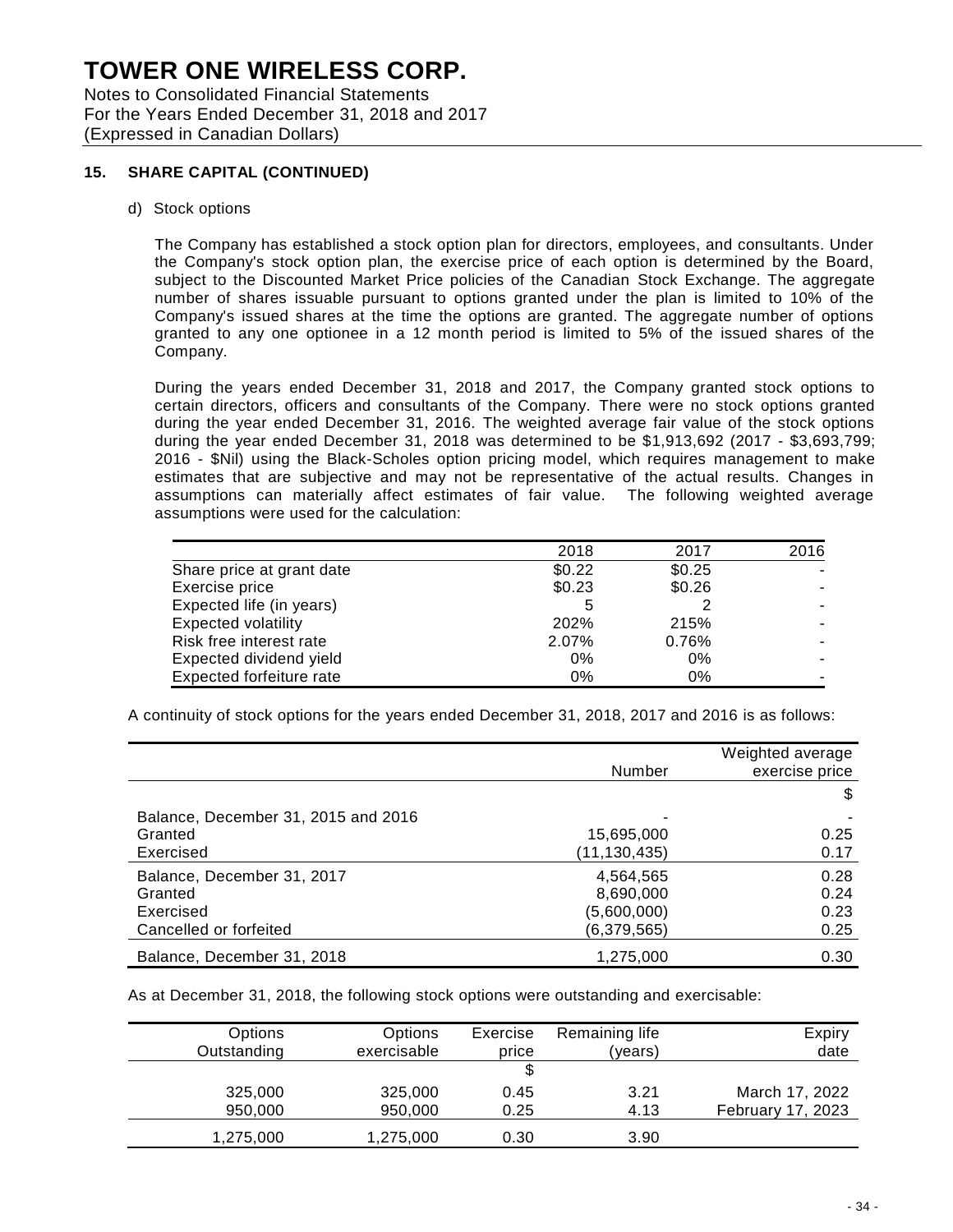Notes to Consolidated Financial Statements For the Years Ended December 31, 2018 and 2017 (Expressed in Canadian Dollars)

### **16. CAPITAL DISCLOSURE**

The Company considers its capital under management to be comprised of shareholders' equity and any debt that it may issue. The Company's objectives when managing capital are to maximize return on investment in towers, expand the Company's wireless coverage footprint and to maximize returns for shareholders over the long term. The Company is not subject to any capital restrictions. There has been no change in the Company's objectives in managing its capital.

#### **17. FINANCIAL INSTRUMENTS AND RISK**

As at December 31, 2018, the Company's financial instruments consist of cash and cash equivalents, amounts receivable, other receivables, bank indebtedness, accounts payable, interest payable, deferred revenues, convertible debentures, promissory note payable, loans payable, loans from related parties, and bonds payable.

The Company provides information about financial instruments that are measured at fair value, grouped into Level 1 to 3 based on the degree to which the inputs used to determine the fair value are observable.

- Level 1 fair value measurements are those derived from quoted prices in active markets for identical assets or liabilities.
- Level 2 fair value measurements are those derived from inputs other than quoted prices included within Level 1, that are observable either directly or indirectly.
- Level 3 fair value measurements are those derived from valuation techniques that include inputs that are not based on observable market data.

Cash is measured using level 1 fair value inputs. The carrying values of the amounts receivable, other receivables, accounts payable, interest payable, deferred revenues, convertible debentures, loans payable, and loans from related parties approximate their fair values because of the short-term nature of these instruments.

The Company is exposed in varying degrees to a variety of financial instrument related risks. The Board of Directors approves and monitors the risk management processes, inclusive of documented investment policies, counterparty limits, and controlling and reporting structures. The type of risk exposure and the way in which such exposure is managed is provided as follows:

#### *Credit Risk*

Credit risk is the risk of financial loss to the Company if a customer or counterparty to a financial instrument fails to meet its contractual obligations. Financial instruments that potentially subject the Company to concentrations of credit risk consist principally of cash and cash equivalents. To minimize the credit risk the Company places cash with a high credit quality financial institution.

#### *Liquidity Risk*

Liquidity risk is the risk that the Company will not be able to meet its financial obligations as they fall due. The Company's objective in managing liquidity risk is to ensure that it has sufficient liquidity available to meet its liabilities when due. The Company uses cash to settle its financial obligations as they fall due. The ability to do this relies on the Company's ability to collect its revenue in a timely manner, continuous support from shareholders and investors and maintain sufficient cash on hand . To the extent that the Company does not believe it has sufficient liquidity to meet its current obligations, the Board of Directors considers securing additional funds through issuances of equity and debt or partnering transactions.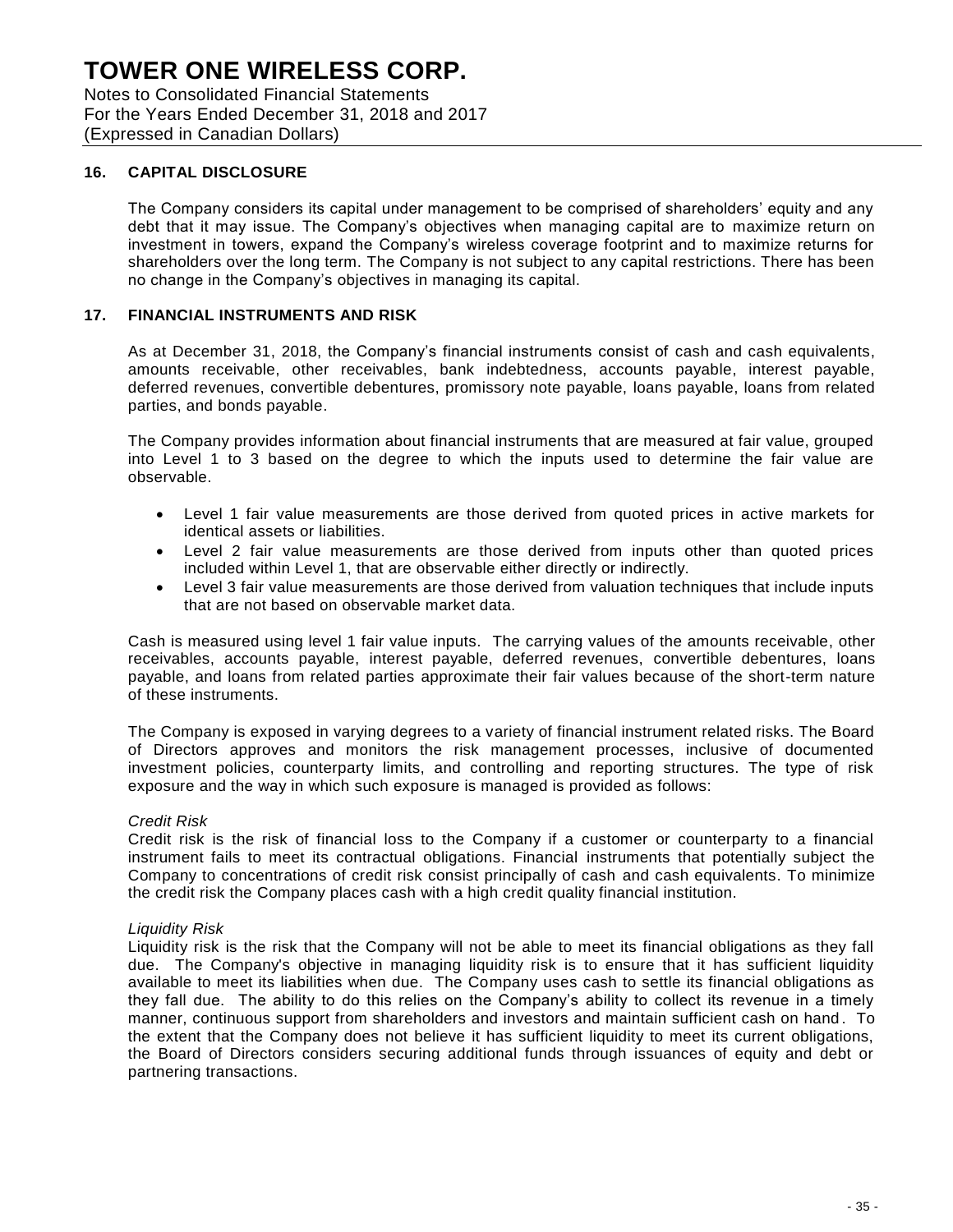Notes to Consolidated Financial Statements For the Years Ended December 31, 2018 and 2017 (Expressed in Canadian Dollars)

## **17. FINANCIAL INSTRUMENTS AND RISK (CONTINUED)**

The Company monitors its risk of shortage of funds by monitoring the maturity dates of existing trade and other accounts payable. The following table summarizes the maturities of the Company's financial liabilities as at December 31, 2018 based on the undiscounted contractual cash flows:

|                            | Carrying<br>amount | Contractual<br>cash flows | Less<br>than 1<br>year   | $1 - 3$<br>years | 4 - 5<br>years | After 5<br>years |
|----------------------------|--------------------|---------------------------|--------------------------|------------------|----------------|------------------|
|                            | \$                 | \$                        | \$                       | \$               | \$             | \$               |
| <b>Bank indebtedness</b>   | 39.464             | 39.464                    | ٠                        |                  |                |                  |
| Accounts payable           | 3,705,748          | 3,705,748                 | -                        |                  |                |                  |
| Interest payable           | 903,086            | 903,086                   | ٠                        |                  |                |                  |
| Convertible debentures     | 1,387,624          | 1,500,000                 | ٠                        | ۰                |                |                  |
| Promissory note payable    | 1,780,822          | 1,780,822                 | ٠                        |                  |                |                  |
| Loans payable              | 1,106,222          | 1,106,222                 | ٠                        |                  |                |                  |
| Loans from related parties | 2,109,780          | 2,109,780                 | -                        |                  |                |                  |
| Bonds payable              | 865,937            |                           | ٠                        | 966,300          |                |                  |
| Total                      | 11,898,683         | 11,145,122                | $\overline{\phantom{a}}$ | 966,300          |                |                  |

The Company has a working capital deficiency as of December 31, 2018 of \$10,107,344.

### *Currency Risk*

The Company generates revenues and incurs expenses and capital expenditures primarily in Canada, Colombia, Argentina, USA and Mexico and is exposed to the resulting risk from changes in foreign currency exchange rates. Some administrative and head office related expenses are incurred in Canada. In addition, the Company holds financial assets and liabilities in foreign currencies that expose the Company to foreign exchange risks. A significant change in the currency exchange rates between the Canadian dollar relative to the Colombia Peso, Argentina Peso US dollars or Mexican Peso could have a material adverse effect on the Company's results of operations, financial position and/or cash flows. The Company has not hedged its exposure to currency fluctuations.

At December 31, 2018, the Company had the following financial instruments denominated in foreign currencies:

|                            | Argentinian<br>Pesos | Colombian<br>Pesos | Mexican<br>Pesos | <b>United States</b><br><b>Dollars</b> | Total         |
|----------------------------|----------------------|--------------------|------------------|----------------------------------------|---------------|
|                            | \$                   | \$                 | \$               | \$                                     | S             |
| Cash and cash equivalents  | 38,481               | 14,752             | 73.962           | 221                                    | 127,415       |
| Accounts receivable        | 36,143               | 37,017             | 275,429          | 45,500                                 | 394,089       |
| Other receivable           | 67,142               |                    |                  |                                        | 67,142        |
| Bank indebtedness          |                      |                    |                  | (39, 464)                              | (39, 464)     |
| Accounts payable           | 1,330,347            | 236,385            | 944.405          | (230, 911)                             | 2,280,225     |
| Interest payable           |                      |                    |                  | (865, 044)                             | (865, 044)    |
| Promissory note payable    |                      |                    |                  | (1,780,822)                            |               |
| Loans payable              | (315,232)            | (147, 135)         |                  | (643, 855)                             | (1, 106, 222) |
| Loans from related parties | (124, 844)           | (207, 803)         | -                | (1,777,133)                            | (2,109,780)   |
| Total                      | 1,032,037            | (66, 784)          | 1,293,796        | (5, 291, 508)                          | (1,251,639)   |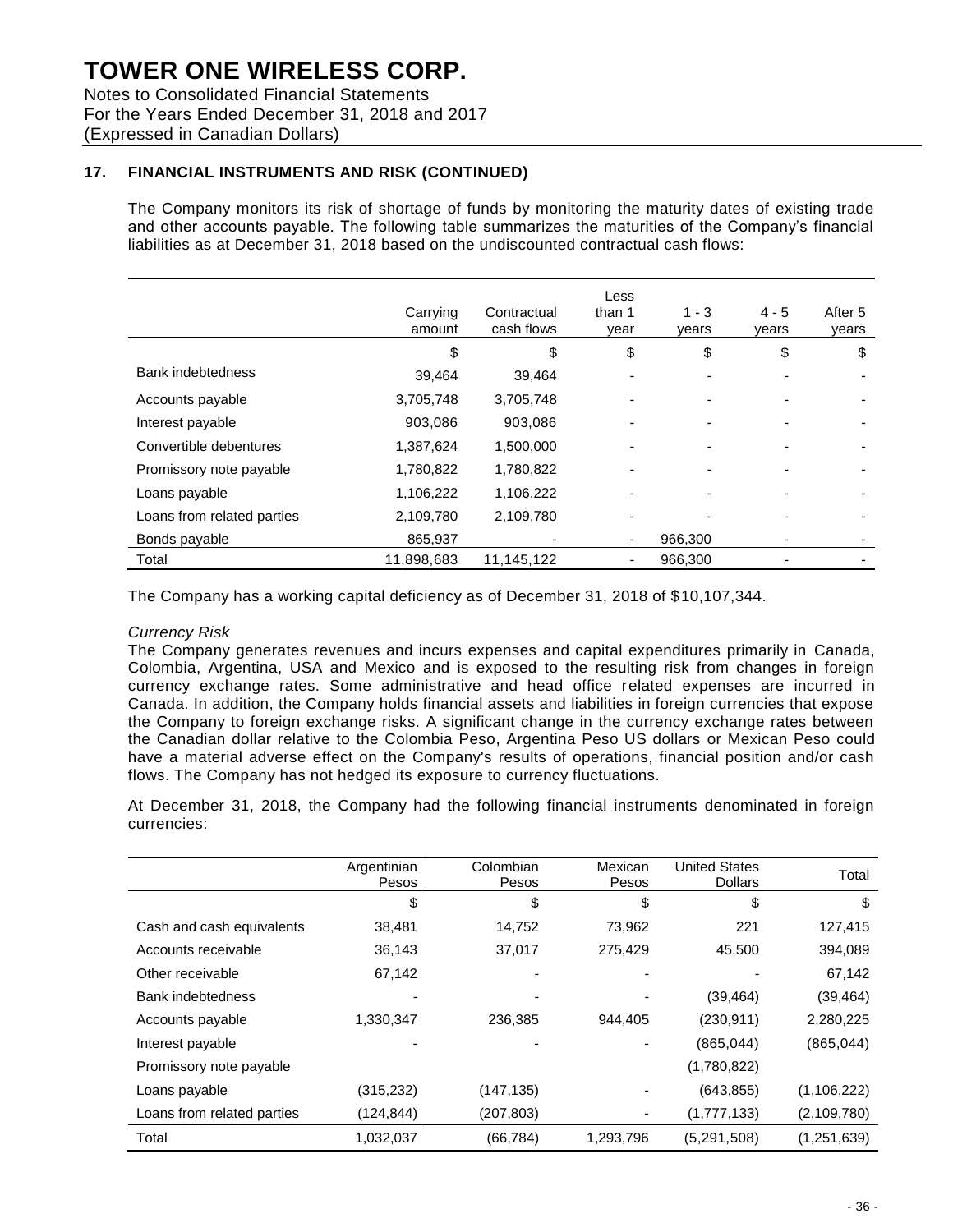Notes to Consolidated Financial Statements For the Years Ended December 31, 2018 and 2017 (Expressed in Canadian Dollars)

## **17. FINANCIAL INSTRUMENTS AND RISK (CONTINUED)**

#### *Interest Rate Risk*

Interest rate risk is the risk that future cash flows of the Company's assets and liabilities can change due to a change in interest rates. Loans payable have fixed interest rates varying from 24% to 48%, and cash and cash equivalents earn interest at a nominal rate. The Company is not exposed to significant interest rate risk.

#### **18. ECONOMIC DEPENDENCE**

For the period ended December 31, 2018, all the sales were generated by seven customers (2017 and 2016 – two customers). The loss of one or more of these customers could have a material adverse effect on the Company's financial position and results of operations.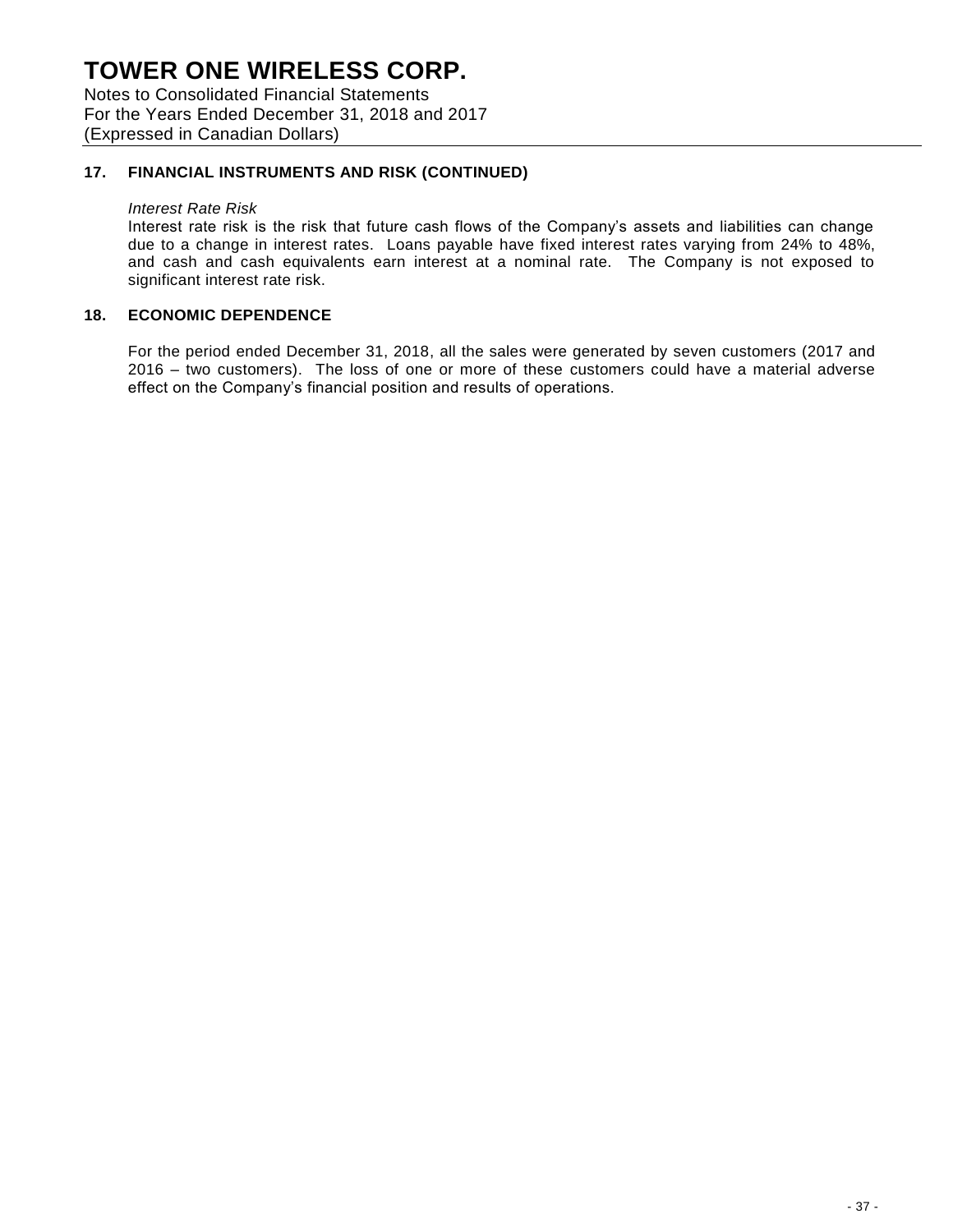Notes to Consolidated Financial Statements For the Years Ended December 31, 2018 and 2017 (Expressed in Canadian Dollars)

#### **19. SEGMENTED INFORMATION**

The Company has five operating segments, which are the locations in which the Company operates. The reportable segments are the Company's Argentinian, Colombian, American, Mexican and Corporate operations. A breakdown of revenues, short-term assets, long-term assets and net-income for each reportable segment as at and for the years ended December 31, 2018 and 2017 is reported below. The Company only had one reporting segment as at and for the year ended December 31, 2016.

|                                 |            |            |                | <b>United States</b> |                |             |
|---------------------------------|------------|------------|----------------|----------------------|----------------|-------------|
|                                 | Argentina  | Colombia   | Mexico         | of America           | Corporate      | Total       |
|                                 | \$         | \$         | \$             | \$                   | \$             | \$          |
| December 31, 2018:              |            |            |                |                      |                |             |
| <b>Current assets</b>           | 84,539     | 227,898    | 376,301        | 140,919              | 278,623        | 1,108,280   |
| Property and equipment          | 6,801,551  | 194,932    | 1,069,171      | 155,823              |                | 8,221,477   |
| Other non-current assets        | 67,142     |            |                |                      | 3,184,941      | 3,252,083   |
| Total assets                    | 6,953,232  | 422,830    | 1,445,472      | 296,742              | 3,463,564      | 12,581,840  |
|                                 |            |            |                |                      |                |             |
| Revenues:                       |            |            |                |                      |                |             |
| Tower rental revenue            | 490,202    | 161,826    |                |                      |                | 652,028     |
| Service revenue                 |            |            |                | 904,714              |                | 904,714     |
| Service revenue (inter-segment) | (249, 580) | 249,580    |                |                      |                |             |
| Total revenues                  | 240,622    | 411,406    |                | 904,714              |                | 1,556,742   |
|                                 |            |            |                |                      |                |             |
| Net income (loss)               | 458,157    | (201, 313) | (386, 363)     | 149,812              | (8,708,000)    | (8,687,707) |
|                                 |            |            |                |                      |                |             |
| December 31, 2017:              |            |            |                |                      |                |             |
| <b>Current assets</b>           | 111,773    | 108,653    |                | 5,339                | 271,264        | 497,029     |
| Property and equipment          | 2,503,342  | 341,371    |                |                      | 21,983         | 2,866,696   |
| Other non-current assets        | 21,948     | 14,435     |                | 35                   | 1,900,901      | 1,937,319   |
| <b>Total assets</b>             | 2,637,063  | 464,459    | $\sim$         | 5,374                | 2,194,148      | 5,301,044   |
|                                 |            |            |                |                      |                |             |
| Revenues:                       |            |            |                |                      |                |             |
| Tower rental revenue            | 65,061     | 118,700    |                |                      |                | 183,761     |
| Service revenue                 |            |            |                | 16,737               |                | 16,737      |
| Total revenues                  | 65,061     | 118,700    | $\sim$         | 16,737               | $\blacksquare$ | 200,498     |
|                                 |            |            |                |                      |                |             |
| Net income (loss)               | (800, 363) | (308, 499) | $\blacksquare$ | (390, 706)           | (8,364,109)    | (9,863,677) |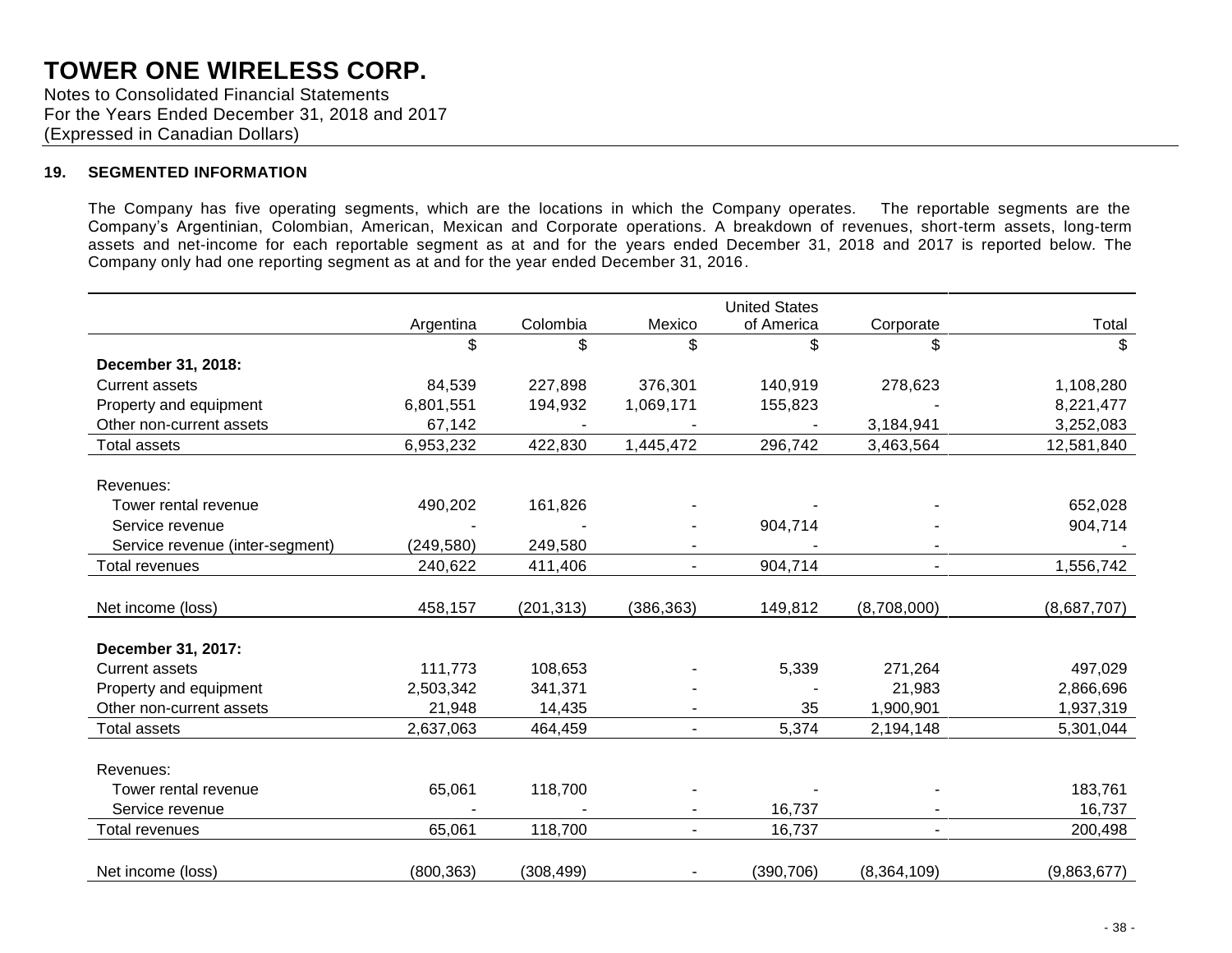Notes to Consolidated Financial Statements For the Years Ended December 31, 2018 and 2017 (Expressed in Canadian Dollars)

### **20. COMMITMENTS**

- (i) The Company is committed to construct 50 towers in Argentina as described in Note 4.
- (ii) The Company has entered into various rental agreements for premises upon which towers are constructed. The rental agreements range in periods from 10 years to 20 years. The minimum payments under the Company's existing rental agreements are as follows:

| Less than one year | 246.051   |
|--------------------|-----------|
| Two to five years  | 983.062   |
| Beyond five years  | 1,205,287 |
| Total              | 2,434,400 |

### **21. INCOME TAXES**

The tax effect (computed by applying the federal and provincial/state statutory rates in the jurisdictions the Company and its subsidiary operate) of the significant temporary differences, which comprise deferred income tax assets and liabilities, are as follows:

|                                      | 2018          | 2017        | 2016      |
|--------------------------------------|---------------|-------------|-----------|
|                                      | \$            | \$          | \$        |
| Net income (loss) before taxes       | (9,000,755)   | (9,968,677) | (292,004) |
| Average tax rate                     | 32%           | 26%         | 25%       |
| Income tax expense (recovery)        | (2, 198, 000) | (2,458,000) | (73,000)  |
|                                      |               |             |           |
| Permanent differences and others     | (303,048)     | 1,457,000   |           |
| Effect of change in income tax rates | (37,000)      | (6,000)     |           |
| Temporary differences                | 57,000        |             |           |
| Change in valuation allowance        | 2,168,000     | 902,000     | 73,000    |
| Net deferred tax (recovery)          | (313, 048)    | (105,000)   |           |

The significant components of deferred income tax assets and liabilities are as follows:

|                                    | 2018          | 2017          |
|------------------------------------|---------------|---------------|
|                                    | \$            | \$            |
| Non-capital loss carry forward     | 4,518,711     | 2,214,176     |
| Capital assets                     | 139,000       |               |
| Intangible assets                  | (645,000)     | (694,000)     |
| Share issuance costs               | 14,000        | 19,000        |
| Capital losses                     | 4,000         |               |
| Convertible debentures             | (30,000)      |               |
| Bonds payable                      | (27,000)      |               |
| Deferred tax assets not recognized | (4, 296, 000) | (2, 128, 000) |
| Deferred tax asset (liability)     | (322,289)     | (588,824)     |